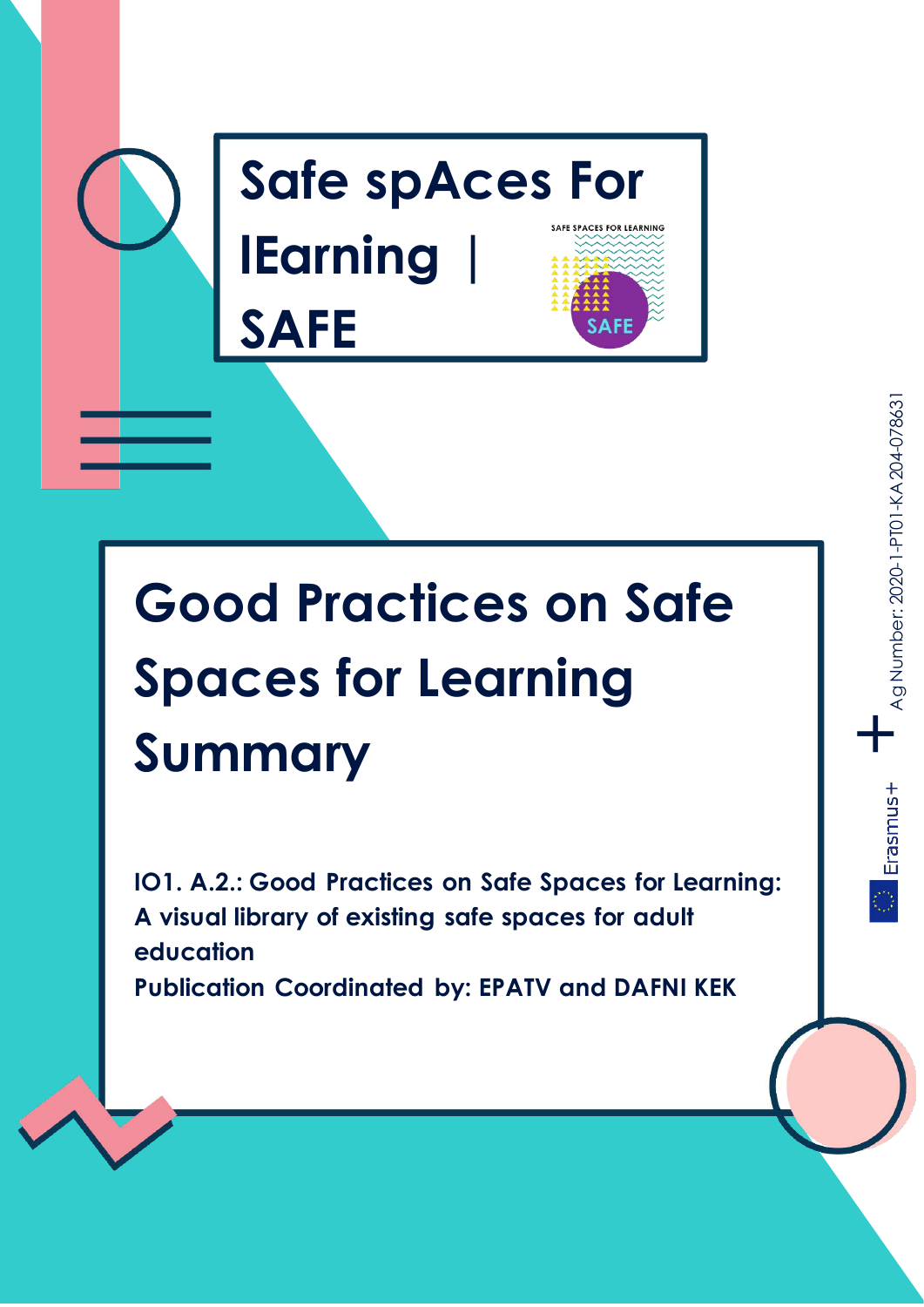# **Project Partners Coordinator**



Escola Profissional AMAR TERRA VERDE

**Partners** 







This Report is released under a Creative Commons Attribution 4.0 International License.

DIE WIENER VOLKSHOCHSCHULEI

You are free to:

Share: copy and redistribute the material in any medium or format. Adapt: remix, transform, and build upon the material for any purpose, even commercially. The licensor cannot revoke these freedoms as long as you follow the license terms.

Under the following terms:

**Attribution** — You must give appropriate credit, provide a link to the license, and indicate if changes were made. You may do so in any reasonable manner, but not in any way that suggests the licensor endorses you or your use.

**Share Alike** — If you remix, transform, or build upon the material, you must distribute your contributions under the same license as the original.

<https://creativecommons.org/licenses/by/4.0/>



Co-funded by the Erasmus+ Programme of the European Union

The European Commission's support for the production of this publication does not constitute an endorsement of the contents, which reflect the views only of the authors, and the Commission cannot be held responsible for any use which may be made of the information contained therein

*Safe Spaces for adult learning: The SAFE Good Practices*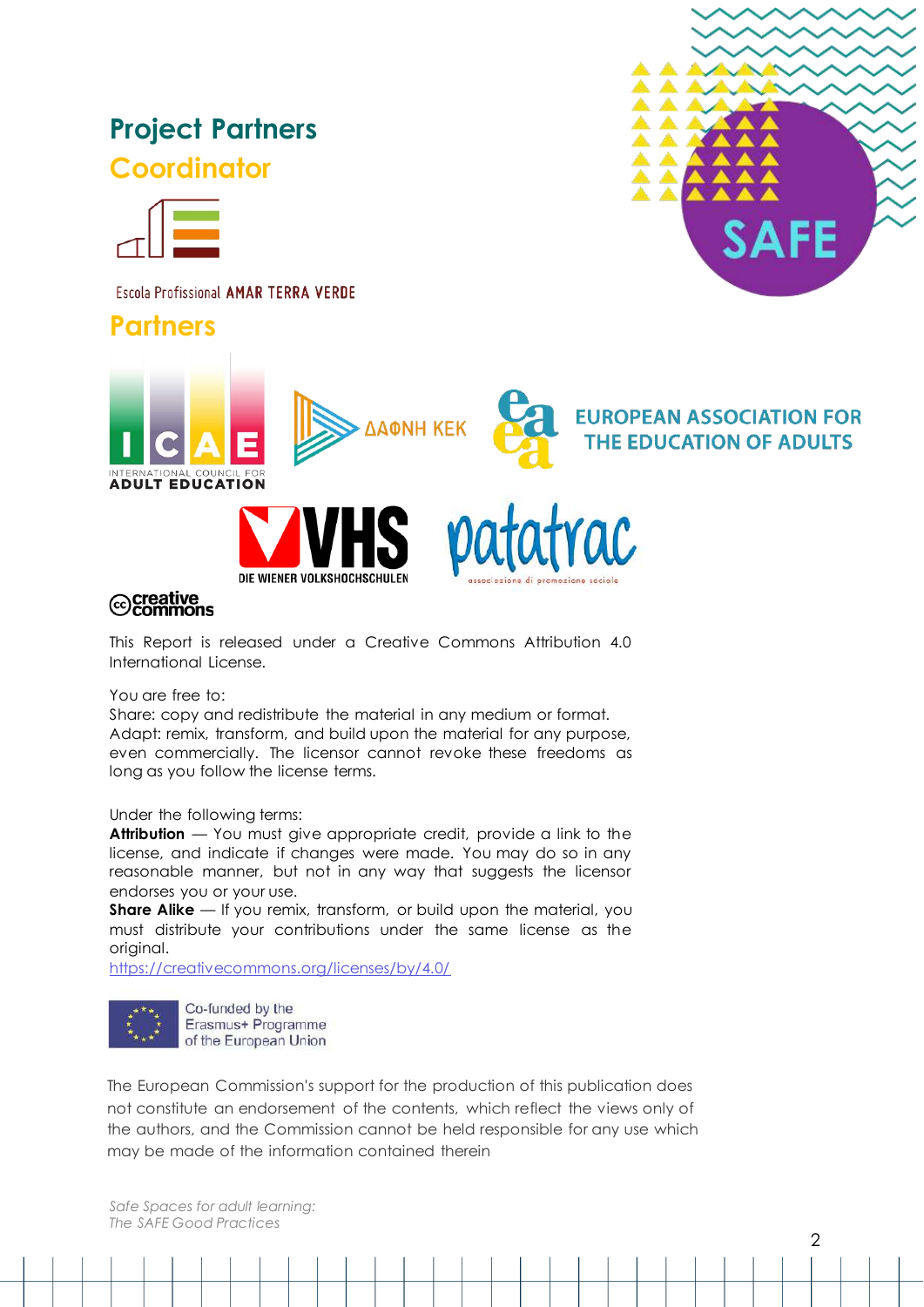# IO1.A.2.: Good Practices on Safe Spaces for Learning: A visual library of existing safe spaces for adult education **Good Practices on Safe Spaces for Learning Summary Table of contents:**

| Suporting educators in creating safe online spaces for learning31 |  |
|-------------------------------------------------------------------|--|
|                                                                   |  |
|                                                                   |  |
|                                                                   |  |
|                                                                   |  |
|                                                                   |  |
|                                                                   |  |
|                                                                   |  |
|                                                                   |  |
|                                                                   |  |
|                                                                   |  |
|                                                                   |  |
|                                                                   |  |
|                                                                   |  |
|                                                                   |  |
|                                                                   |  |
|                                                                   |  |
|                                                                   |  |
|                                                                   |  |
|                                                                   |  |
|                                                                   |  |
|                                                                   |  |
|                                                                   |  |
|                                                                   |  |
|                                                                   |  |
|                                                                   |  |
|                                                                   |  |
|                                                                   |  |

Safe Spaces for adult learning: The SAFE Good Practices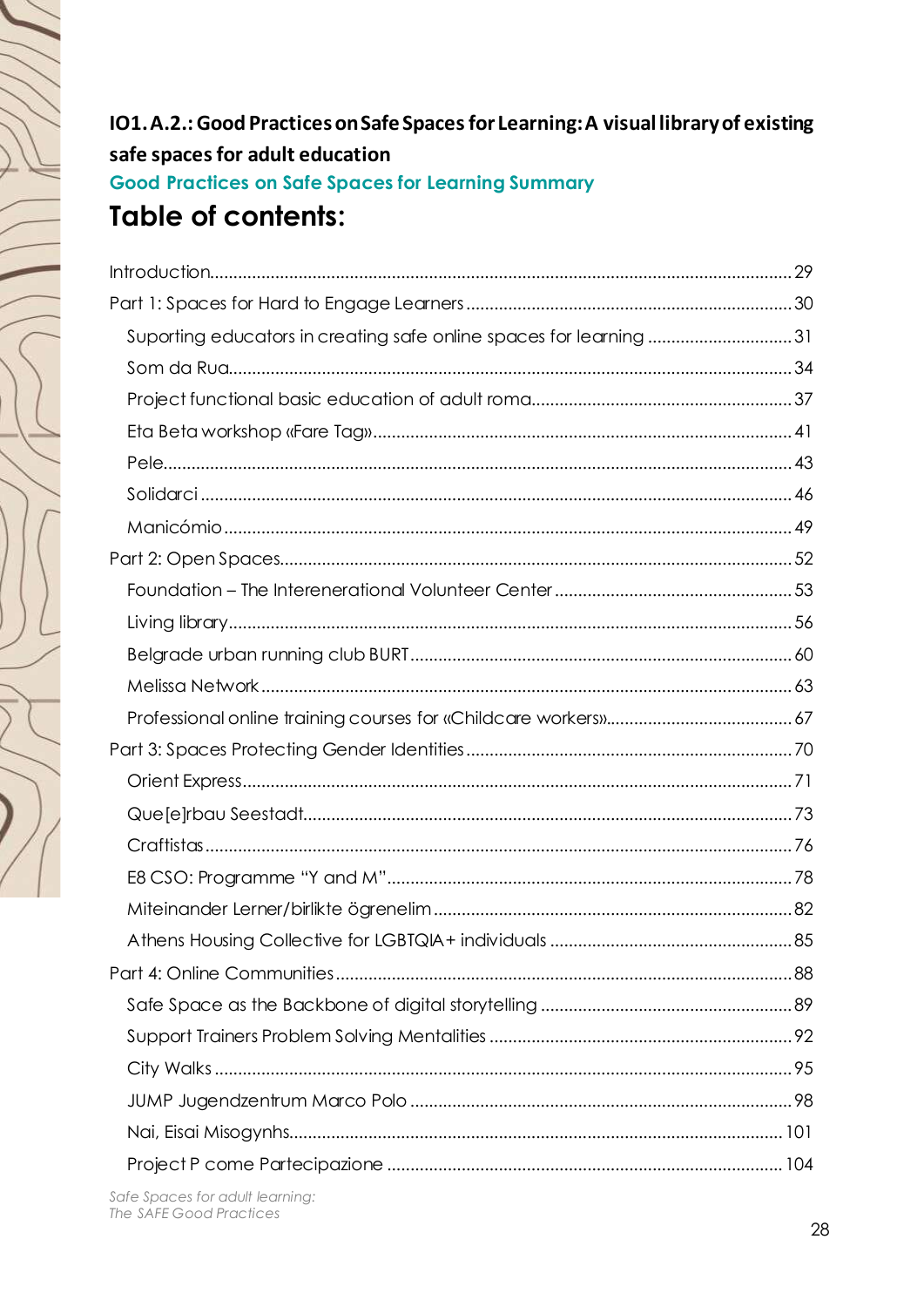# <span id="page-3-0"></span>**Introduction**

In the framework of the European project "Safe spAces For lEarning" we identified that safe space is a space which, either technically or emotionally, is meant to provide equal opportunities, representation and communication outlets for marginalised groups or persons in an environment of respect and understanding that eliminate oppressive behaviours, recognises struggle and cultivates dialogue.

With a scope to more intrinsically understand the concept of SAFE Spaces we created the [SAFE Visual Library ,](https://www.safespacesale.eu/?page_id=6321) a Digital Library of Good Practices in different areas of establishing safe spaces for adult learning!

This publication is a downloadable summary of all the contents of the Visual Library and is organised in the same 4 categories that can be found therein. These are:

- Spaces for Hard to Engage Learners
- Open Spaces
- Spaces Protecting Gender Identities
- Online Communities



*Safe Spaces for adult learning: The SAFE Good Practices*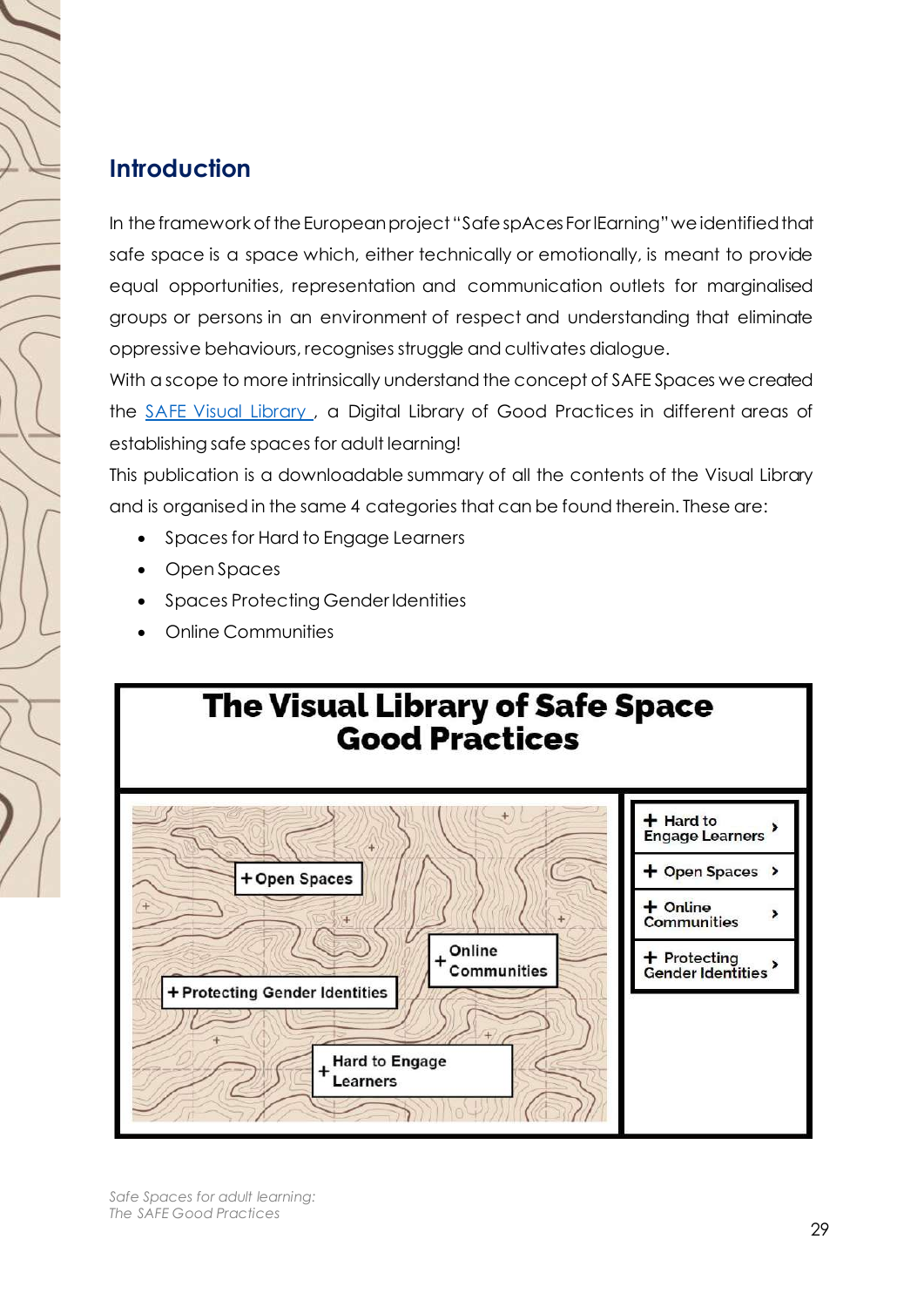# <span id="page-4-0"></span>**Part 1: Spaces for Hard to Engage Learners**

*A learning space must be perceived by the learners as a safe space. This implies several concepts from inclusion, respect, motivation, possibility of individual and collective empowerment and intergenerational cooperation. Involving learners from disadvantaged groups or in a period of Covid 19 has been a challenge that many organizations seek to overcome. Here you will find some good examples of initiatives that look to overcome those challenges and involve all, even the most reticent.*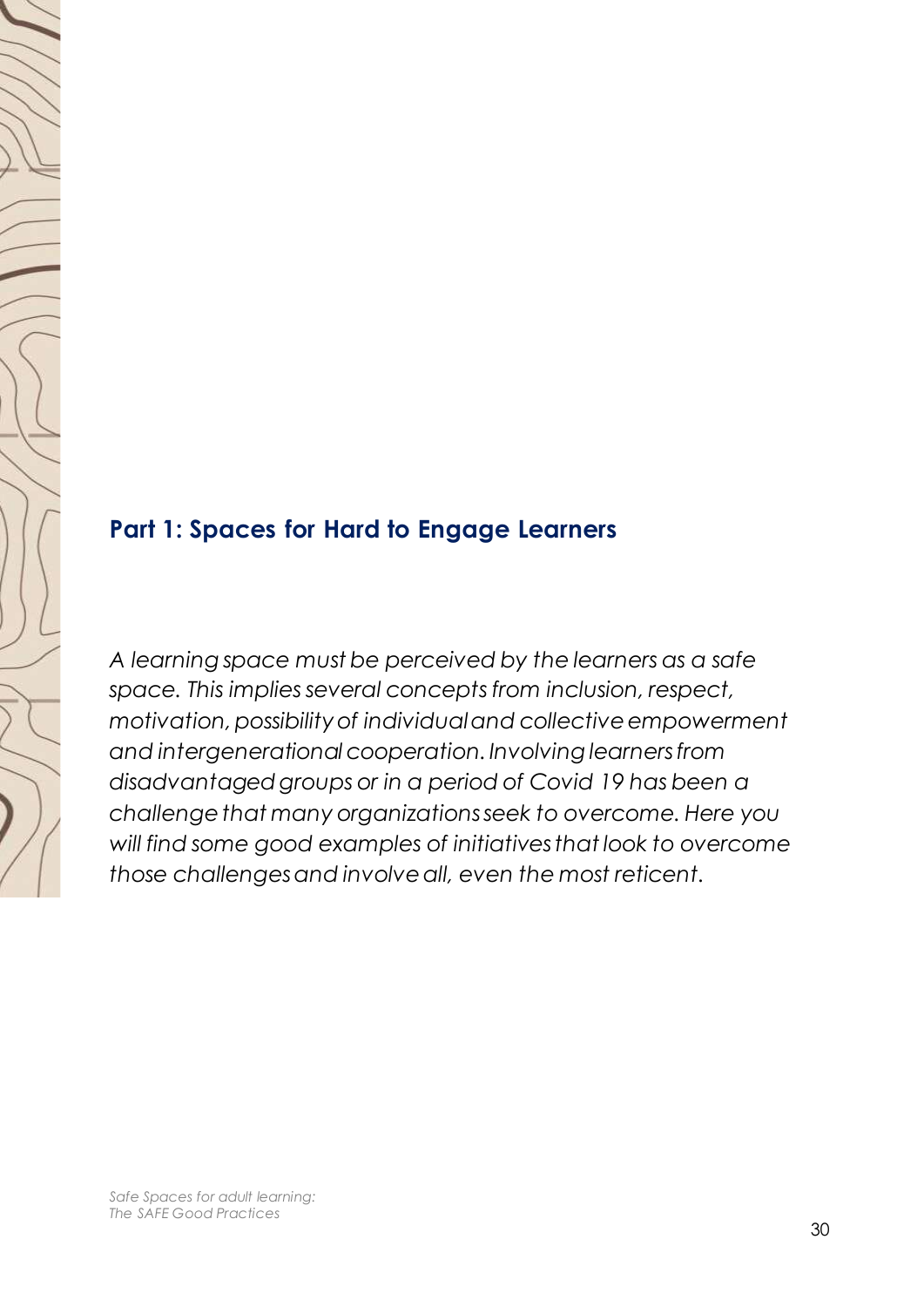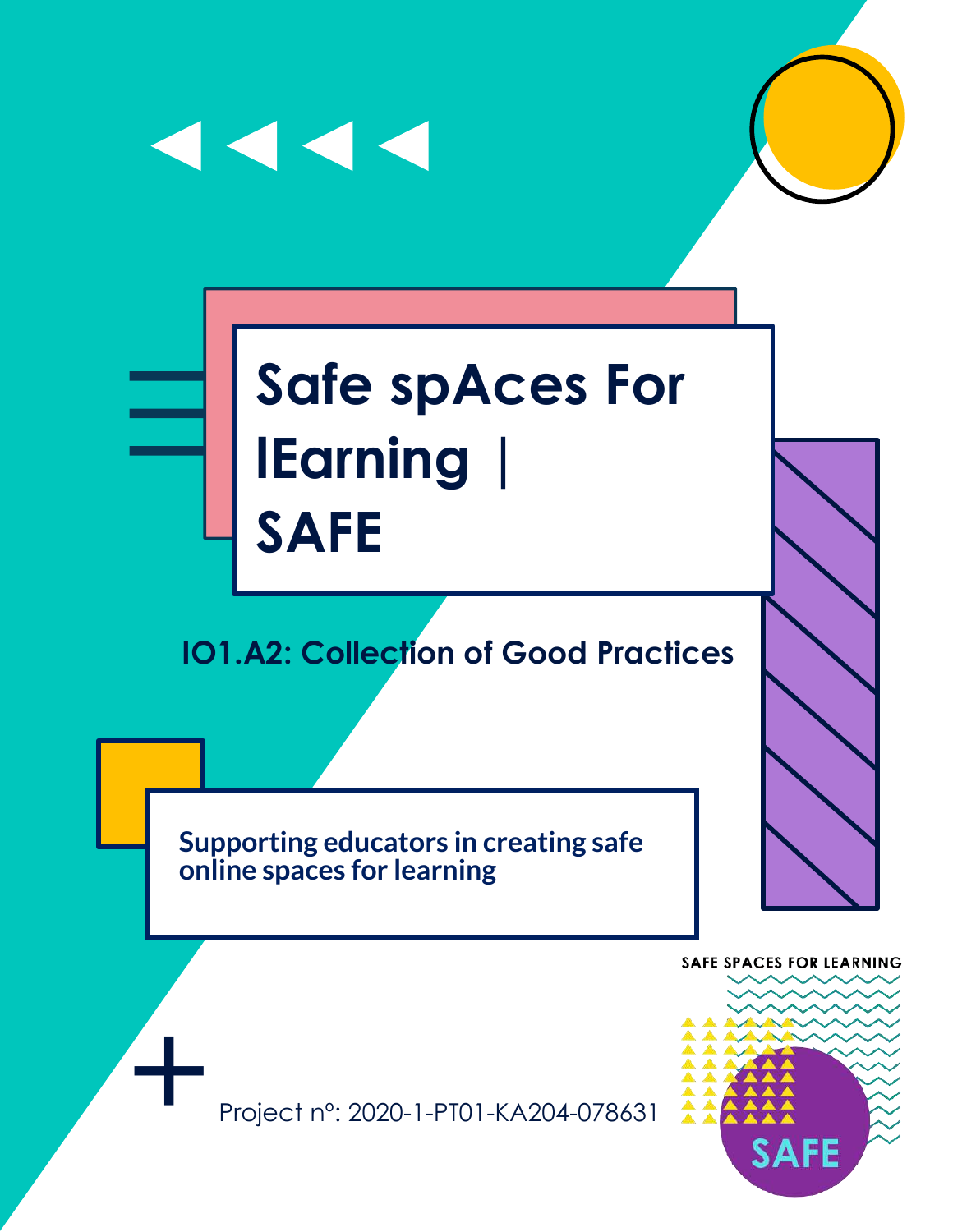# **Supporting educators in creating safe online spaces for learning**

#### **A short presentation of the project:**

During the COVID-19 pandemic, AONTAS took up a number of measures to support adult educators in providing a safe learning space online.

Acknowledging that many adult learning providers and educators were struggling with transitioning their teaching online, and at the same time with offering adequate support their learners, AONTAS organized a series of weekly webinars to discuss key issues in teaching and learning during COVID-

19. One of the webinars focused on promoting five wellbeing key messages: supporting learners in building a sense of safety, calming, self and community efficacy, social connectedness, hope. Another webinar promoted 10 principles of learner engagement during COVID-19, such as empathy, not business as usual, peer-communication between learners, or using plain English. AONTAS also collected a repository of good practices in online learning provision, publicly available on its website.

AONTAS provided a space for adult learning providers to share their ways of supporting learners in difficult times; practices and approaches that enabled learning to remain a safe activity regardless of the emergency situation. Such responses included sending care packages, equipment for online learning, top-up cards for mobile phones, and regularly checking in with learners to make sure they are coping with the change in their learning environment (and their lives as they knew them). Learners were encouraged to stay in touch e.g. via Whatsapp, to reflect on their own learning by taking pictures or by keeping a diary.

#### **A short presentation of the organization / association:**

AONTAS is the National Adult Learning Organisation advocating for the right of all adults in Ireland to quality lifelong learning. Bringing together community education providers and other adult learning providers, AONTAS highlights the importance of learner voice in improving both policy and practice and supports adult educators who work directly with learners.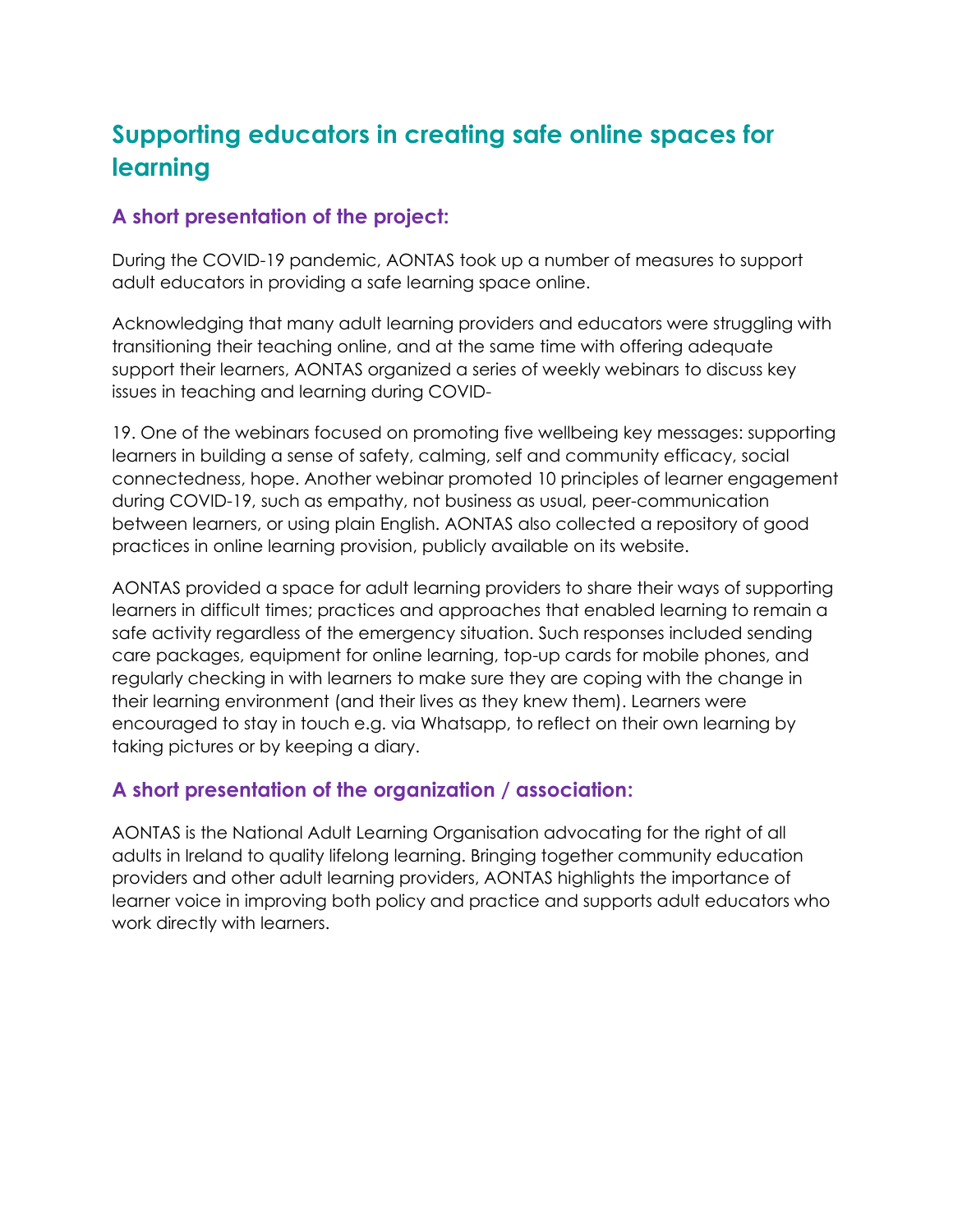#### **Aspects that make this practice a good example of safe learning space:**

This good practice showcases that often for safe (online) spaces to develop, a functioning structure is helpful. National umbrella organisations can support adult educators and providers with a platform for peer exchange, tips for wellbeing, a repository of resources. Safe spaces for learning need adult educators who also feel safe, as the global health emergency clearly showed. Sharing messages of wellbeing and learner engagement in an online environment is of paramount importance, during a pandemic and beyond.

#### **Exploring the cross-border transferability:**

In some ways, this practice is unique as it comes from a perspective of a national umbrella organisation and a country with a well-functioning system of liberal adult learning. That said, some elements – such as creating peer support groups or wellbeing messages – could be used in other contexts e.g. by adult learning providers.

#### **Contacts and links for further reading:**

Learner support during COVID-19: input of Dearbhail Lawless, Head ofAdvocacy at AONTAS, at the EAEA Annual Conference 2020: [https://www.youtube.com/watch?v=xvJPTe\\_qB8A](https://www.youtube.com/watch?v=xvJPTe_qB8A)

AONTAS blog: <https://www.aontas.com/knowledge/blog/>

AONTAS resource hub : <https://www.aontas.com/knowledge/resource-hub> Direct contact

with the organisation that implemented this practice can be facilitated by EAEA's Aleksandra Kozyra: aleksandra.kozyra [at] eaea.org.

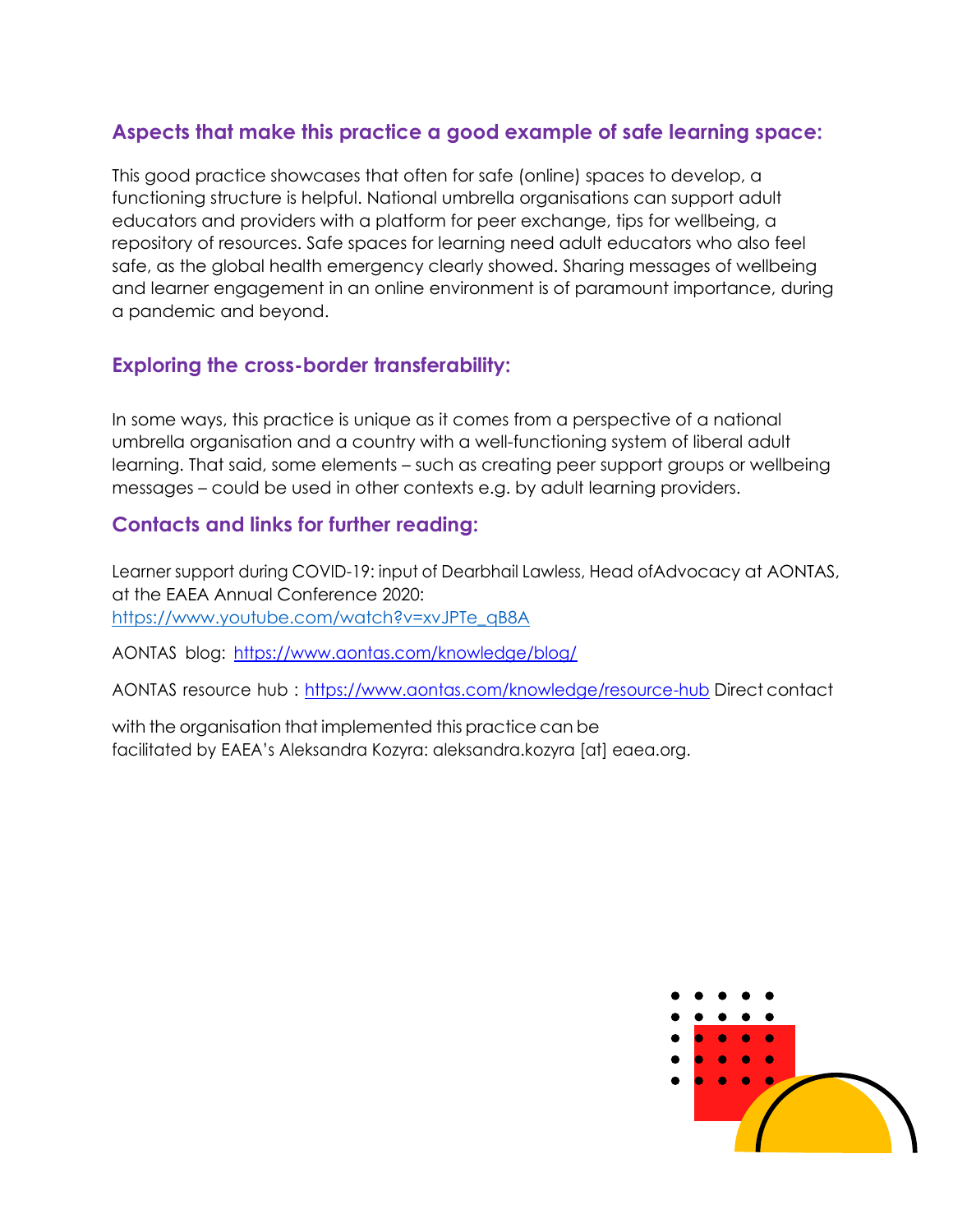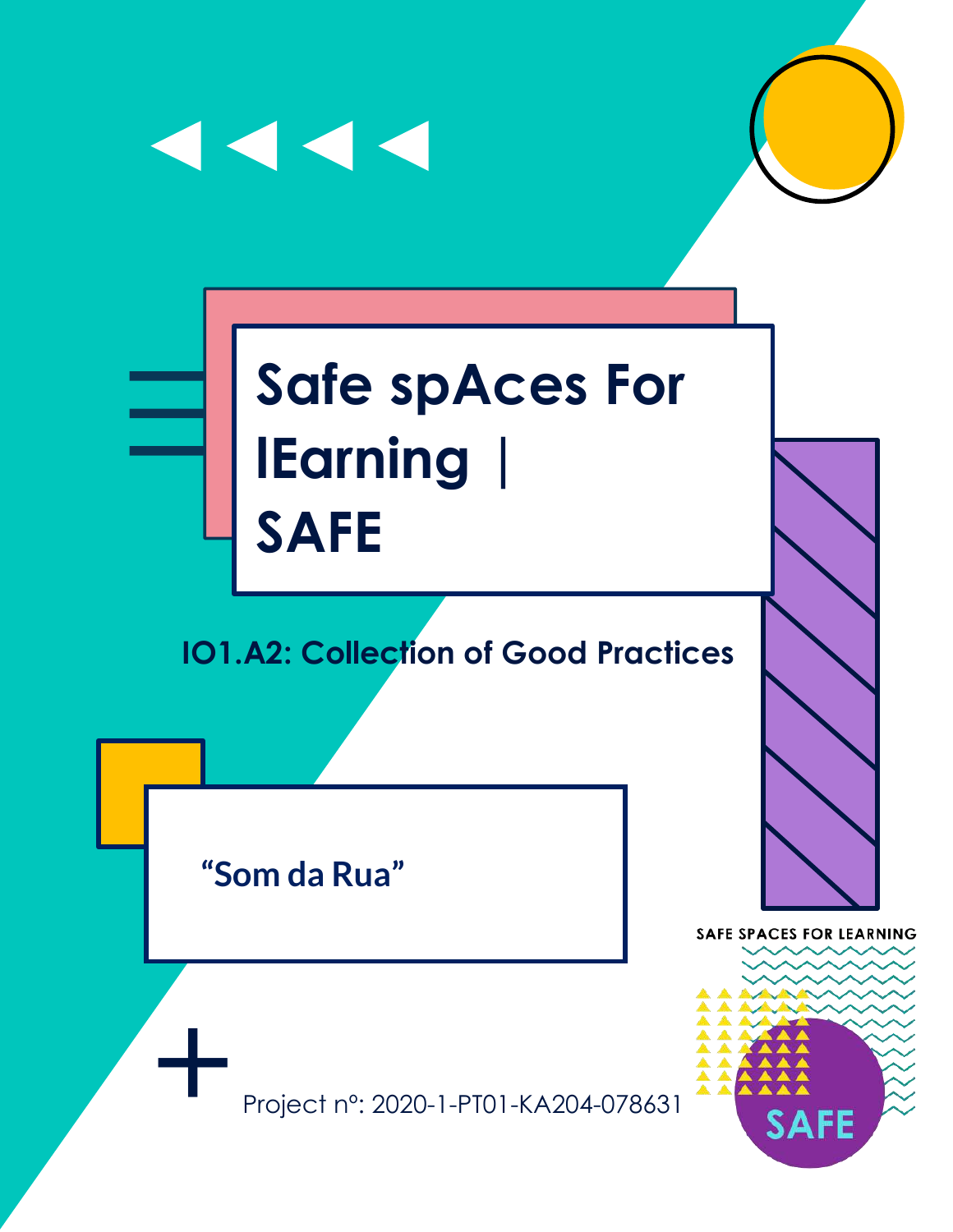

# **"Som da Rua"**

#### **A short presentation of the project:**

An orchestra, many lives. Singing against loneliness. "Som da Rua", under the command of Jorge Prendas, is a social inclusion project where music is an escape from many difficult lives.

With strong support from professional musicians and social educators, the members of this group, mostly homeless people, assisted by social solidarity institutions, rehearse weekly and perform concerts, following a routine similar to that of many other amateur musical groups.

"Som da Rua" was created by Jorge Prendas, in 2009, after his experience in a musical project in the prison establishment of Custóias, for one year. Jorge Prendas thought of a new project, which for him would be the most challenging and inclusive until then held at Casa da Música: «the principle was to include the most excluded of all […], working with people who are on the street, homeless, homeless, in risk groups, in hostels, in pensions […] and with all the institutions that wanted to join us and did a fully inclusive musical work» (said, in an interview, Jorge Prendas in 2011).

Jorge Prendas seeks to put into practice his democratic conception of how a group works, giving each one the power of expressing himself / herself through music. Whoever arrives is welcomed. Open to participation by all who identify with the concept, this inclusion ensemble social group is made up of dozens of men and women who know the streets of the city well. In common they have difficult stories and the desire to mitigate them through music.

Interpersonal relationships between director and employees and between director and participants are informal, cordial, showing mutual respect, trust and some complicity. the director says who feels 'like a friend of theirs'. Everyone is called by name and sometimes some participants call the director. He is careful to greet all members, especially greeting new ones or those who have been absent from rehearsals for some time. The atmosphere in the rehearsals is calm and conducive to learning and involvement of the participants.

The space that has been chosen as the local for the rehearsalsI is not the «Casa da Música» for being na imponent and maybe scary and intimidating place for the public the project tries to reach. So the space is a room in a stone house, in the historical area of Porto, in Rua dos Merchants. A room provided for rehearsals by the Foundation for the Development of the Historic Area of Porto. The doors of the house and the room are always open.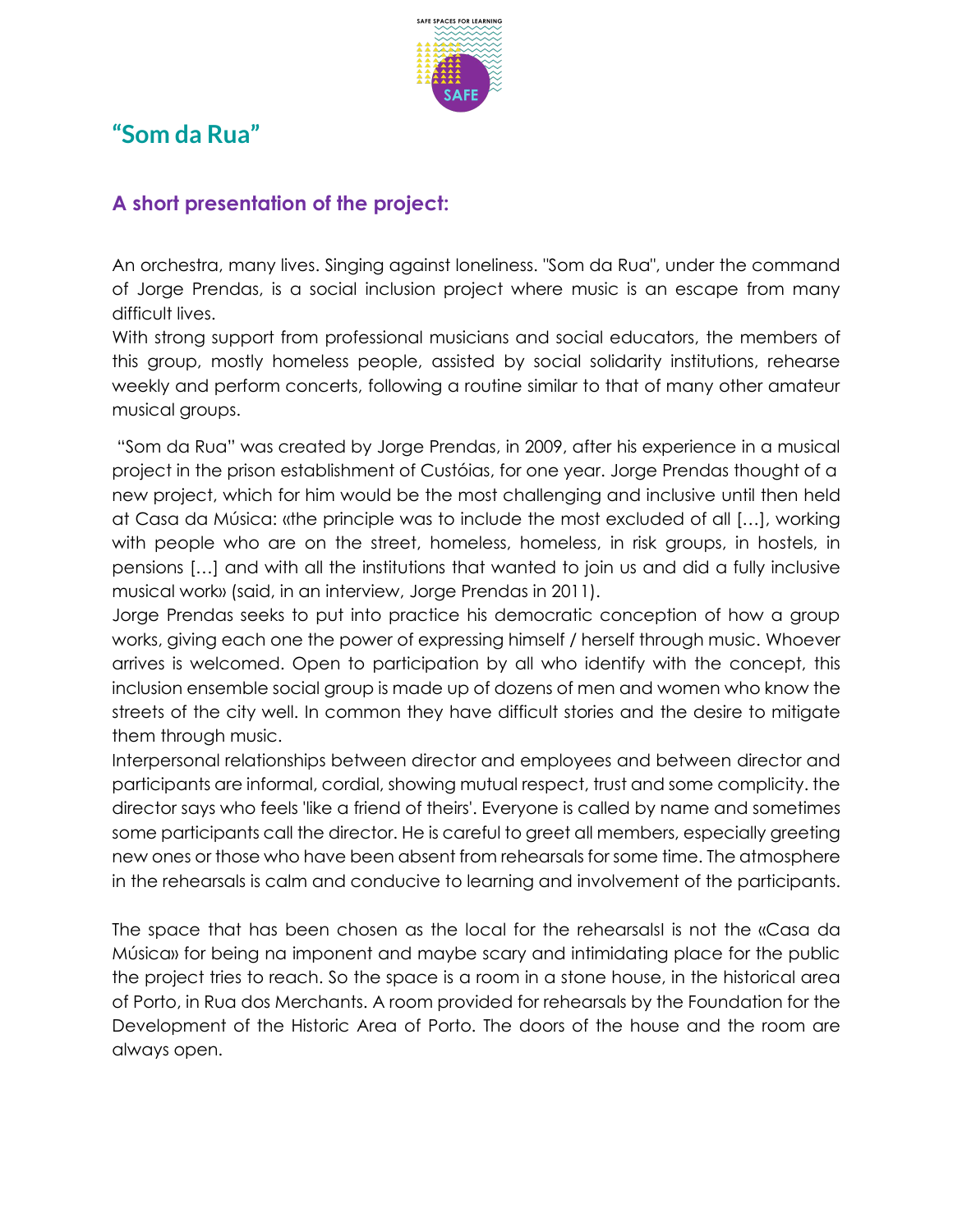

#### **A short presentation of the organization / association:**

This project was developed by the Serviço Educativo da Casa da Música in partnership with Liga para a Inclusão Social – Portugal.

#### **Aspects that make this practice a good example of safe learning space:**

This project uses the benefits of musical practice as a mean of intervention in disadvantaged social contexts, with vulnerable people. They feel empowered and able to express themselves through music. Planning the activities in a place that is not intimidating for the participants is also a positive aspect of this project: it leaves to the participant the freedom to participate or not; they have the right not to come during a while.

#### **Exploring the cross-border transferability:**

This project is easily transferable to other places and also to other kind of "artists". The concept of freedom and the idea of no one pointing the finger are important. The space is also important: by choosing a space more close to their livings can give the participants this feeling of cosiness / comfort / safety that they might not find in a more imponent building (as they are – most of them – homeless people).

#### **Contacts and links for further reading:**

<https://www.casadamusica.com/>

<https://www.rtp.pt/play/p2183/e218228/sons-da-rua>

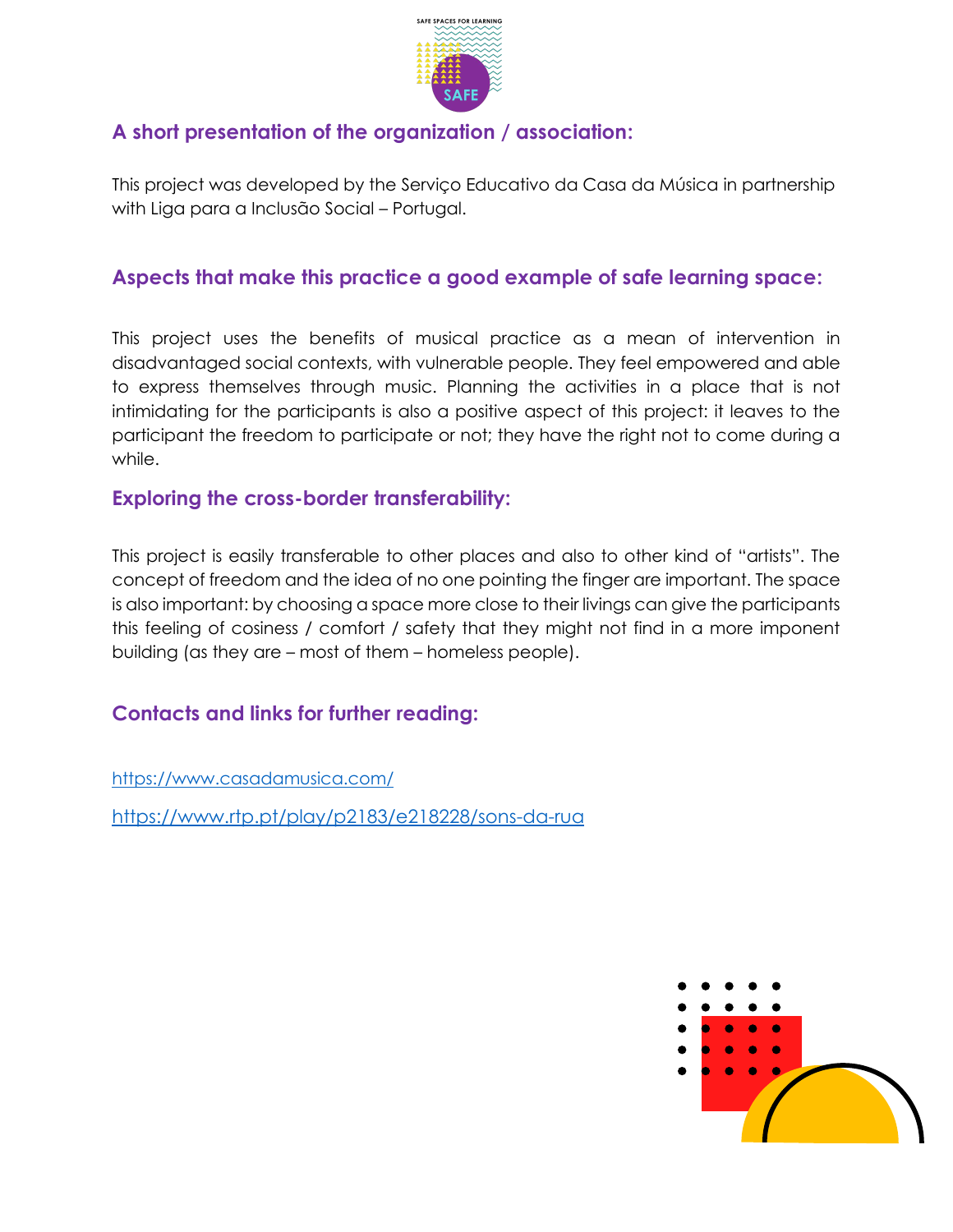

**Project Functional Basic Education of Adult Roma**

Project nº: 2020-1-PT01-KA204-078631

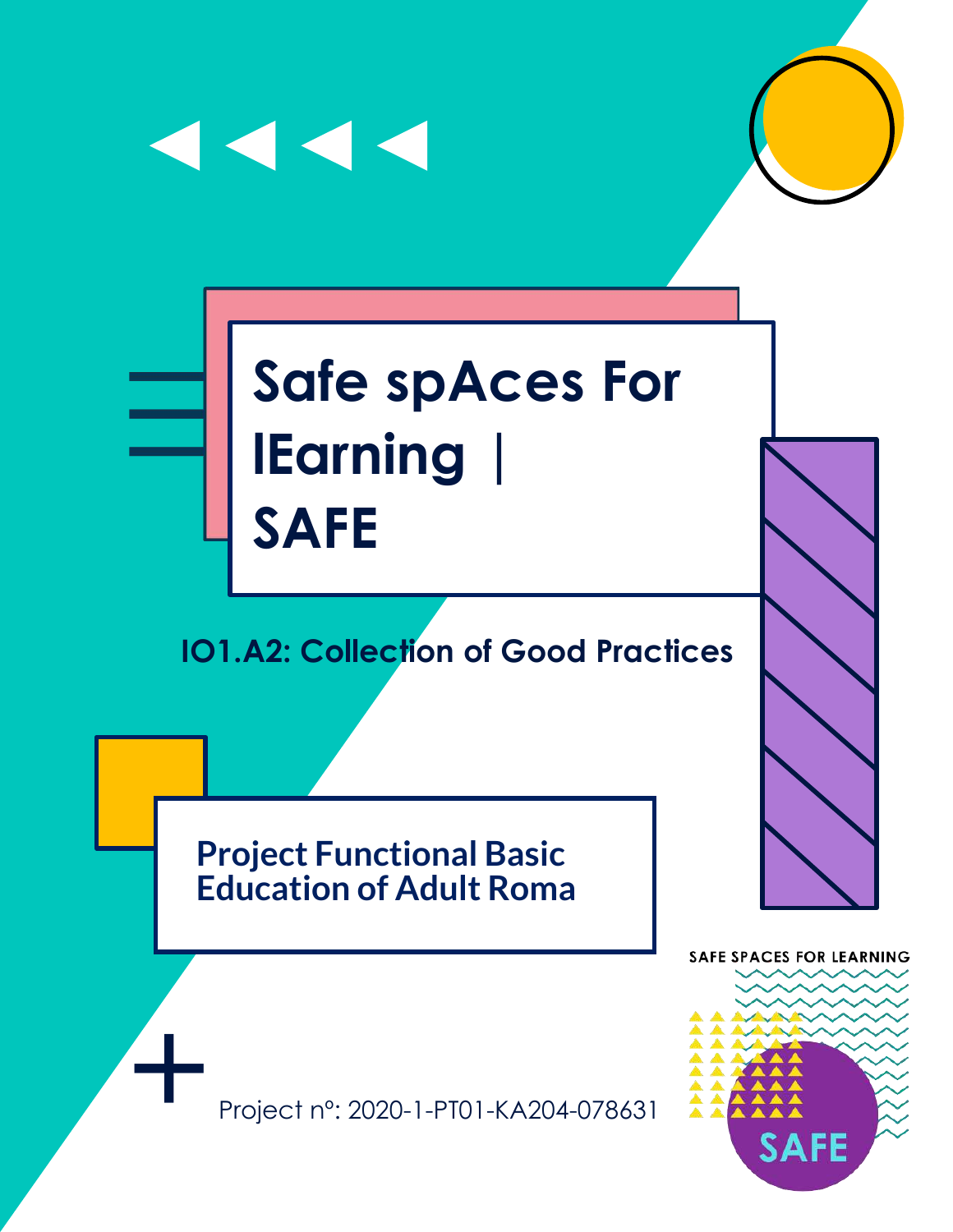

## **Project Functional Basic Education of Adult Roma**

#### **A short presentation of the project:**

Institute for Pedagogy and Andragogy, Faculty of Philosophy Belgrade as an experienced institution for research in adult learning and education. created a programme that should offer a possibility to address the literacy problem on a national level, by creating the network within the system of education, which should be able to meet the specific needs of basic education for the Roma population.

The programme was created in summer 2005, with the duration of 2 years, as the pilot programme in 11 cities all around Serbia, with an intention to expand the network to the whole country later. The programme should be considered relevant today too, since it has helped in creating the relevant educational formal framework.

The programme has the pilot character, with the aim to test the model of functional basic education on the group which faces the most complex situation in Serbia – the group of adult and out-of-school youth, especially women -- as primary beneficiaries. Later on, this programme should be able to adapt the model of basic adult education for further beneficiary groups (other ethnical minorities, rural population, persons with disabilities etc). Most important aspects of the programme included: literacy and basic education programme combined with vocational training, new curriculum for literacy and basic education programme was created in order to be more close and related to the real needs of the target group, and new subjects were introduced in order to provide students with relevant social and professional competencies and life skills.

Project has established many partnerships such as Ministry of Education and Sport and Ministries of Work and Social Policy, Ministry of Human and Minority Rights, National Employment Agency, Local Employment Offices, Roma National Council, Poverty Reduction Office, Society for Adult Education NGO, Roma NGOs, Elementary Schools, Schools for Elementary Education of Adults, Secondary Vocational Schools, Regional Training Centers.

The total numbers of 275 students have enrolled the class, among them 32% women and girls. The retention rate within this specific population was 75%. Of all the students who participated in the programme 90% have finished elementary school (obtaining the state recognized diploma) and vocational training (obtaining the qualification and recognized certificate).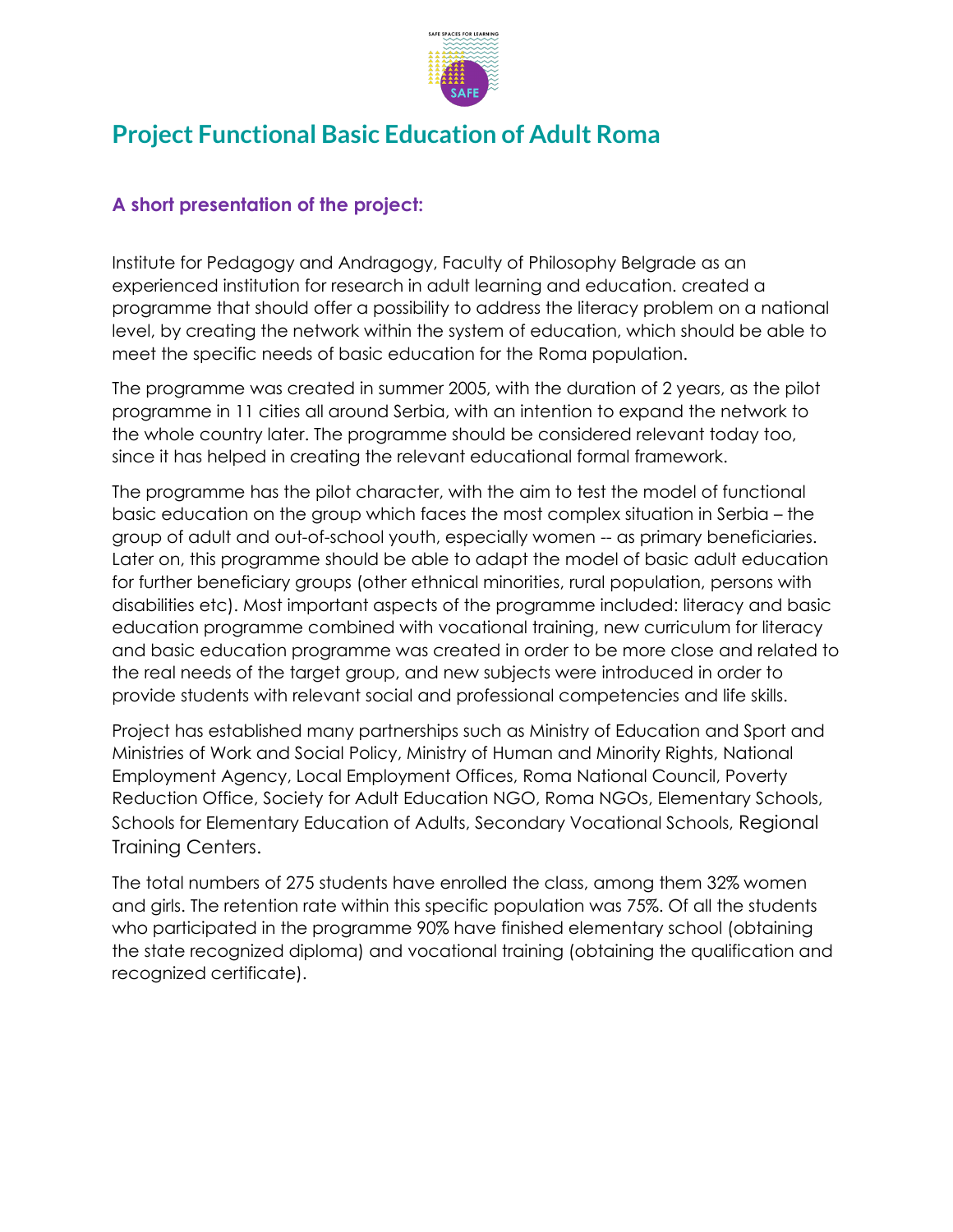

#### **Aspects that make this practice a good example of safe learning space:**

The project aimed to provide quality education for participants in the programs, creating a curriculum in accordance with scientific principles in working with adult learners. Also, the program was created in accordance with the needs of students, and was constantly adapting to the local needs of these specific groups, their family and work requirements. Additionally, the whole curriculum was adapted according to the specific age group, their needs and habits, all basic subjects within the primary education curriculum passed the revision, and adaptation in line with needs of this specific group.

Programme has also established a network of trained Roma assistants coming from local communities with an aim to help students with school materials as well as to be additional support within the family environment. This has been especially important since within these populations addressing the cultural relation towards learning and education, has helped learners and whole families to better understand the project and its value and has created a safe learning environment. The learners were participating actively in the social activities of different kinds, active in job-seeking, some of them already got the job (in one case the whole class!), many of them are for the first time officially registered and obtained identity documents, they got social and health insurance, in many classes the whole families came together to join the programme etc.

During the project monitoring and evaluation of the project additionally helped in providing safer space for the learners. In evaluation surveys and feedback from Roma assistant project leaders were constantly in touch with participants' needs and progress, addressing the issue on the local level, within schools.

The value of learning and education was increased among Roma communities, some common actions (such as public works) were organized in some communities and villages, and the issue of education of marginalized and vulnerable groups received public attention.

#### **Exploring the cross-border transferability:**

Since the programme aimed to reform the educational system and addressed some of the major social, economical and political problems of marginalized groups, the project had to deal with the different aspects of life and work of those groups. This problem was tackled by intensive cooperation with various institutions. There was also a big problem with the old-fashioned educational system – lack of relevant legislation, insufficient financing mechanisms, lack of high-quality providers and programmes...Project has showed that creating this expansive programme, curriculum and network of actors can address the problem of basic adult education within specific groups such as Roma, other minorities, marginalized women etc.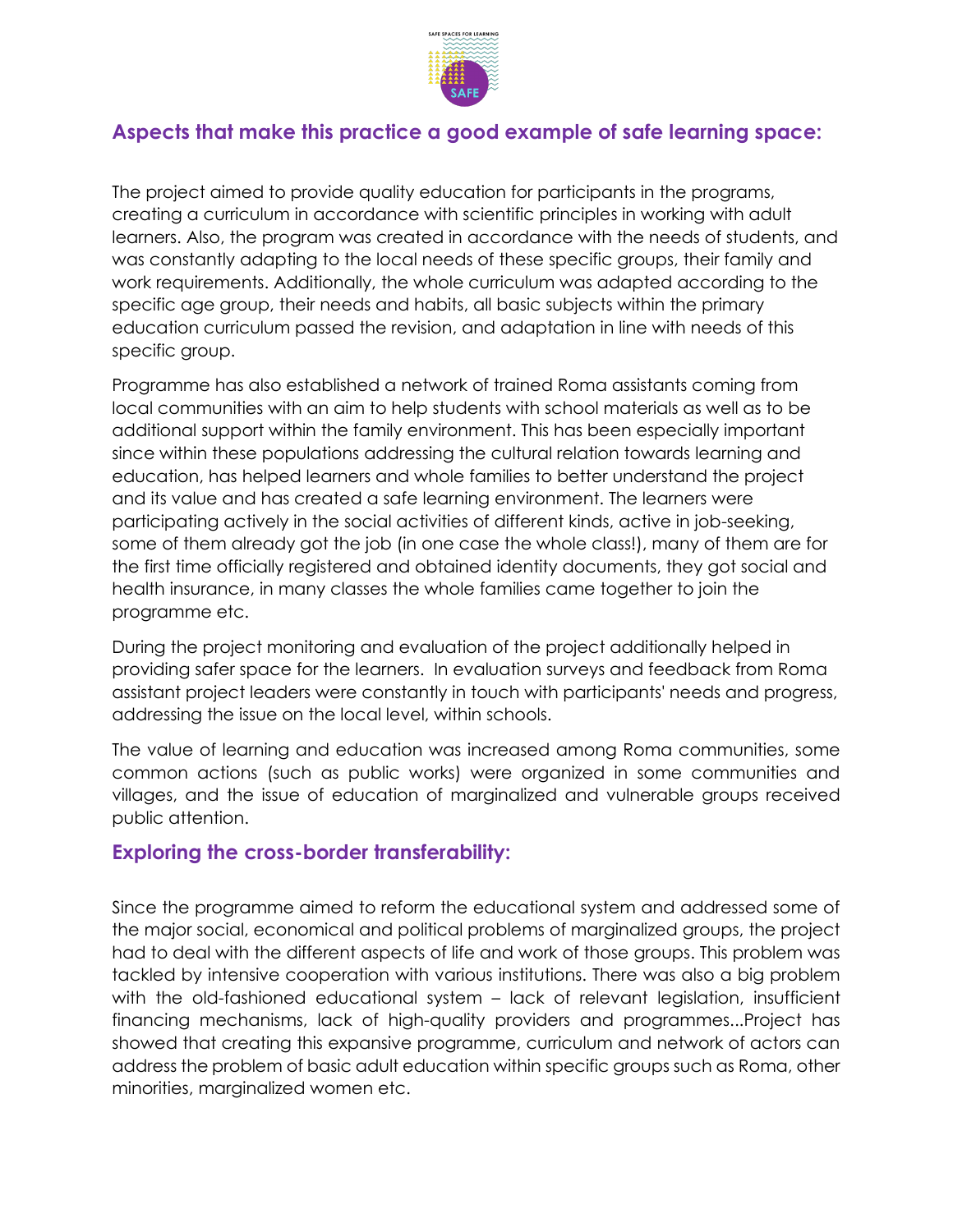

State institutions and organizations are more open and involved in making education accessible for marginalized groups, some synergy effects were achieved (main actors in Roma education are connected and networked), and the model of the programme has been "transferred" to other countries in the region. Additionally, a network of actors showed the potential in expanding the right example of accessing the needs of vulnerable groups using scientific principles in adult education and support from the local communities.

#### **Contacts and links for further reading:**

[https://razmenamaterijala.webs.com/FOOOR\\_ENG%20web.pdf](https://razmenamaterijala.webs.com/FOOOR_ENG%20web.pdf) <https://www.aes.rs/wp-content/uploads/2016/02/FOOO-CIP.pdf>

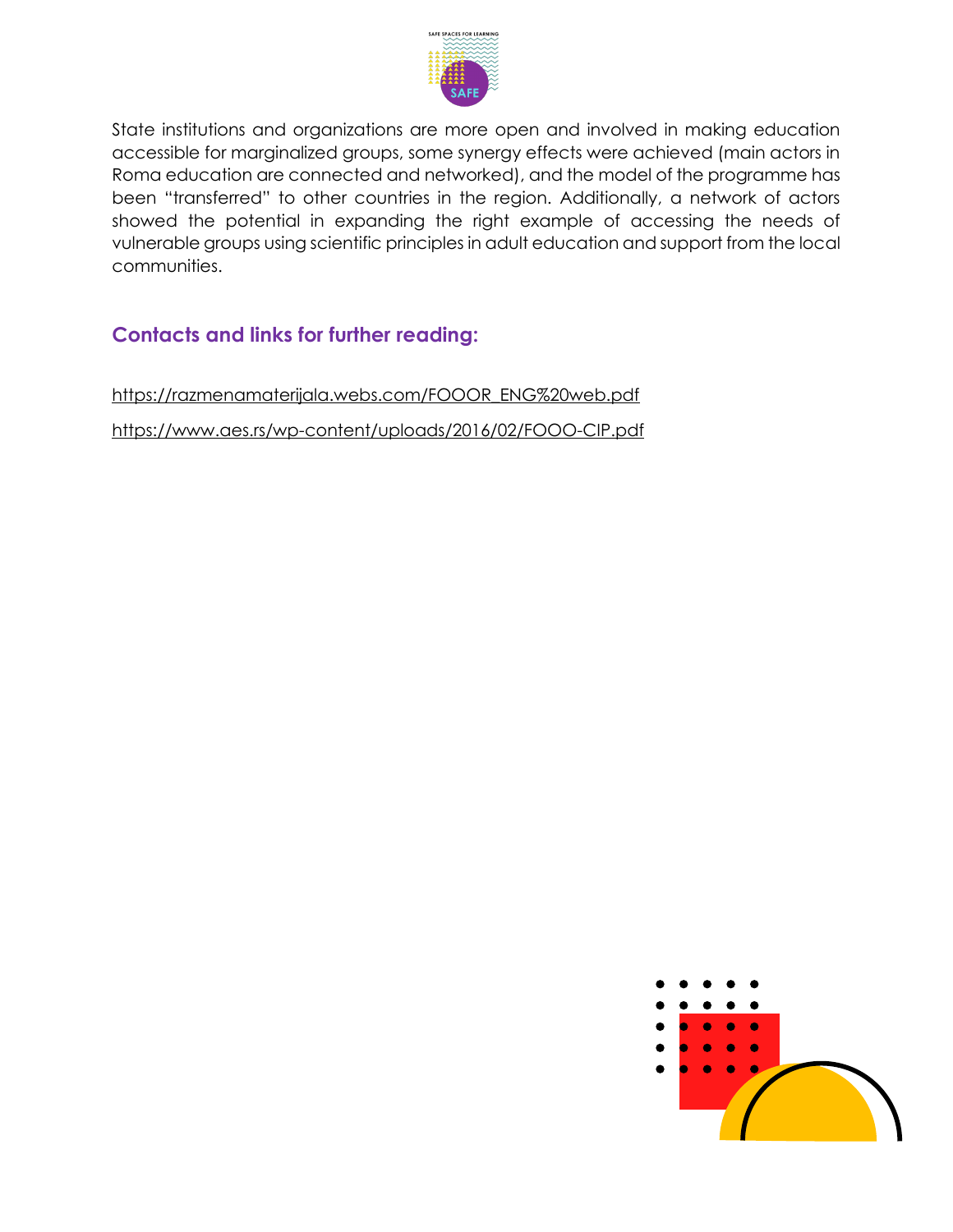# $\begin{array}{c} \hline \textbf{1} & \textbf{1} & \textbf{1} & \textbf{1} \\ \hline \textbf{2} & \textbf{1} & \textbf{1} & \textbf{1} & \textbf{1} \\ \hline \end{array}$ **Safe spAces For lEarning |**

# **IO1.A2: Collection of Good Practices**

**ETA BETA Workshop "FARE TAG"**

**SAFE**

Ag Number: 2020-1-PT01-KA204-078631

**SAFE SPACES FOR LEARNING**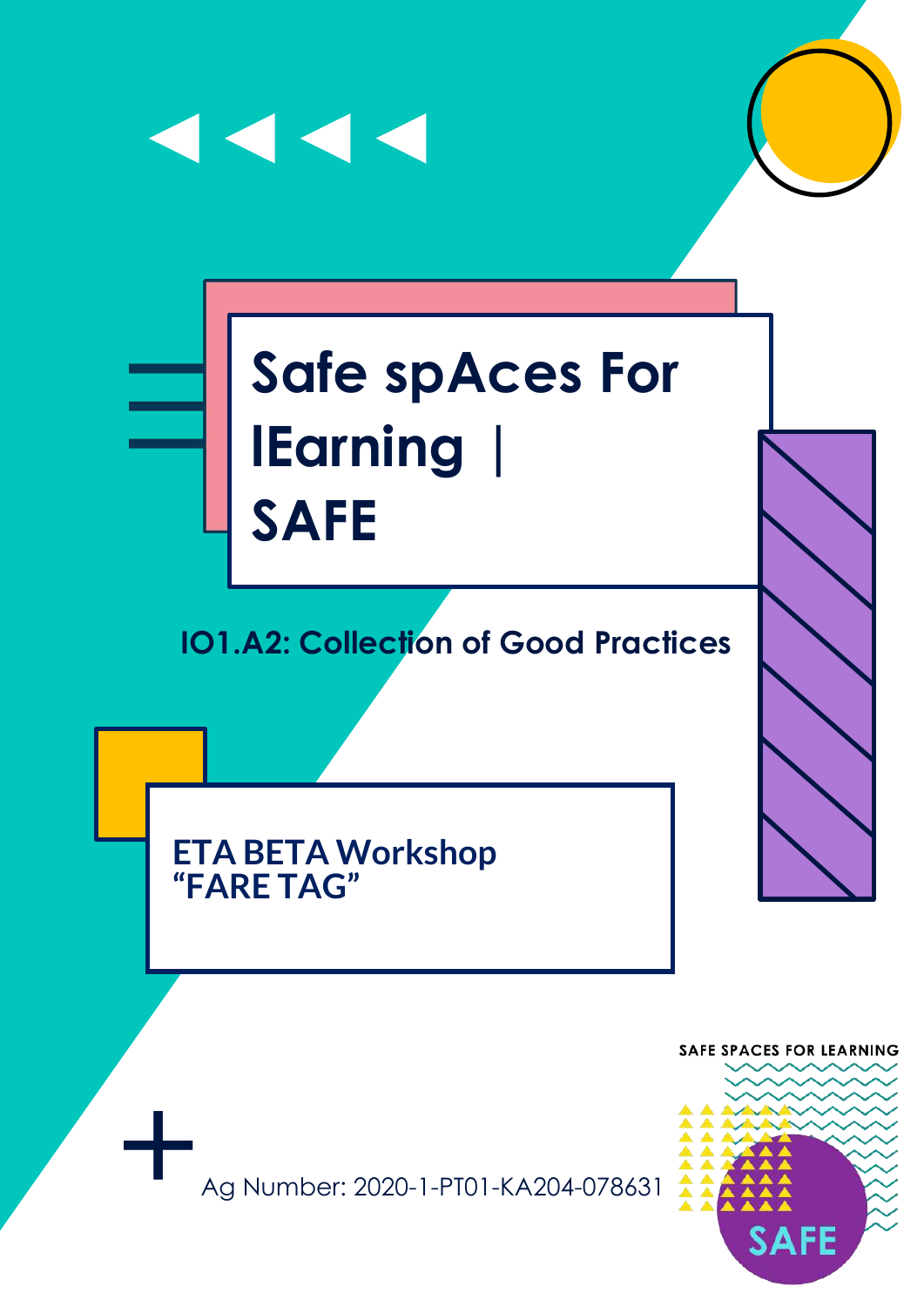

# **ETA BETA Workshop - "FARE TAG"**

#### **A short presentation of the project:**

A safe, inclusive and motivating learning space is possible when workshop work can be initiated with the girl/boy.

A safe space is one that is co-constructed with the girl/boy and designed according to the person's knowledge and interests.

#### **Short presentation of the organization / association:**

Fare TAG is a workshop in which we offer personalised care and support to young people between 14 and 25 years of age in situations of hardship.

The "Fare Tag" workshop is a place for constructing meanings in which DOING is the training horizon through which to deal with situations of discomfort.

#### **Operating team**

Educators, art masters with professional skills in the fields of glass, wood, iron and clay, a computer operator specialised in the use of online programmes and games, an anthropologist and a sociologist.

#### **Objectives**

We provide the young people with an experience with a strong practical value that puts them in a position to act also in their own environment, through a dual perspective:

-RECOVERY, i.e. the emancipation of the individual.

-REHABILITATION, i.e. the set of practices implemented to develop or enhance latent capacities.

#### **Aspects that make this practice a good example of safe learning space:**

- large and well organised workshops
- possibility to work with materials that appeal to the child
- presence of art masters or instructors with specific skills
- participation in the various stages of material processing
- networking with adults
- flexibility of the operators working in the SAFE SPACE

#### **Exploring the cross-border transferability:**

Safety is a collective representation, it is necessary that a representation of SAFE SPACE is perceived and elaborated by the participants so that the SPACE is experienced as SAFE and QUIET.

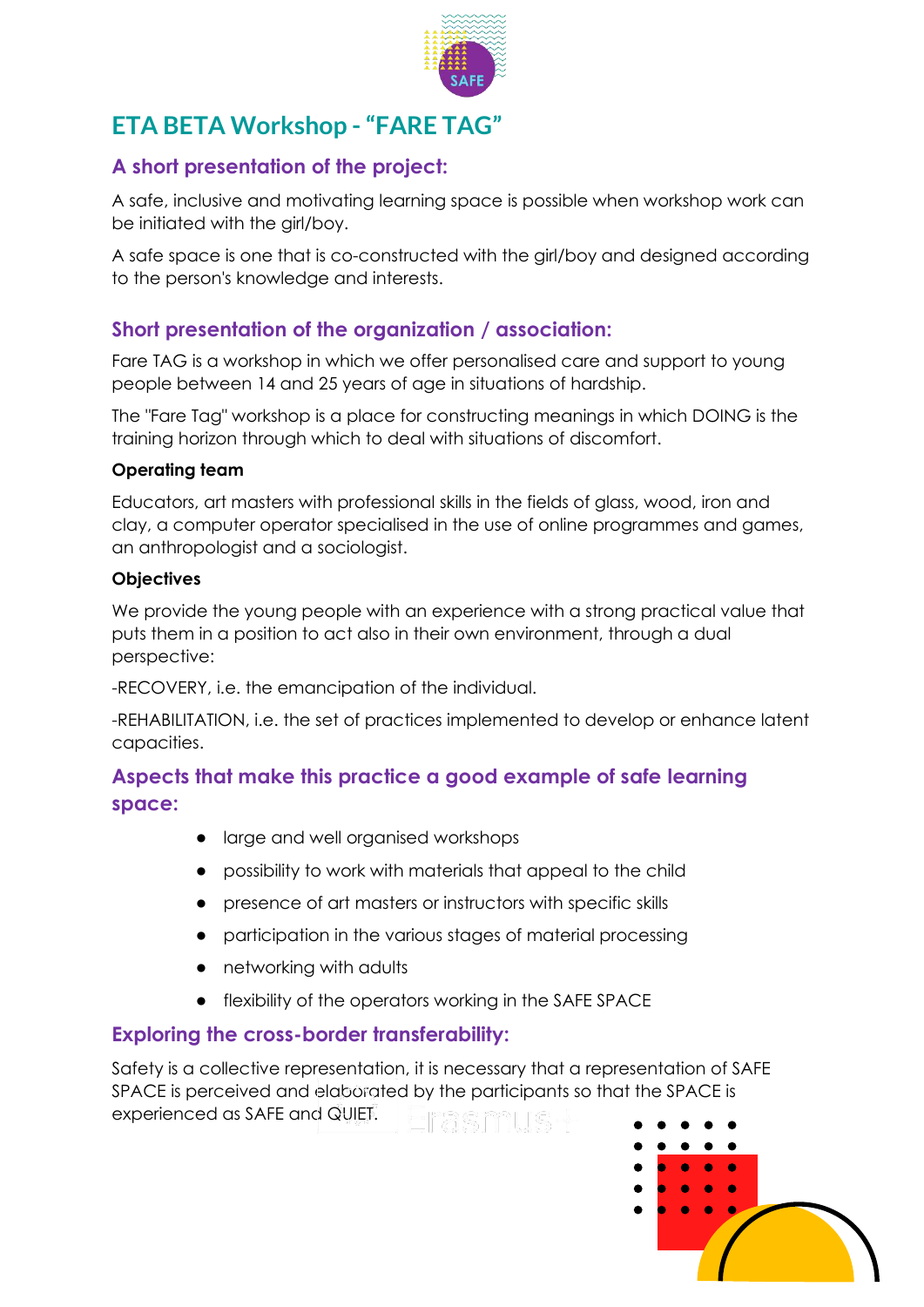

**Art and Citizenship Laboratory (LAC) ENXOVAL: time and space of resistance Pele Association Programmes:**

**SAFE SPACES FOR LEARNING** 

SД

Project n°: 2020-1-PT01-KA204-078631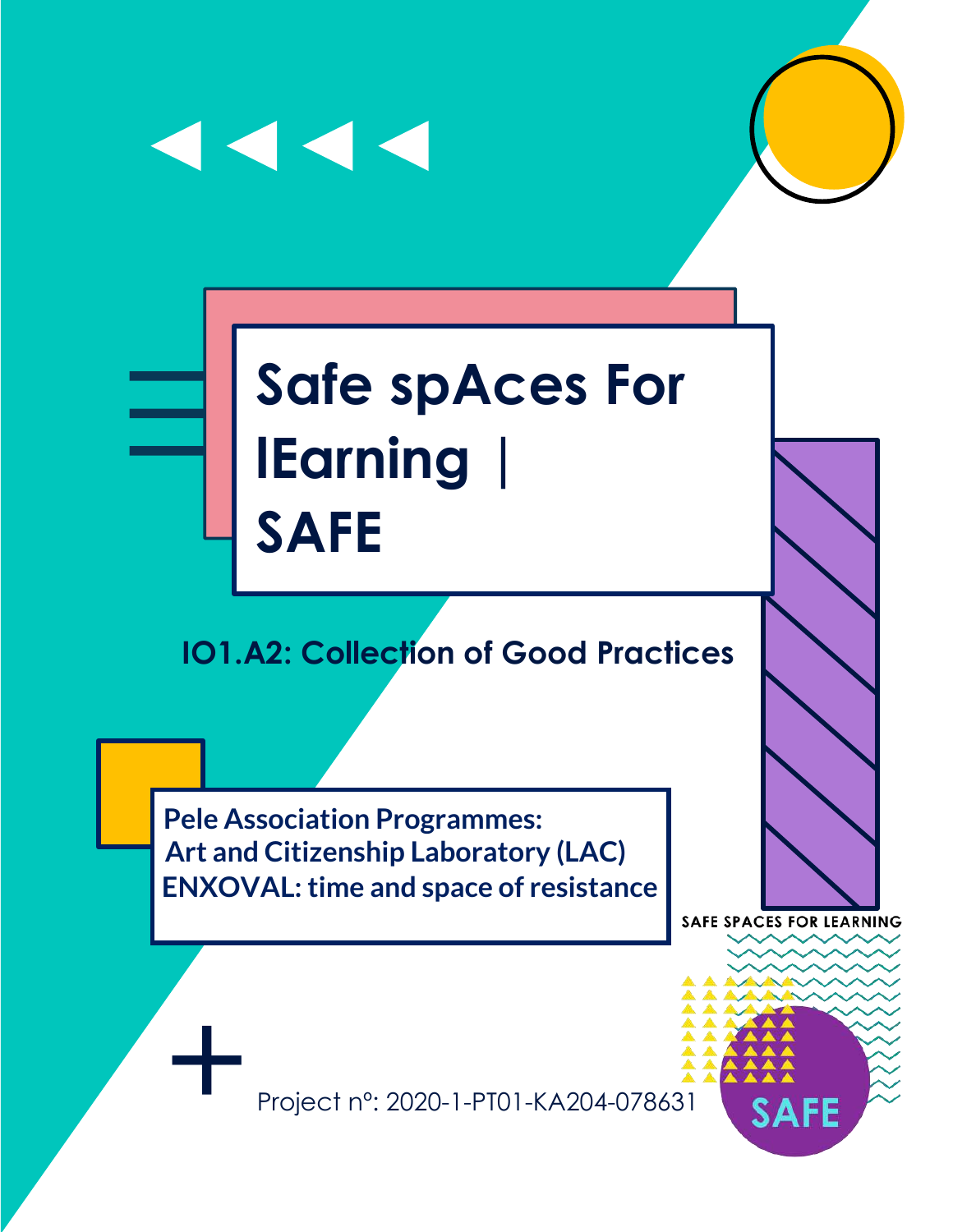

# **Two very interesting projects promoted by the association Pele:**

### **Art and Citizenship Laboratory (LAC)**

#### **A short presentation of the project:**

The project proposes the development of spaces for artistic creation and civic participation aimed at young people that live in compliance with the measures of law, educational mentoring, and prison protection. We especially address youngsters that demonstrate failure profiles and school dropout, by promoting the activation of social and personal skills for their inclusion and employability.

The main objective is to certify young people through participation in artistic workshops (theater, music, fine arts...) and through attending different thematic seminars, in an innovative methodological approach, developed in partnership with the Faculty of Psychology and Educational Sciences of the University of Porto.

<https://www.apele.org/en/work-in-progress/lac/>

[https://www.youtube.com/watch?v=jQiGvi1EF\\_c](https://www.youtube.com/watch?v=jQiGvi1EF_c)

## **ENXOVAL: time and space of resistance**

#### **A short presentation of the project:**

Project that proposes a multiterritorial, transdisciplinary and intergenerational approach on Gender Equality through artistic practices, connecting communitary groups from Porto and Amarante for three years.

Located between Porto and Amarante/Marão, these groups are the basis of collective creation of ENXOVAL and are distinguished by the generations they represent, as well as by the characteristics of the territory where they are based in and by the socio-economic context in which they are located. In these spaces, they discuss, reflect, and create on the basis of the feminine heritage and of issues related to equality and gender stereotypes, thereby opening spaces for freedom and inspiring the will for change.

<https://www.apele.org/en/work-in-progress/enxoval/>

<https://www.youtube.com/watch?v=FFQqNvWD0PU&t=9s>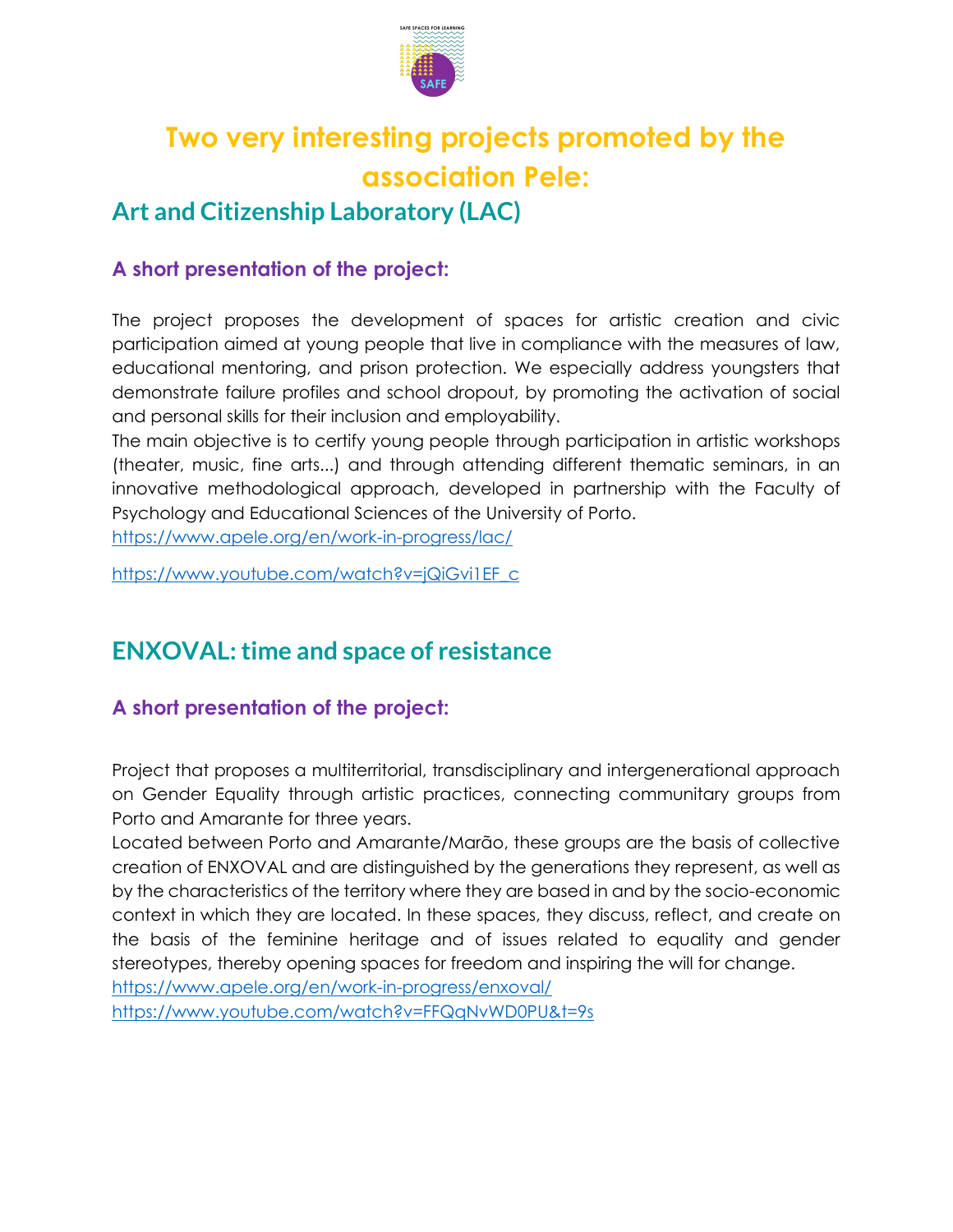

#### **A short presentation of the organization / association:**

PELE is an artistic structure in Porto, which in the last 5 years has developed several artistic projects, always guided by the principle of placing individuals and communities at the center of the intervention, promoting artistic processes of individual and collective empowerment. Since its creation, PELE has promoted community art training activities for artists and technicians, circulated throughout the country with 5 educational shows, two of which were part of the IP Livro e Bibl's itinerant program. It was part of two European projects, Grundtvig and Leonardo da Vinci.

#### **Aspects that make this practice a good example of safe learning space:**

Both projects place individuals and communities at the centre of creation, enhancing individual and collective "empowerment" processes in a balance between ethics, aesthetics, and effectiveness. Both assume artistic creation as a lever for community, social and economic development, contributing to social and territorial cohesion. They are both based on dialogue.

#### **Exploring the cross-border transferability:**

These projects are related to a kind of public that you can find in a lot of countries, in entities that work with at-risk youth, adults serving prison terms (for the first project). In addition, the activities proposed can be used for a public with low qualifications, low levels of democratic participation, unemployed people who need support in their reintegration into the labor market or even minorities.

Although the reported projects focus on two specific audiences, the proposed activities are transferable to work on other personal and social dimensions in completely different audiences.

#### **Contacts and links for further reading:**

[www.apele.org](http://www.apele.org/) [facebook: apeleespaco](https://www.facebook.com/apeleespaco/)

[intagram: pele.espaco](http://intagram.com/pele.espaco) [youtube: PELEespacocontacto](http://youtube.com/PELEespacocontacto)

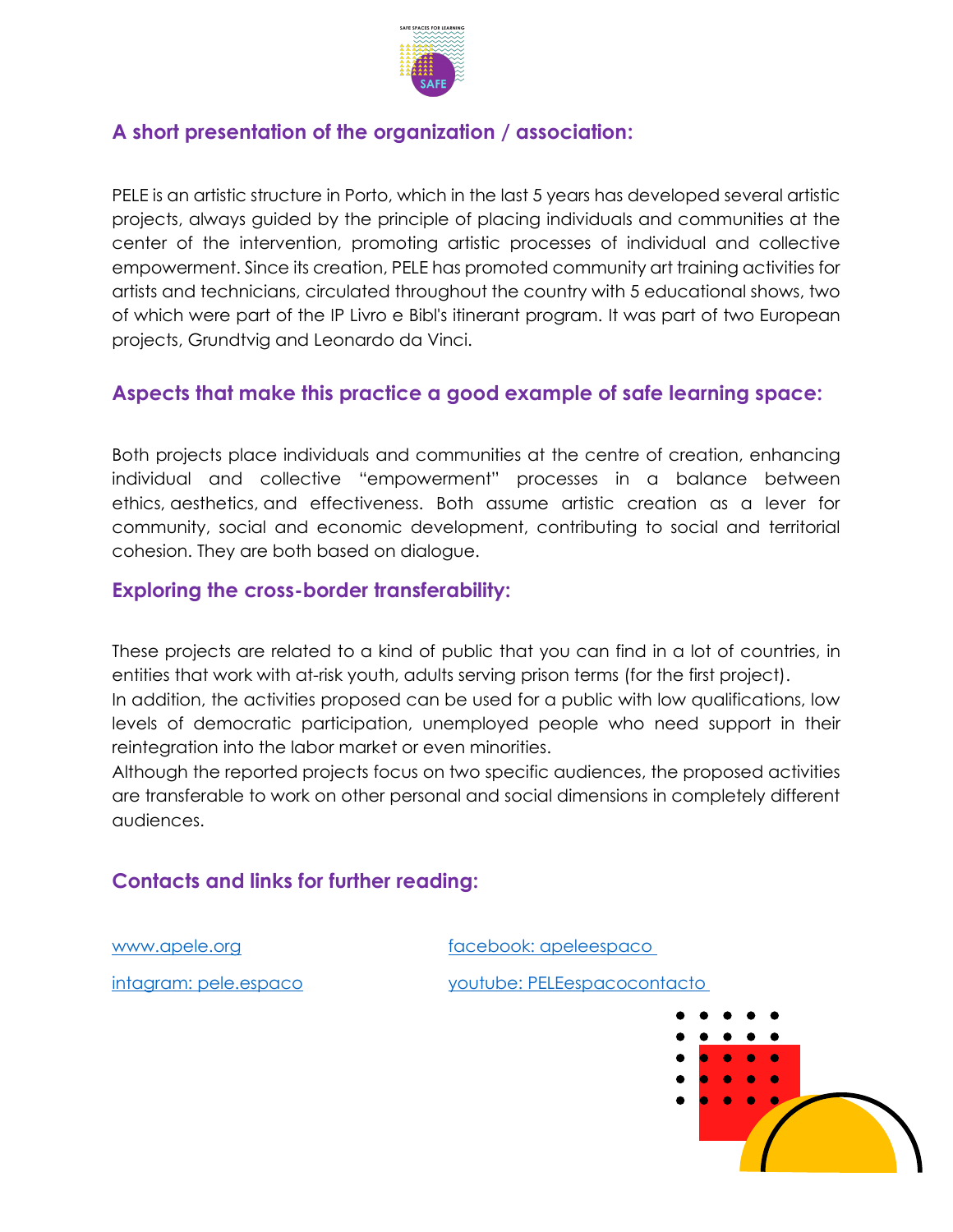

Ag Number: 2020-1-PT01-KA204-078631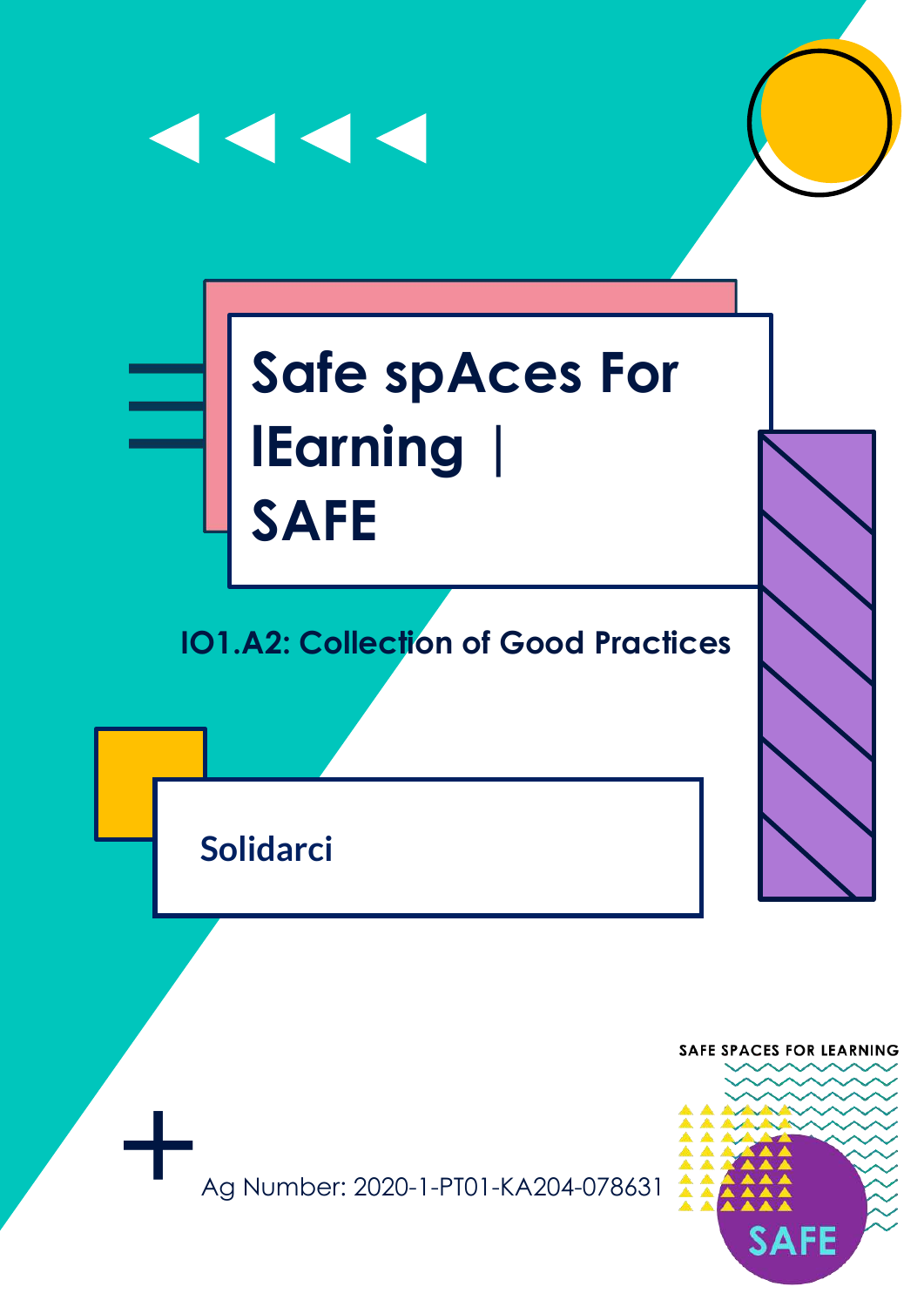

# **Solidarci**

#### **A short presentation of the project:**

The activity was aimed at young people from non-EU countries.

The objective of the activity was to improve the soft skills of young people so that they can make the best use of their human and professional resources and contribute to the social, inclusive and participative development of their living contexts.

The project lasted 2 months with weekly meetings of 2 hours at the structure where the beneficiaries were hosted.

We prepared a programme of activities as a framework to guide the educators and participants throughout the process.

Attention was focused on:

definition of the rules of the setting and the way of collaborating together feedback asked from participants at the end of each meeting (reflective moment) personal evaluation and self-assessment of improved/acquired competences

Active and cooperative teaching methods were used, such as non-formal education, cooperative learning, life skills education, learning by doing, empowered, peer education, play.

A setting was created with the following elements:

- physical arrangement of the workbenches, designed and created to set up the "non-classroom classroom" as a multifunctional place of study, meeting, operation, exchange and construction of knowledge. The positioning of the pupils' workbenches was horseshoe-shaped

- the multimedia interactive whiteboard (LIM), positioned so as to become, within the physical space, the strategic mediator between the different educational actions and the elements offered by the other digital tools, thus offering infinite learning possibilities.

Methodologies: Non-formal education, Cooperative Learning, Life Skills Education, Learning by doing, Empowered Peer Education, Play

#### **Short presentation of the organization / association:**

SOCIALE is located in CASERTA, CASERTA, Italy and is part of the Social Advocacy Organizations Industry. There are 5 companies in the SOLIDARCI SOC COOP SOCIALE IMPRESA SOCIALE family.

According to Solidarchi a learning space, in order to be safe and inclusive, should be an open and flexible 'environment', favouring successful active and cooperative teaching methodological strategies such as Cooperative learning, Peer tutoring, Learning by doing, Project posing and solving. These strategies facilitate operational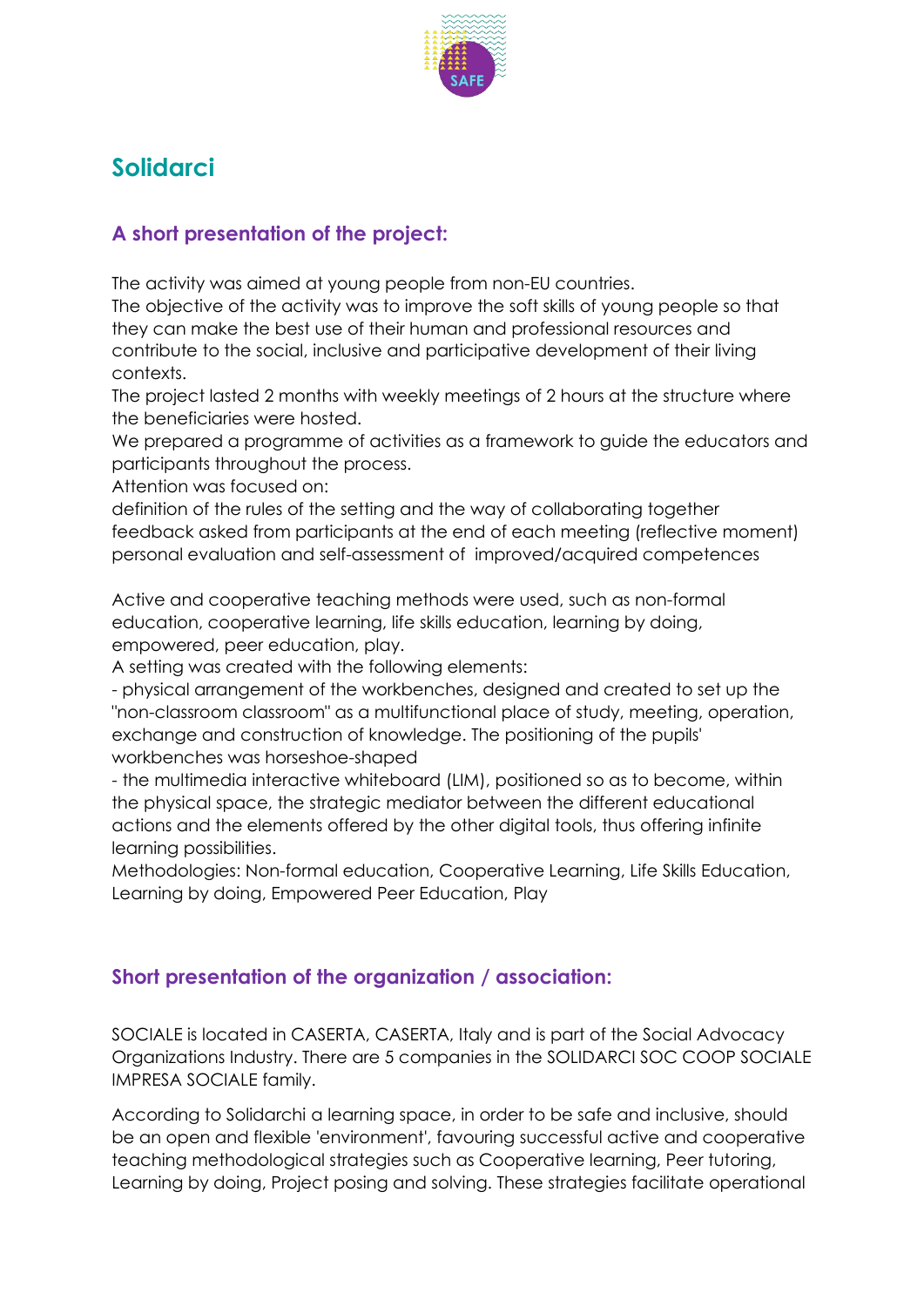

approaches that ensure the integration, complementarity and interoperability of its spaces.

In particular, it should have the following characteristics:

- Comfortable, warm and well-kept space
- Relaxed time
- Educational style based on observation, listening and planning
- Participation, developing co-responsibility and education

#### **Aspects that make this practice a good example of safe learning space:**

- Favouring active and cooperative teaching methodological strategies that facilitate operative approaches that enable the integration, complementarity and interoperability of its spaces.
- Use an educational approach based on observation, listening and planning.
- Extended time that respects the learners' time and is able to involve even those who are slower by considering different cultures and languages
- Create a welcoming, warm and well-kept space

Creating a SAFE SPACE favours the educational relationship between teacher and learners. The teacher uses appropriate verbal and non-verbal forms of communication, such as encouraging, prompting, supporting and encouraging the learners to develop different skills in his learners.

In addition, a SAFE SPACE enables learners to come out of their own individuality to meet others and accept diversity as an invaluable value.

#### **Exploring the cross-border transferability:**

The creation of a Safe Space facilitated self-exploration in the participants through the creation of a friendly climate in the teacher-learner relationship, based on mutual respect, and a diminution of the children's anxiety and insecurity.

I think that the tested practice can be used in educational contexts with a (cultural and linguistic) heterogeneity of the group of learners.

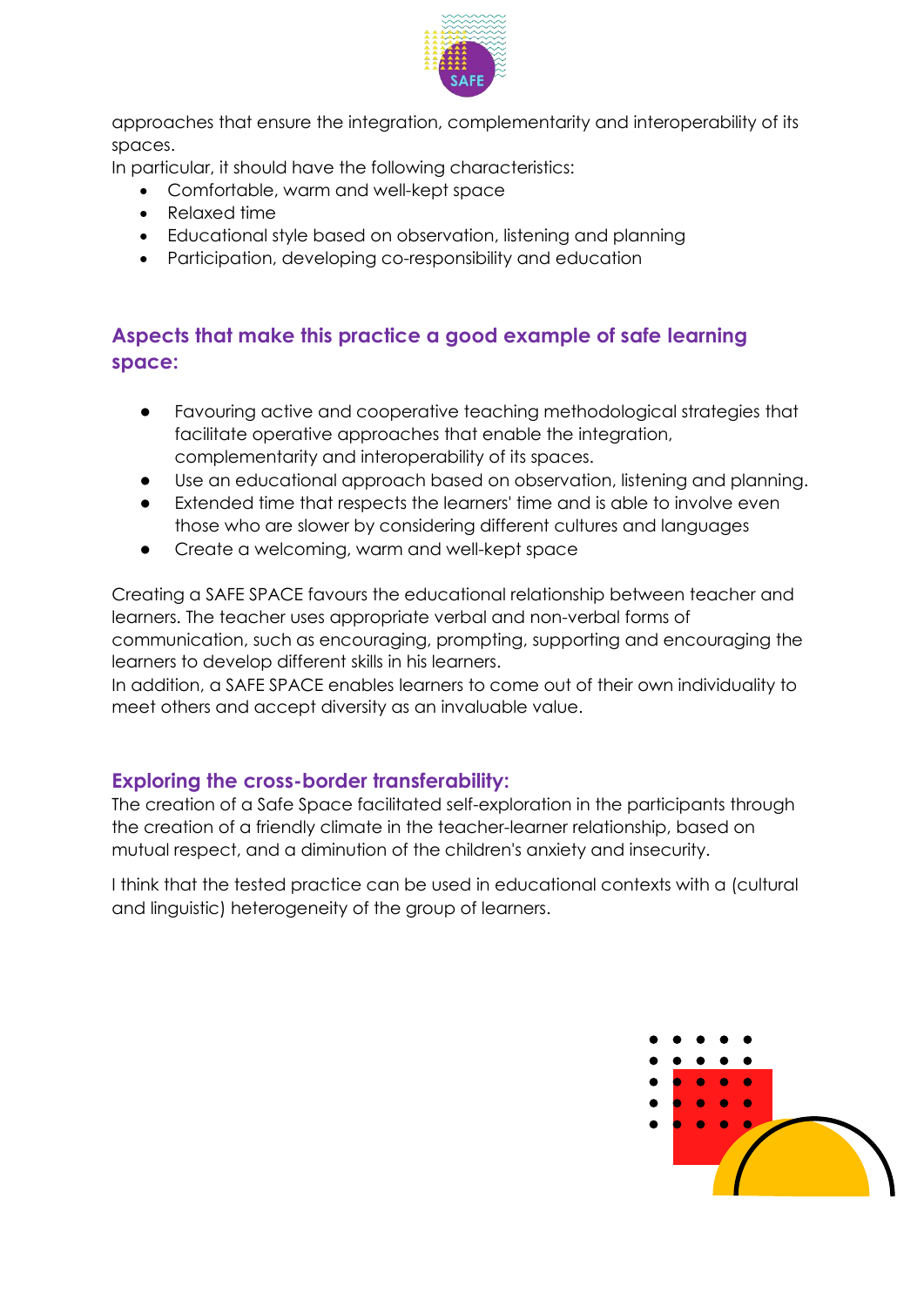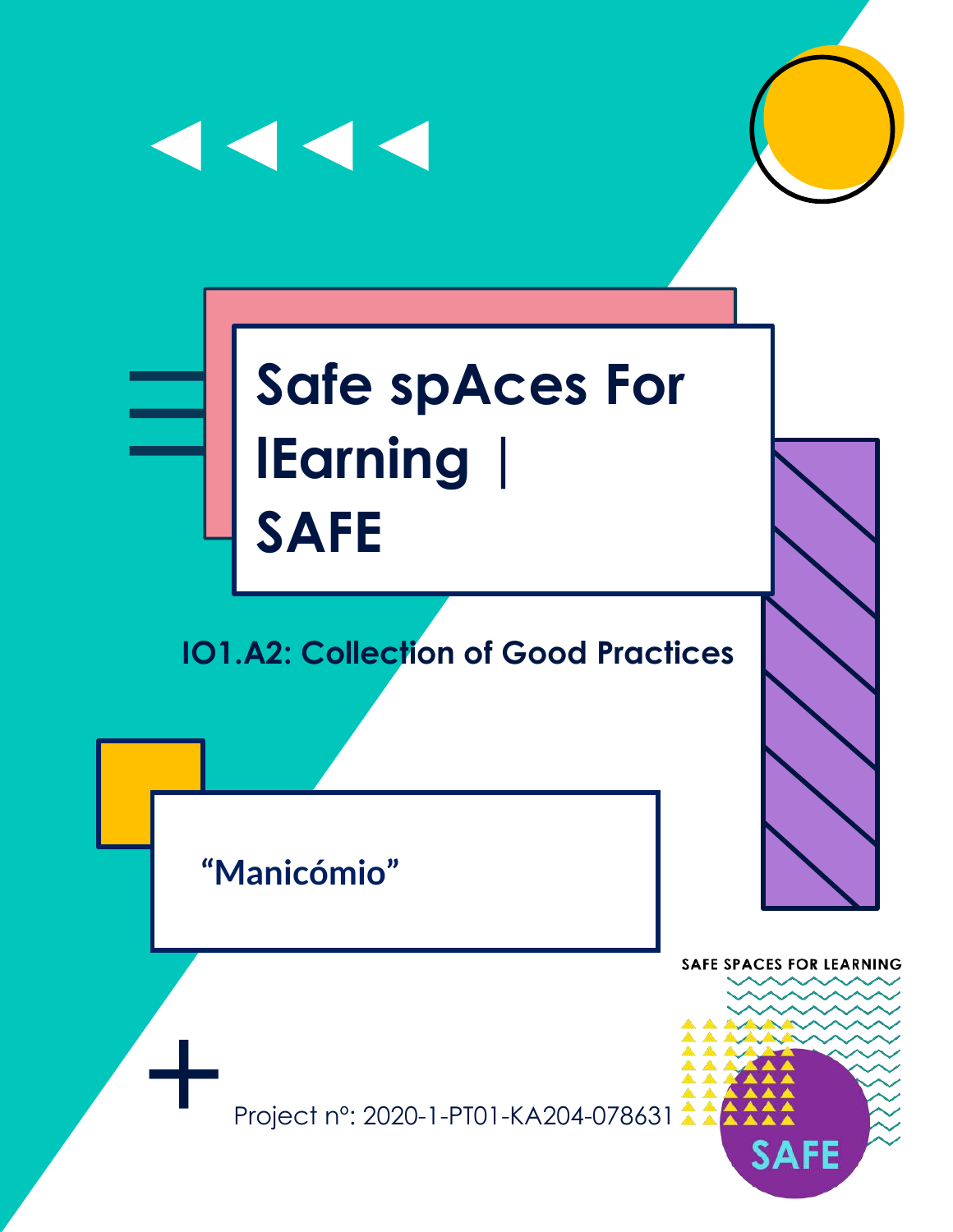

**"Manicómio"**

#### **A short presentation of the project:**

The Manicómio project was conceived by Sandro Resende and José Azevedo, founders of the Association for Creative and Artistic Development P28, where they teach plastic arts to patients at Hospital Júlio de Matos, in Lisbon (a psychiatric hospital).

It is the first creative space which promotes works by artists with experience of mental illness. The project was born in March 2019, in Beato (a parish in Lisbon), and appears with the purpose of conquering the dignity and recognition of the artists who work there, looking for demystifying the stigma associated to mental illness, encouraging the employability of patients and promoting their social inclusion. Sandro Resende insists on underlining that "this is not therapy, it's art", despite the artists guaranteeing that that space is essential to their well-being. "I've never seen a medical record, what interests me is the person and what they want to do".

Sandro Resende defends that the freedom given to artists creates responsibility. "The schedules are made by the people themselves and when they come to work they arrive with a strong desire to do things well and the result is seen both at work and in selfesteem". Artists receive a grant, which includes meals, transport and a salary, in addition to 70% of the income that results from sales of the pieces produced and 90% from the workshops they perform. The success is so big that there are more than 80 people on the waiting list for the next spaces.

#### **A short presentation of the organization / association:**

The Manicómio is a non-profit association, with state support, namely from Turismo de Portugal and other private companies.

#### **Aspects that make this practice a good example of safe learning space:**

To underline the aspects that make this practice a godd example, we can just reproduce here some comments of Anabela Soares, one of the artists that work in the Manicómio: When she is asked about what she feels about working on the Manicómio project, she simply answers: "Peace. A lot of peace. Something I've never had in my life". With a tough childhood, always believing that no one would like her, Anabela found a safe haven there.

Another aspect is the freedom: no schedules, each one works at his / her rythm; no pressure, each one has his / her space for work.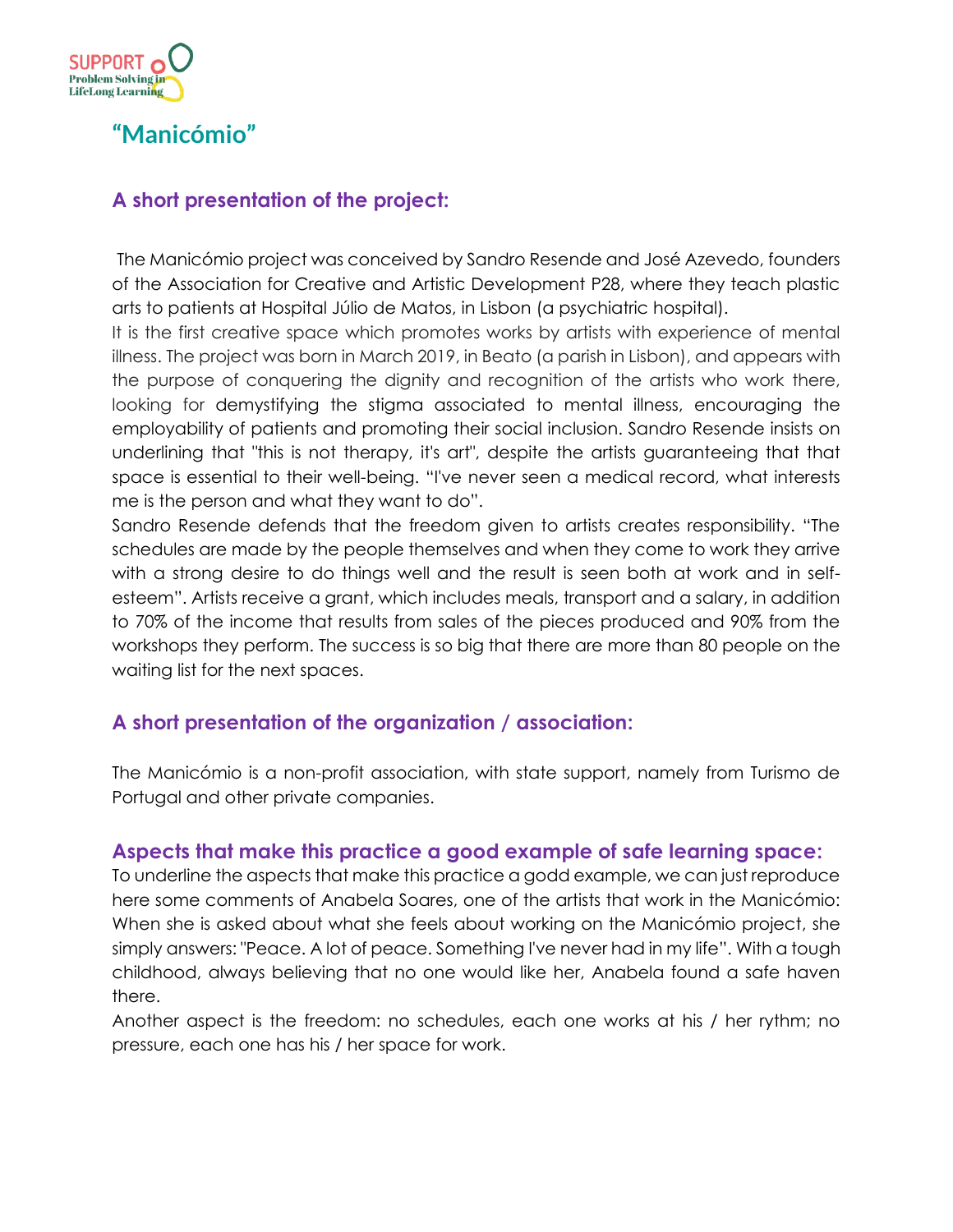

Manicómio is na autonomous space for artistic creation, without stigma and without the presence of disease. There, each one is seen at first as a person, then as an artist and only then as a patient.

#### **Exploring the cross-border transferability:**

This project needs an attractive space, where these artists might feel inspiration for their creations, but also freedom. They can't have a schedule neither someone controling their work. They just need some material support and a space where each one can create freely.

#### **Contacts and links for further reading:**

Address: Rua do Grilo 135, Lisboa

[www.manicomio.pt](http://www.manicomio.pt/)

Facebook - [@manicomio.portugal](https://www.facebook.com/pg/manicomio.portugal/about/?ref=page_internal)

Instagram - [manicomio.pt](https://www.instagram.com/manicomio.pt/)

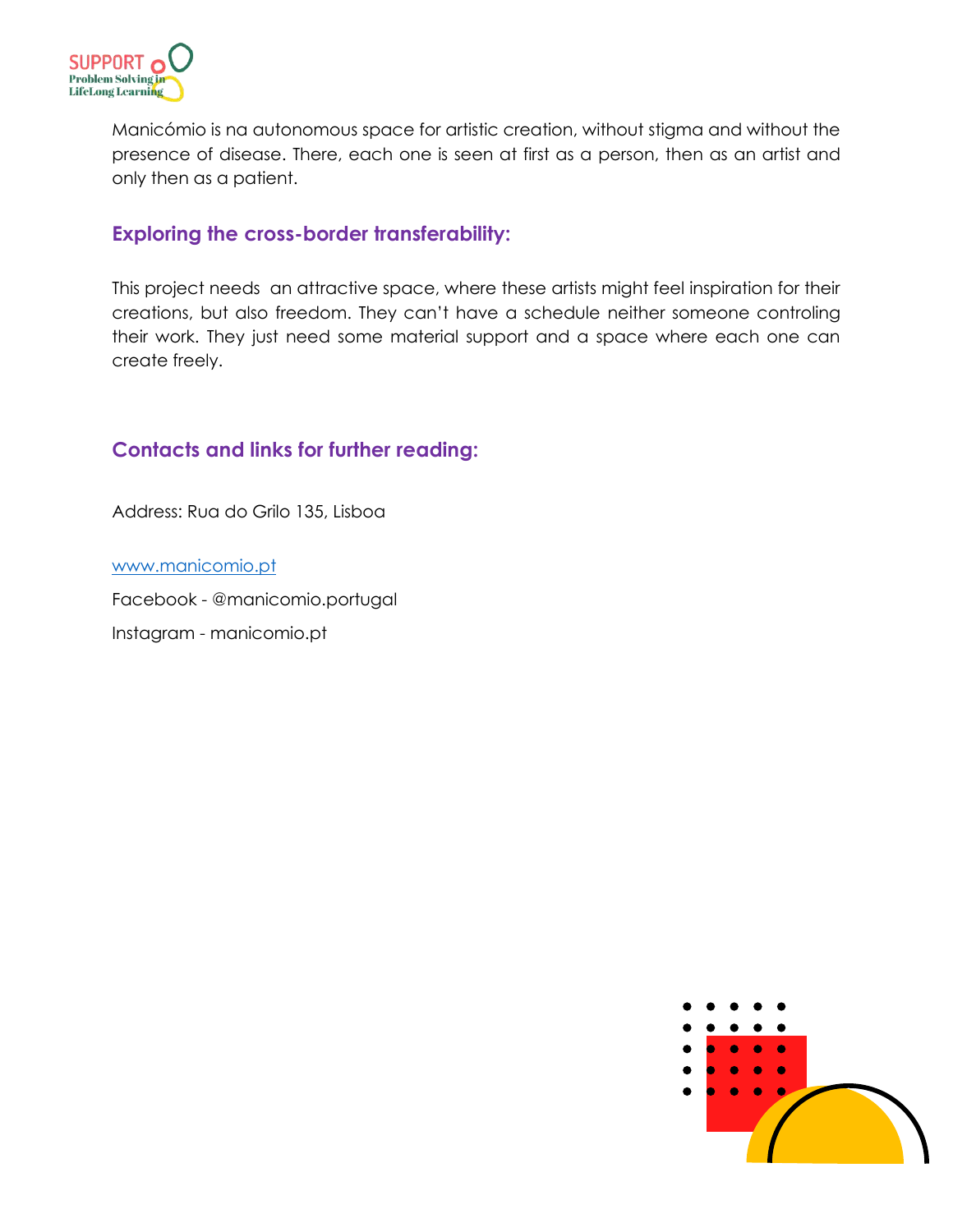<span id="page-26-0"></span>

*Openess doesn't only mean absence of obstruction but, in the context of safe spaces, it leads us to heterogeneity of the group, diversity of space and contents covered (from cultural to etnical or social). Those good practices presended here are an example of that.*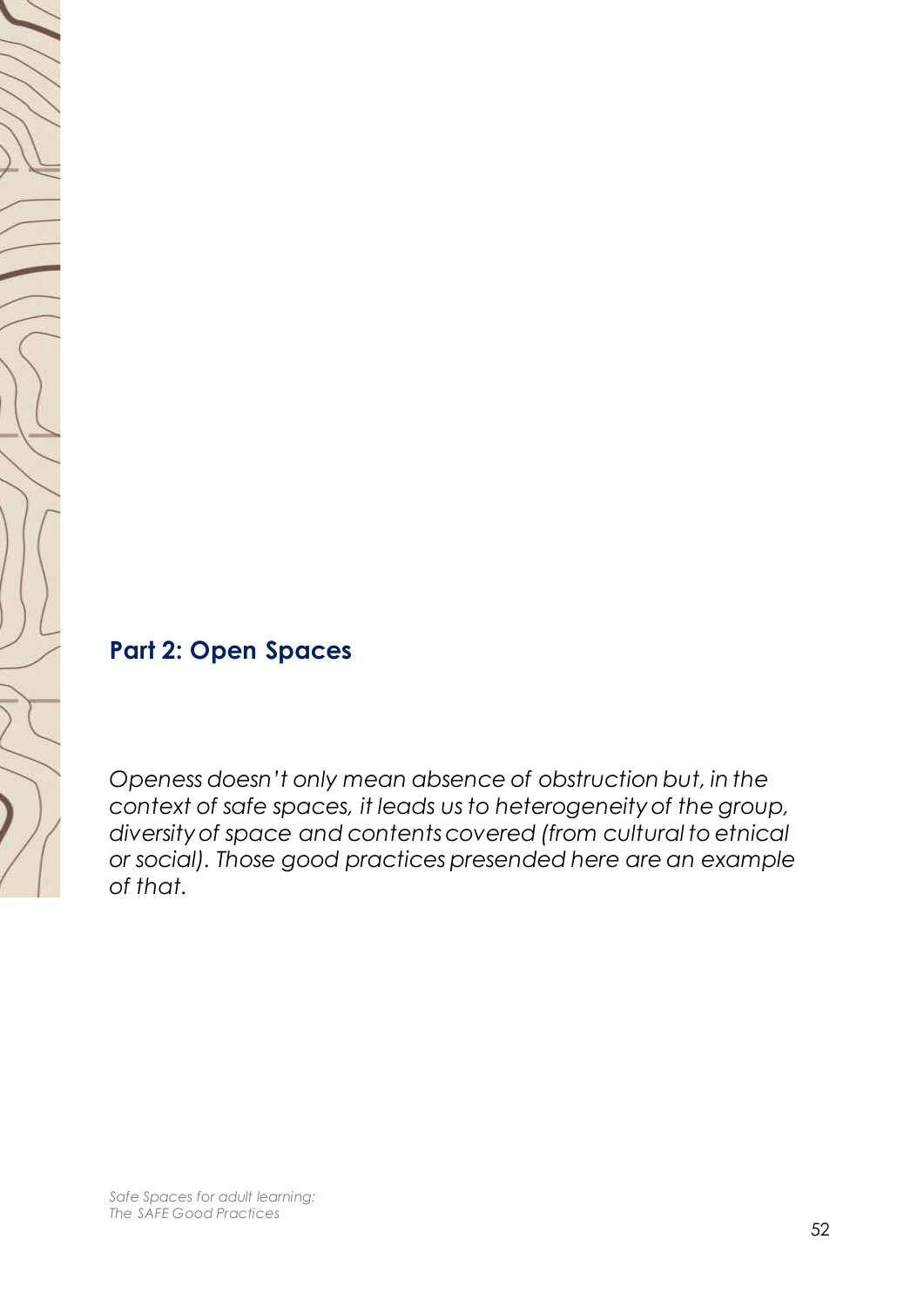

**Foundation - The Intergenerational Volunteer Center**

**SAFE SPACES FOR LEARNING** 



Project nº: 2020-1-PT01-KA204-078631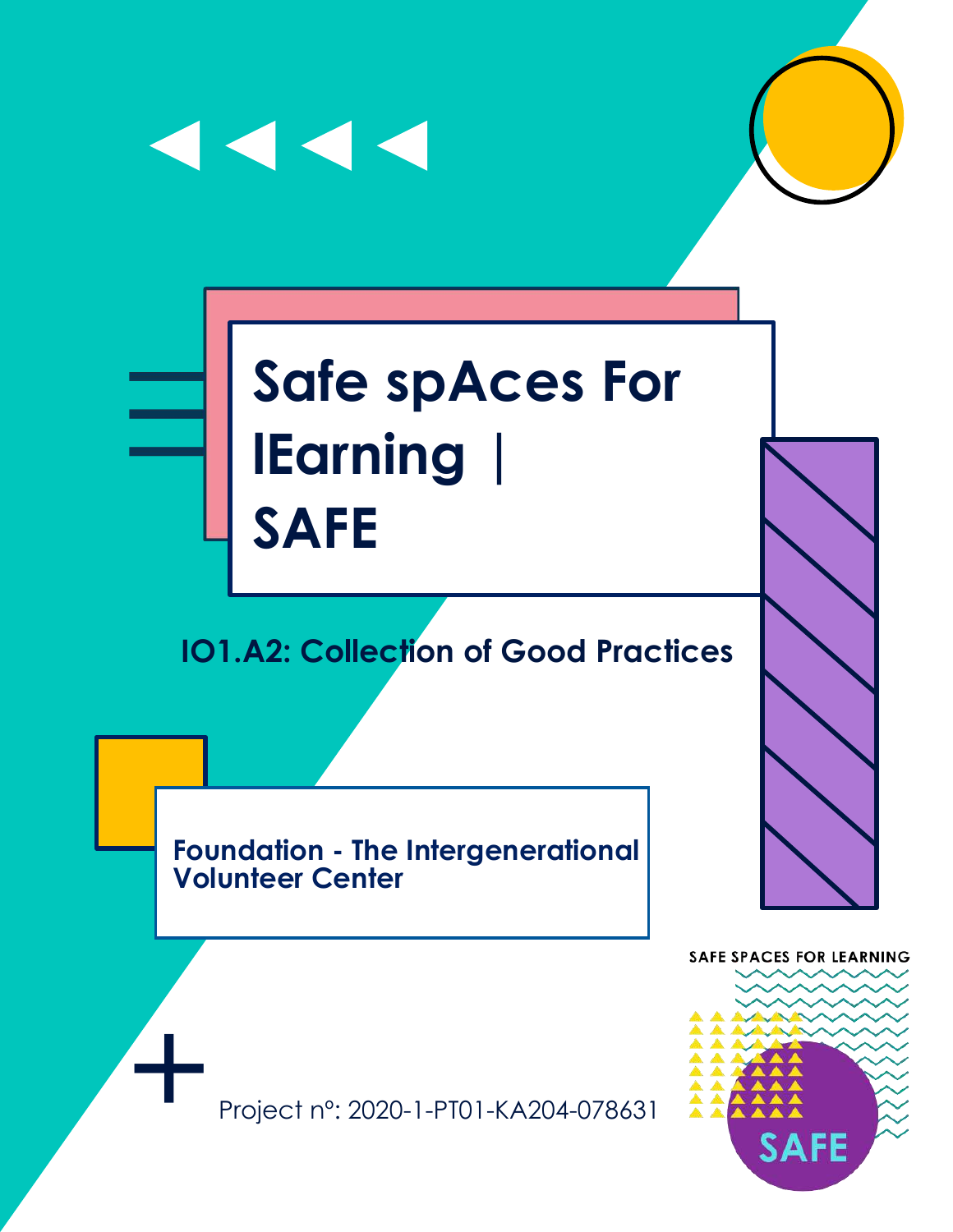

# **Foundation - The Intergenerational Volunteer Center**

#### **A short presentation of the project:**

Self-organized group of older women who are committed to organizing and attending adult education courses. Group is open for everyone and most of them are learners and facilitators as within the group culture there is no strict role division. Programs within the group include intergenerational cooperation, creative art workshops, sport sessions, informatics lectures and workshops with the support of adult educators.

The goal is to connect several generations by implementing the principles of lifelong learning and development, helping social and intellectual development, encouraging activism, volunteerism and inclusion of the elderly, the disabled and children. Group respects diversity, non-violent communication, everyone in the role of leader is and can propose new activities and contribute to the programme. The group is led by a volunteer team with about 37 constantly active members organising around 400 events during the year.

The group is also connected with other local and national organisations such as [Who](https://www.kogradigrad.org/o-nama/)  [Builds the City](https://www.kogradigrad.org/o-nama/) and [Association Coalition for Solidarity Economy Development,](https://solidarnaekonomija.rs/en/main/) local municipalities and uses open public spaces for activities and events.

In 2017 the group established Foundation - The Intergenerational Volunteer Center as a non-profit, non-governmental, humanitarian foundation.

#### **Aspects that make this practice a good example of safe learning space:**

This specific group is an interesting example of how a self established and organized group can provide non hierarchical participation among its members. This non hierarchical aspect is especially important as it provides participants equal contribution to the programme as well as the future development. Solidarity among the members and inclusion of different ages provides the safe space for members, as well as learning opportunities that foster cooperation and individual and collective growth.

The group is the place for participants to feel a shared collective living and learning atmosphere. That aspect is especially important in connection to safe space as it gives the emphasis on collective bodies and community development that provide a sense of belonging and mutual understanding. Self organisation of events that include local communities provide an additional space for groups' self reflection for future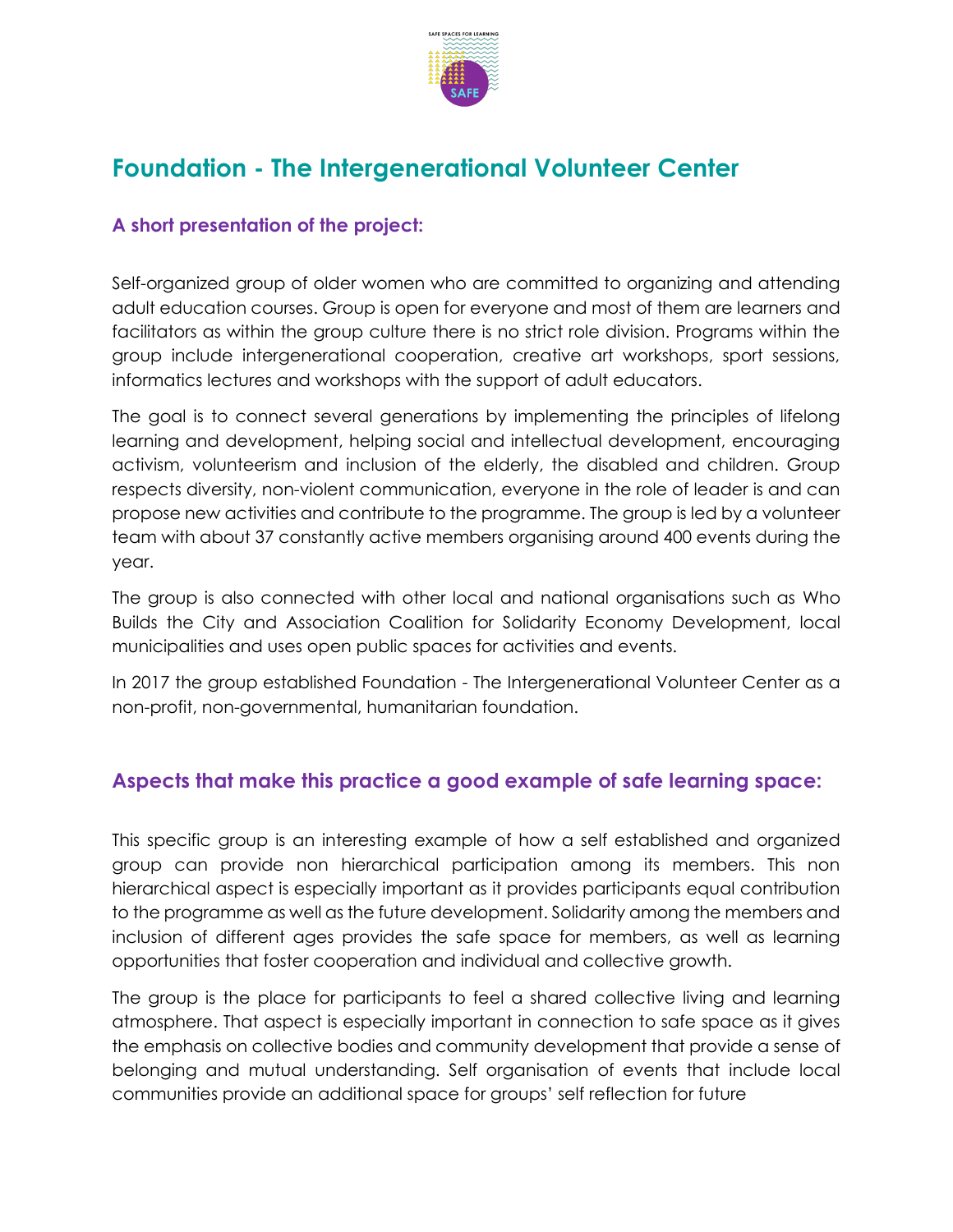

development and contribute to strengthening the local community potential, supporting other local organisation and initiatives.

#### **Exploring the cross-border transferability:**

Self-organizing groups can be found in different contexts, and their contribution to the development of local communities is immeasurable. One of the most important reasons is that it increases civic inclusion and participation. On the other hand, from the inside, group cohesion encourages solidarity and non-hierarchical structure affects the creation of safe spaces through learning and nurturing healthy lifestyles in adulthood / old age. This specific aspect can be gained in various diverse communities as long as it serves directly to the group members and recognizes their collective body of work as the most important aspect of group's development.

#### **Contacts and links for further reading:**

<https://www.facebook.com/Medjugeneracijskivolonterskicentar>

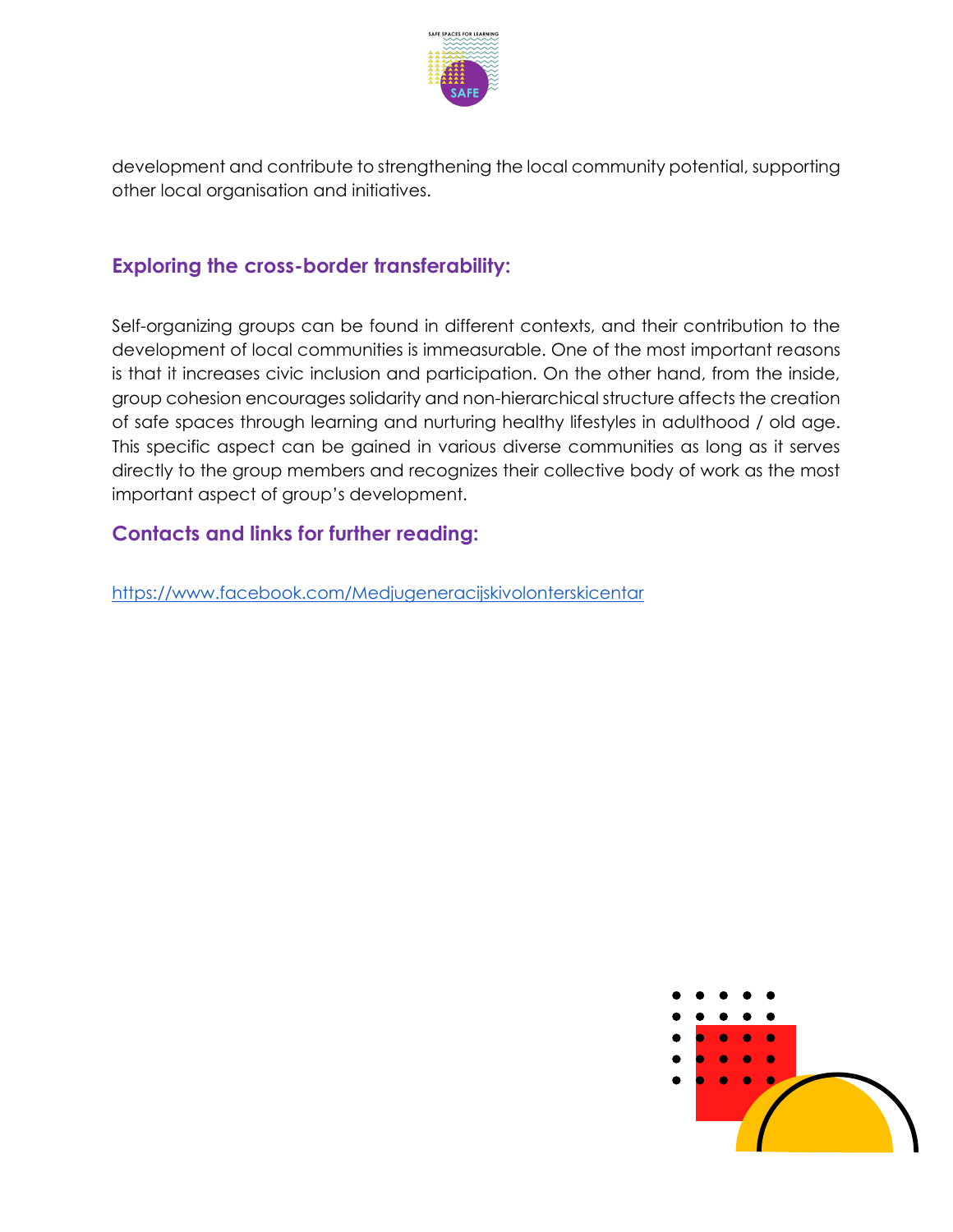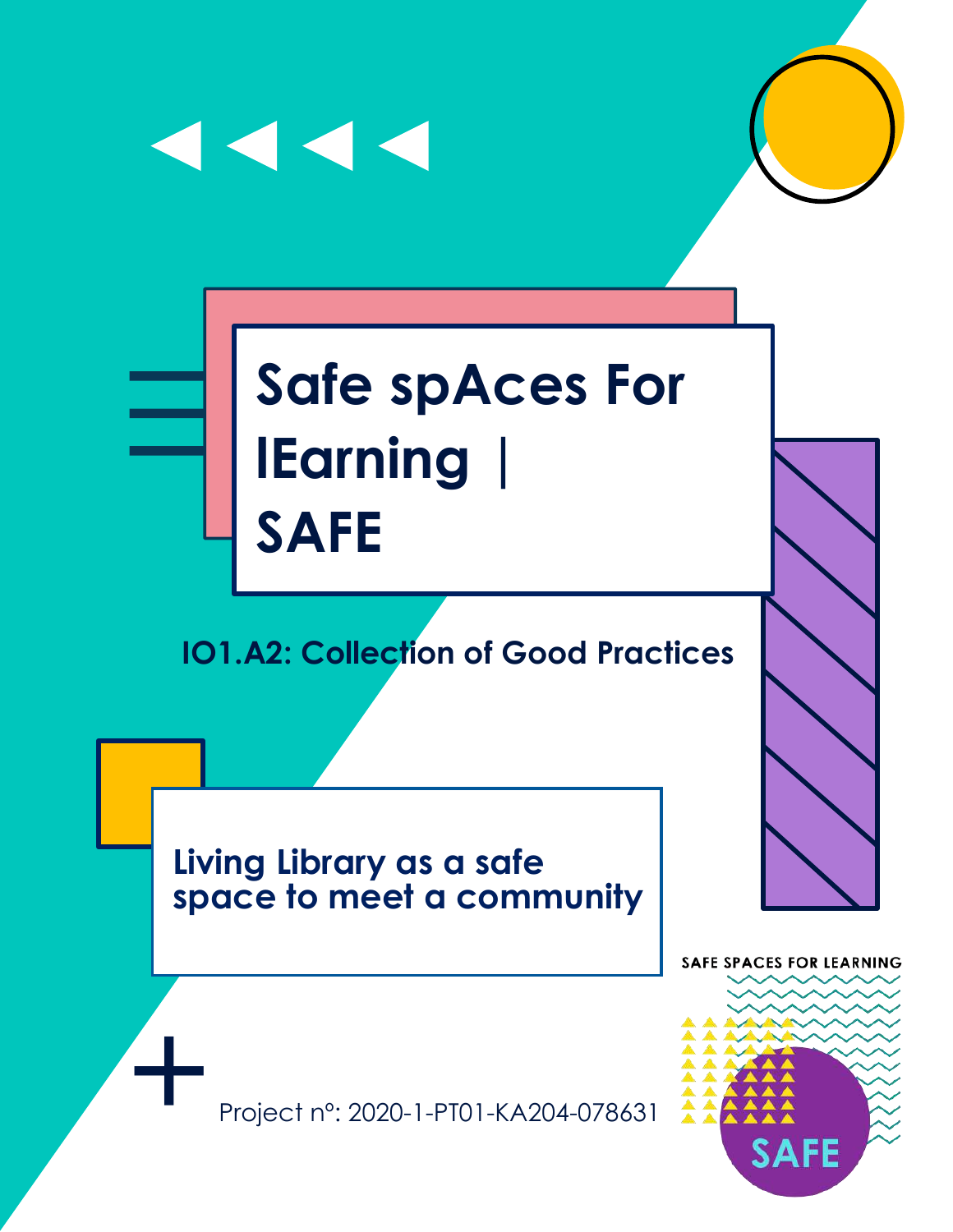# **Living Library as a safe space to meet a community**

#### **A short presentation of the project:**

At each meeting, four or five "books" / storytellers share their stories for fifteen minutes, with five minutes earmarked for Q&A. This happens over two rounds in relatively small groups, while a third round is dedicated to mingling between the participants and deepening the conversation. After a break the participants join an evaluation circle, during which they share what they think they will bring home: their immediate impressions and thoughts,

An informal atmosphere is fostered: participants can help themselves to a coffee, they speak in small groups. Interpretation is provided for those speakers who need it.

A "living library", sometimes called a "human library", is not a new concept, and is often reinterpreted and readjusted depending on the circumstances. In some cases, readers enter the space and pick the available "book" that interests them most based on a short description (E.g. "living with a disability, nothing stops me").

A "living library" can also function online, with virtual events and videos available for participants to share their experiences.

#### **A short presentation of the organization / association:**

In the words of one of the organisers of "Dzīvā bibliotēka", a "living library" is called so because the method creates a direct connection to a library: guest speakers take the roles of storytellers. It starts with the principle that everyone's story is valuable and that everyone has a story to tell. Run by "We Want to Help Refugees", a Riga-based NGO, and financed by the Rīga City Council's Education Culture and Sports Departments' Projects and Society Integration Division, "living libraries" were held as events open to residents of Riga in 2017. The activity was also incorporated into larger city events such as the World Refugee Day and the Eat, Meet and Greet event.

#### **Aspects that make this practice a good example of safe learning space:**

A "living library" can be considered a safe space as it showcases a clear connection to an actual library, a physical space that many associate with quiet introspection and the discovery of new worlds. In the context of adult learning, a "living library", in which participants share their life experiences, could be organized during workshops that aim at preventing discrimination, deconstructing stereotypes, or during community-building activities.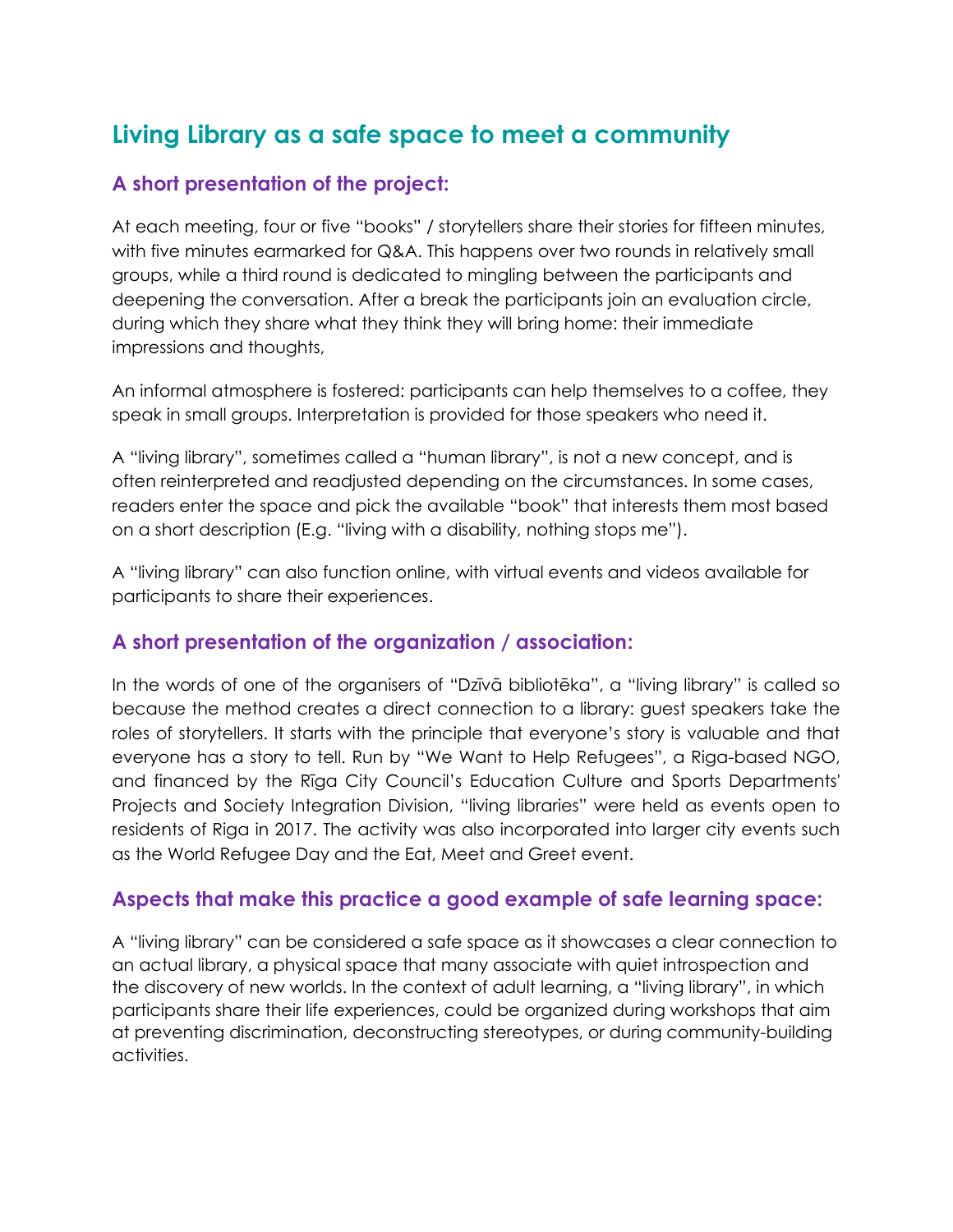That said, a few issues have been highlighted by some organisers of "living libraries". One organizer of such a space pointed out that it is important to set enough time for readers to discover the story, but also eventually to allow storytellers to meet each other. Setting the physical space is also important: while it might be tempting to organize it in an actual library, it might also end up being disruptive to those who are visiting it and not participating in the activity.

It also needs to be pointed out that terminology itself might raise some issues. Some participants might hesitate to use the word "story" when discussing their personal experience, or to associate themselves with "books". Whether or nor the participants want to weave a narrative around an experience that might be deeply personal or even traumatic should be clarified before the activity takes place, as storytelling might seem like an activity that is purely entertaining.

Boundaries are clearly established, psychological support is available in cases where it is especially needed, for example when the aim of creating a video is to work over a trauma. Learners often come from homogenous groups and share similar experiences. Trainers are regularly trained to approach the process with the sensitivity that is required in the process.

It is important to point out that while a screening of the finished videos is often a moment of celebration, it does not always need to be the case. One person that EAEA spoke to about digital storytelling (from an organisation other than MAKS) admitted that some experiences discussed during the workshop prove to be so traumatic for the group that a collective decision is taken not to see the result.

#### **Exploring the cross-border transferability:**

Storytelling has a long history and value in most cultures, although how stories are told might differ. Some adjustments to the activity might be needed depending on who the participants are.

#### **Contacts and links for further reading:**

Example of a "Living Library" event in Riga: [https://www.youtube.com/watch?V=vncj98dfhkq&t=2s](https://www.youtube.com/watch?v=VNCj98dFhKQ&t=2s)

Eat, Meet and Greet event in Riga: [https://www.youtube.com/watch?V=wnpbvqbrnes](https://www.youtube.com/watch?v=WNPBvqbrNes)

UNHCR article about the practice: [https://www.unhcr.org/neu/11171-living-library-in-riga](https://www.unhcr.org/neu/11171-living-library-in-riga-stories-as-means-for-promoting-understanding.html)[stories-as-means-for-promoting-understanding.html](https://www.unhcr.org/neu/11171-living-library-in-riga-stories-as-means-for-promoting-understanding.html)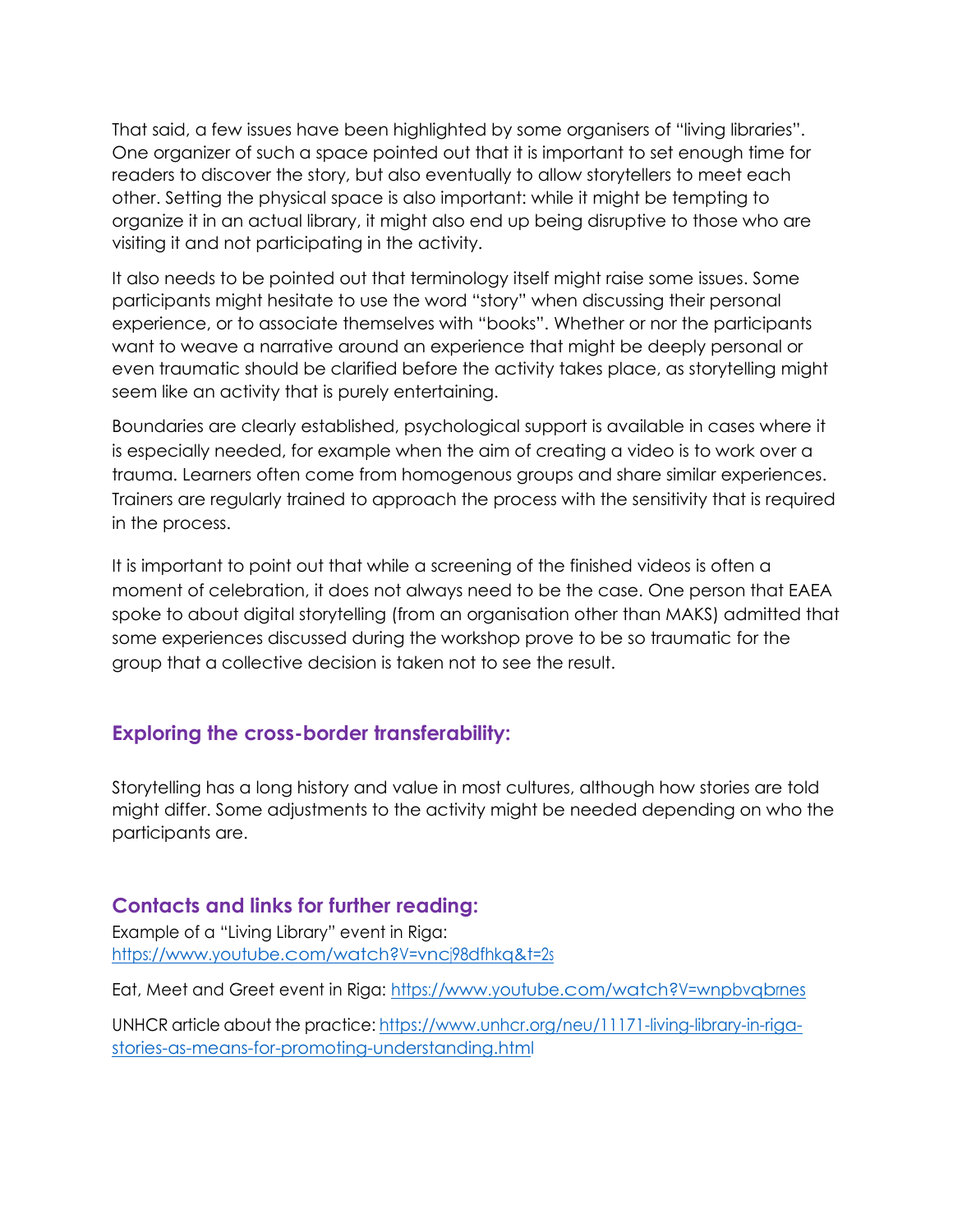#### **Other examples:**

Blog post by Lancashire Teaching Hospital who implemented the practice,with useful suggestions:

[Https://www.lksnorth.nhs.uk/blog/posts/a-living-library-where-people-are-the-books/](https://www.lksnorth.nhs.uk/blog/posts/a-living-library-where-people-are-the-books/)

Example of a digital living library: <https://humanlibrary.org/>

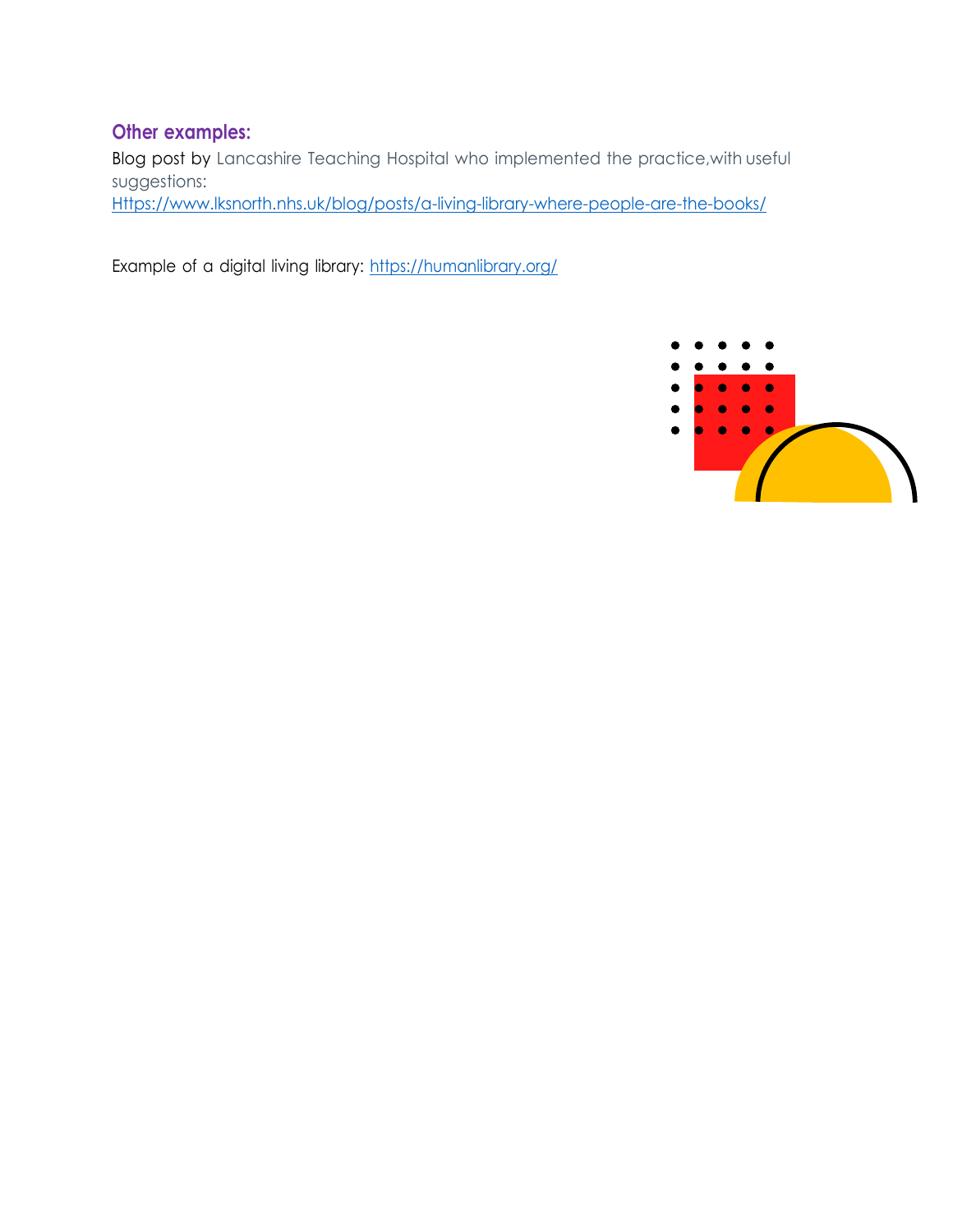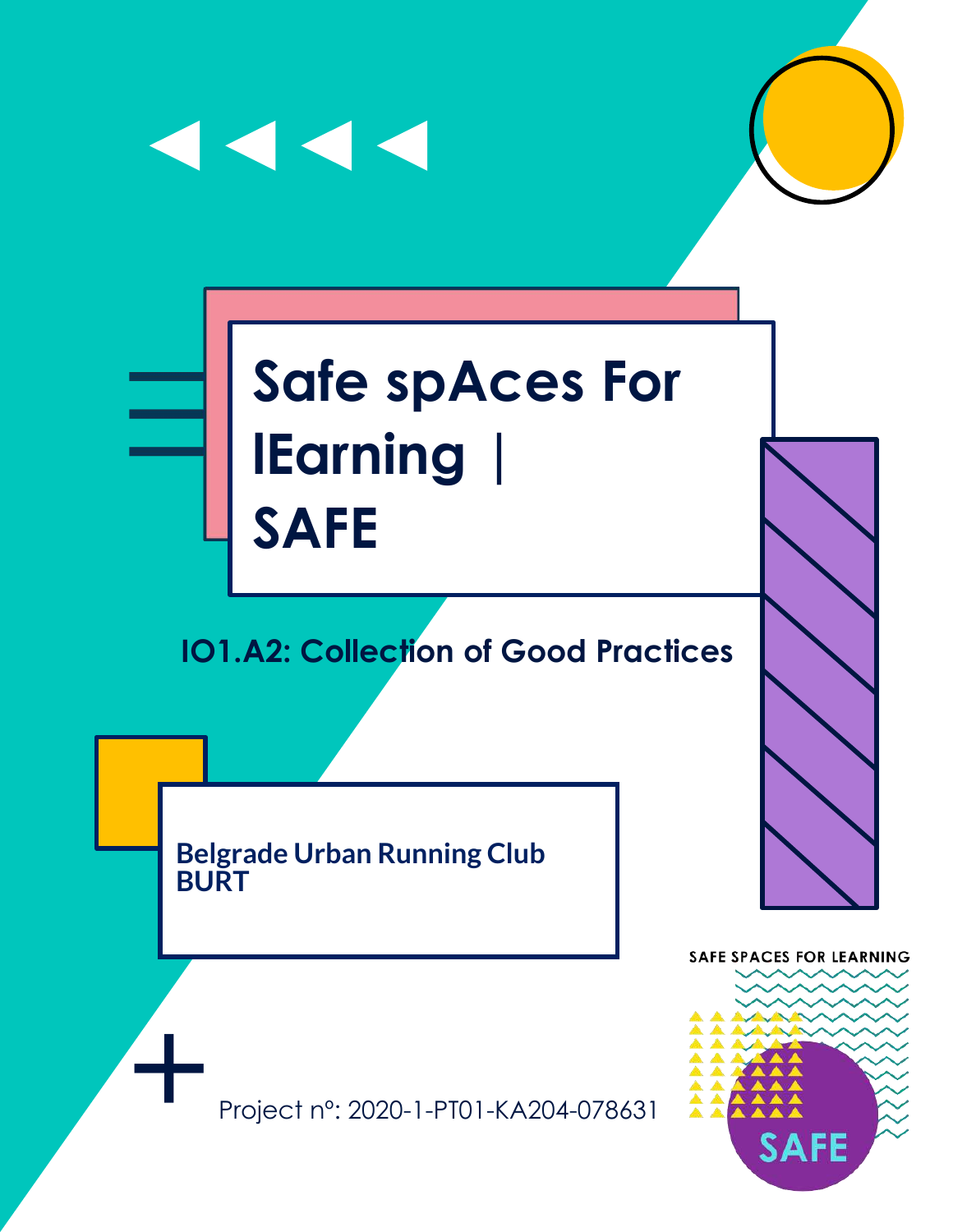

# **Belgrade Urban Running Club - BURT**

#### **A short presentation of the project:**

BURT was established in June 2014, as an urban amateur running crew, free for anyone to join. Starting with 10 runners (four of which were the team's captains); they grew to 150 permanent members. Through the years more than 400 people have passed through the team. The organization is dedicated to running, training, socializing, events, and traveling, while contributing to the community at many different levels. As the team constantly grows, so does the number of its activities.

BURT is a part of the BRIDGE THE GAP - world runners' movement. 200 half-marathon runners and 50 marathon runners (most of whom started with zero running experience). Co-founder of the international team "442 Crew" with "Zagreb Runners" from Zagreb, whose main goals are promoting peace, anti-war values and raising the reputation and promotion of our countries in the world. The main goals of the 442 Crew is to offer an alternative and to overcome the dividing nationalism – Yugonostalgia, to fight prejudices and to spread antiwar values.

Socially engaged activities:

- Fundraising and a complete bathroom renovation of the Children's Drop-In Shelter in Belgrade, as well as the purchase of all of the appliances necessary to run the shelter
- Collecting funds to help refugees
- Cooperating with the Association of Blind and Visually Impaired
- Participating in the "Stop the Violence" campaign
- Participating in the "Run for Peace" campaign
- Planting 21 trees in the Ljutice Bogdana St. Park

#### **Aspects that make this practice a good example of safe learning space:**

The team is open to all people, previous experience is not necessary, therefore people do not feel intimidated to join. Running is a reason to get together, no matter the initial motivation. One of the mission of the club is to make a city safe for sport and recreation. The values they are trying to promote are inclusiveness, multiculturalism, participation, equality and sport as a recreation. BURT is open to all the groups and they organize different socially engaged activities, which make them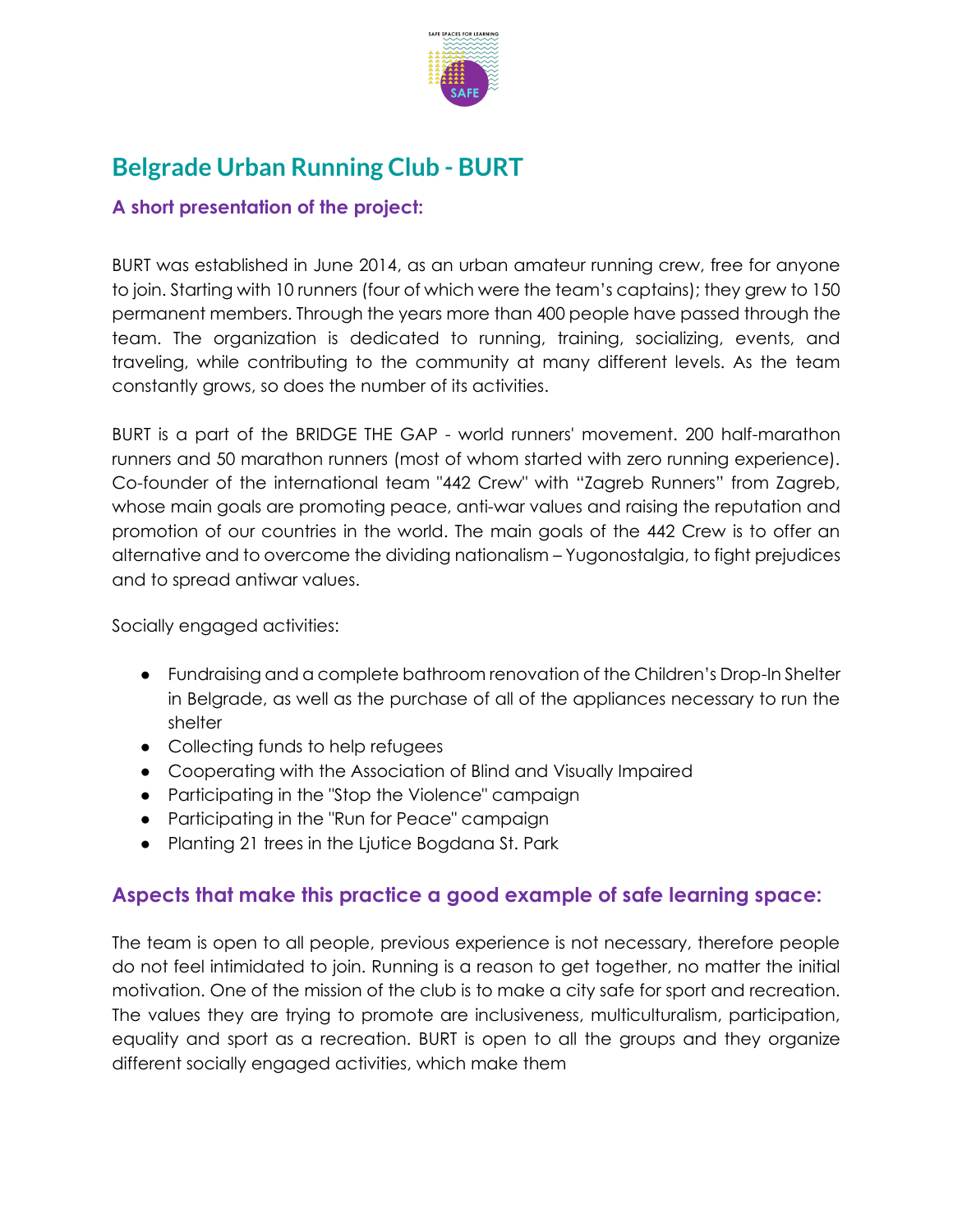

visible in the community. For example, they participated in PRIDE 2019, and thus were recognized as a safe sport team for LGBT community.

#### **Exploring the cross-border transferability:**

The BURT crew is a good example of how certain values can be incorporated within sport activities. Being visible in public space (running on the Belgrade streets) supports its citizens to be more sensitive and welcoming toward different uses of spaces making them safe for recreation. Although the main focus is on running, different types of learning takes place, particularly transformation of stereotypes and nationalistic prejudece. For that to happen, one needs to feel a sense of belonging and non-judgmental attitude, which is the main characteristic of BURT group culture. Openness toward different levels of experience and acceptance creates a feeling of safety.

[https://epale.ec.europa.eu/en/blog/crossing-borders-promoting-togetherness-through](https://epale.ec.europa.eu/en/blog/crossing-borders-promoting-togetherness-through-sports-and-adult-education)[sports-and-adult-education](https://epale.ec.europa.eu/en/blog/crossing-borders-promoting-togetherness-through-sports-and-adult-education)

[www.burt.rs](http://www.burt.rs/)

[instagram.com/burt\\_btg](http://instagram.com/burt_btg)

<https://www.facebook.com/belgradeurbanrunningteam/>

[burteam2014@gmail.com](mailto:burteam2014@gmail.com)

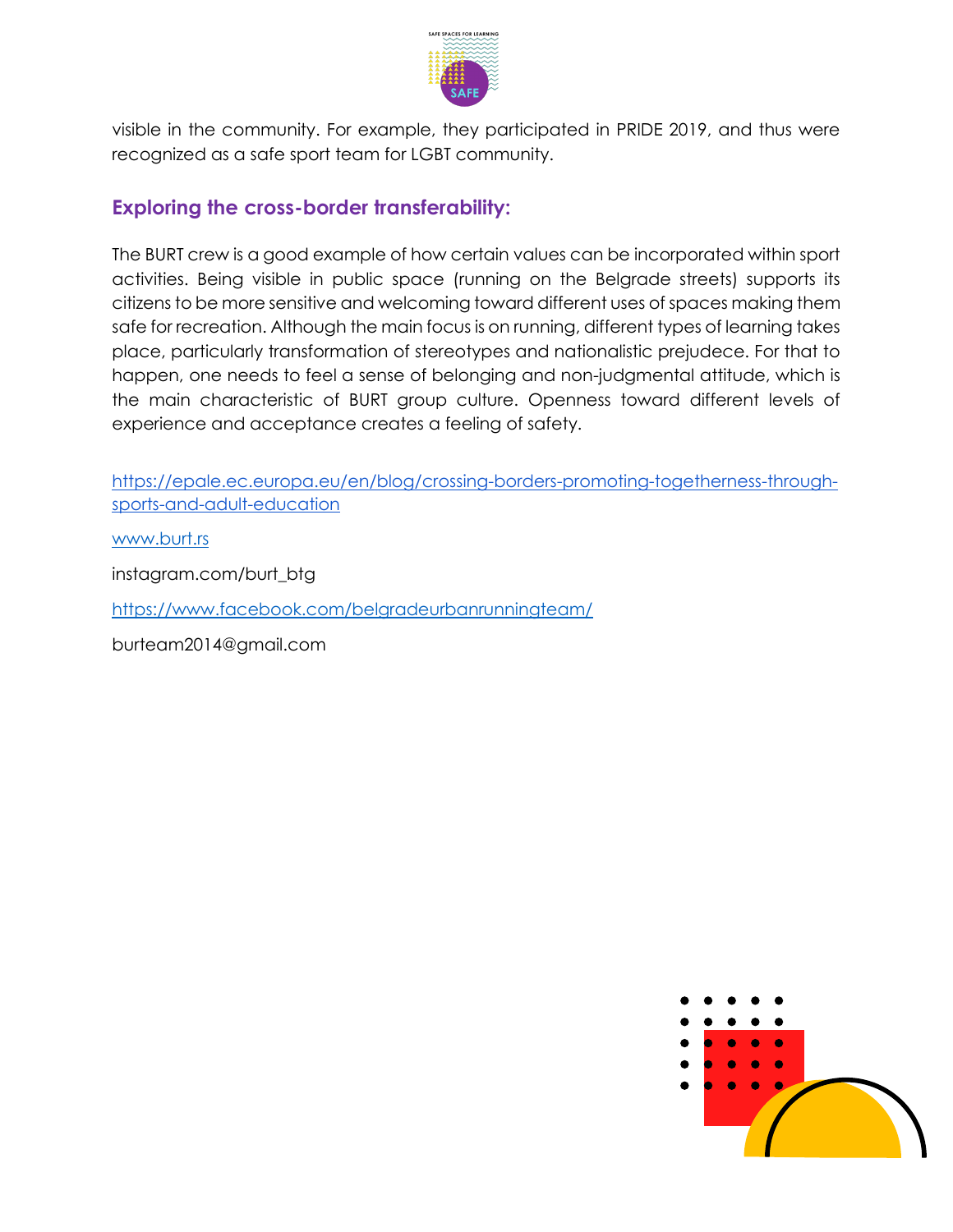# 1111 **Safe spAces For lEarning | SAFE IO1.A2: Collection of Good Practices**

**Melissa Network**

**SAFE SPACES FOR LEARNING** SAFE Ag Number: 2020-1-PT01-KA204-078631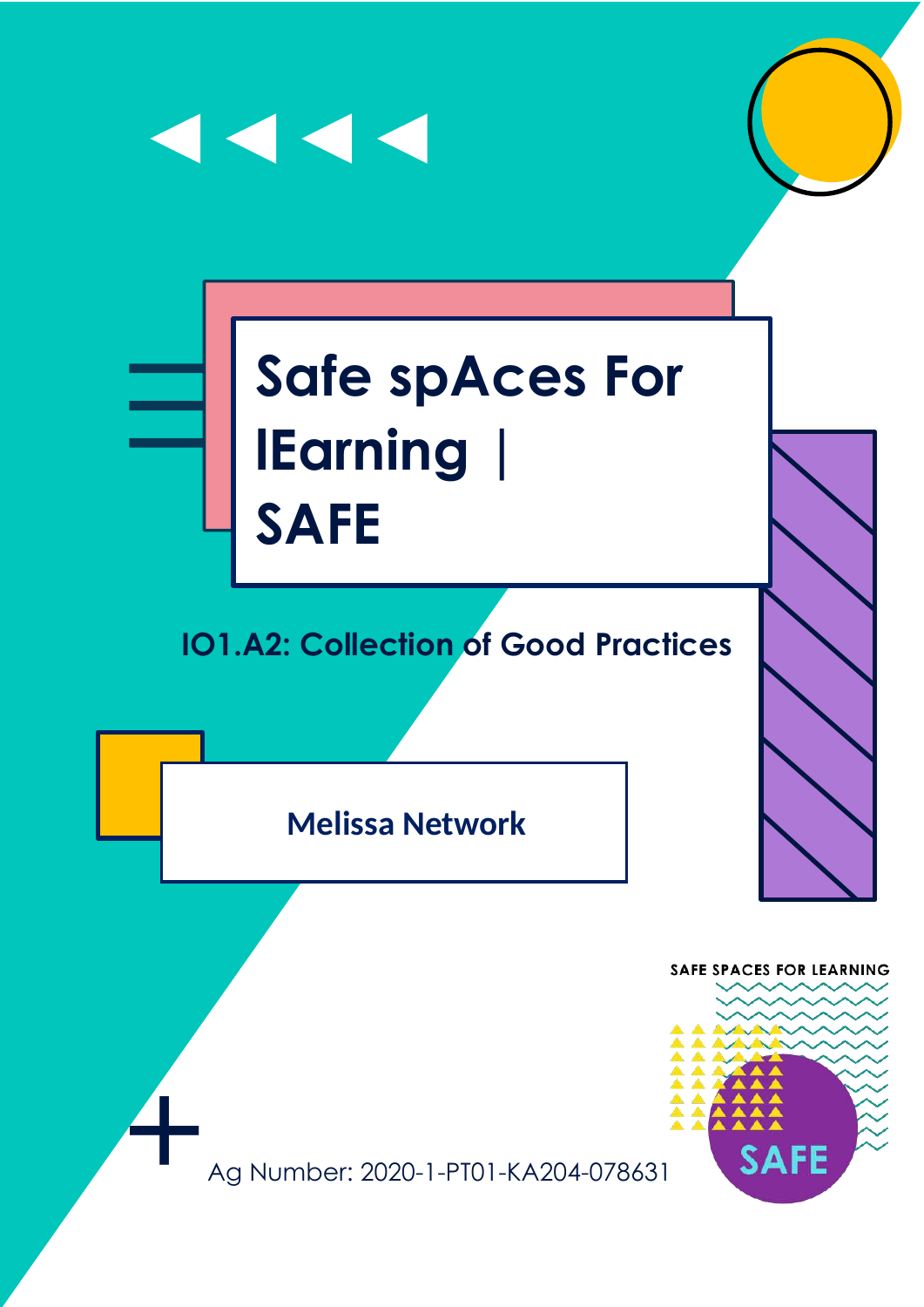

## **Melissa Network**

#### **Short presentation of Melissa Network**

Melissa is a network for migrant and refugee women living in Greece. It aims to promote empowerment and active citizenship, to create and sustain bonds, and to build a bridge of communication with the host society.

Founded in September 2014 with the direct involvement of migrant women leaders, it has members from 45 countries who live and work in Greece. It operates on the basis of a common platform, a hub where networks and individuals can meet, share their concerns and ideas, and support seach other in the pursuit of their common goals.

Melissa is a network for migrant and refugee women living in Greece. It aims to promote empowerment and active citizenship, to create and sustain bonds, and to build a bridge of communication with the host society.

Founded in September 2014 with the direct involvement of migrant women leaders, it has members from 45 countries who live and work in Greece. It operates on the basis of a common platform, a hub where networks and individuals can meet, share their concerns and ideas, and support seach other in the pursuit of their common goals.

The name 'Melissa' stems from the Greek word for honey-bee. It stands for the women who have come here from all over the world, bringing along skills and talents, dreams and ideas, unique stories and extraordinary strengths. They are agents of change for their own lives, their families, their societies, as well as for the society that hosts them.

Melissa's vision of society is not as a collection of isolated cells, but as a beehive of creativity, communication and exchange. Our aim is to motivate migrant and refugee women and engage them in the public sphere, in order to be the change they wish to see. Despite the adversities that they have faced and continue to face in the current crisis, migrant and refugee women are multipliers and integrators. They are capable of making something out of almost nothing, multiplying their scarce resources in order to feed, nurture and care.What they create with their work, their dedication,

their talents, their efforts and ambitions, promotes social cohesion and contributes to the host society in countless visible and invisible ways.

Melissa Network aims to:

• Support migrant and refugee women's rights.

• Promote migrant and refugee women's empowerment and make their voices heard.

• Facilitate networking among groups of diverse ethnic origins, creating an effective structure to enable their networking capacity and their inclusive attitudes promotingtolerance, mutual understanding and solidarity.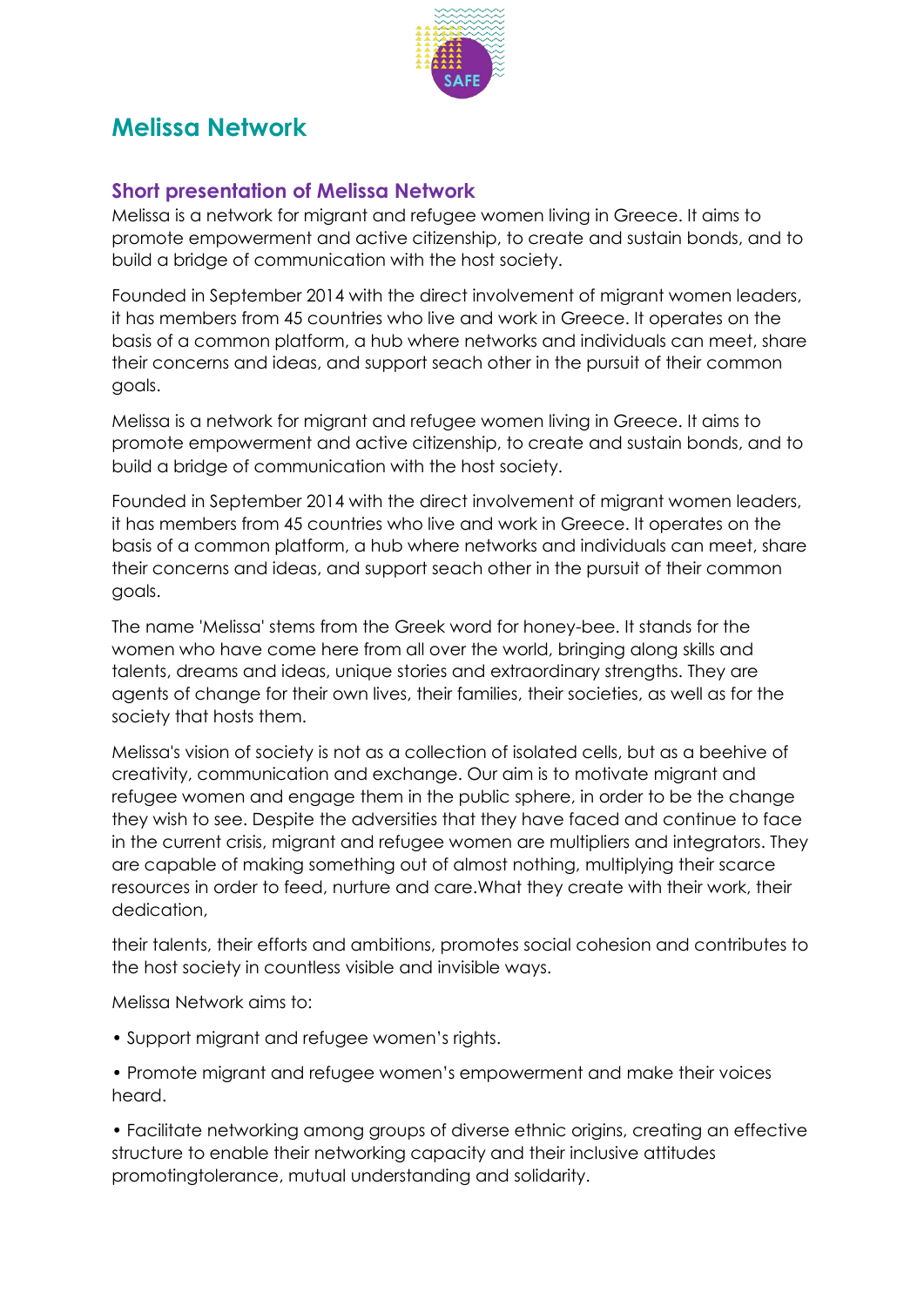

• Create a bridge of communication with the host society.

• Introduce new actors into the social sphere, drawing upon their grassroots experience, and encouraging participation and active citizenship.

• Create a space where migrant and refugee women can express their own aspirations and concerns.

- Support and encourage their initiatives.
- Empower migrant and refugee women to find the means to support themselves.

• Record and encourage their 'informal strategies' as practiced, in a process of creating rights from below.

• Address the issues confronted by crisis-ridden Greece in creative ways, informed bythe women's own, diverse experiences.

• Widen the advocacy pool and the participation in the public sphere by developing media and communication skills.

- Raise awareness.
- Promote positive role-models.

#### **Aspects that make this practice a good example of safe learning space**

Melissa Network is situated in Athens in one of the most clearly multicultural parts of the city, near the Victoria Square. The Victoria Square is considered by the majority of the natives to be one of the most unsafe parts of the city due to its proclamation as a migrant and refugee neighborhood.

The very physical space of Melissa is its first indication of creating inclusive and safe spaces as it has multiple rooms to host needs and let personal expression grow. The filling of getting in a home with personal details from multiple cultures is calming and trusting while peoples mindsets around getting to know and support you is directly visible.

Melissa has stemmed in this neighborhood through migrant and refugee women themselves through the willingness to create a space for women to express their experience in a place that is first of all safe to be, secondly safe to speak and thirdly safe to learn and create.

The activities of the Network recognize the struggle of the migration and refuge journey and include Literacy Support, Psycho-Social Support, Legal Information, Advocacy support, Art and Creativity Sessions, Skills and Capacity Building and Self/Community care.

#### **Exploring cross-border transferability**

The very core of the Melissa Network is to establish the belief that inclusive and safe spaces can indeed be created everywhere. In order to enforce their transferability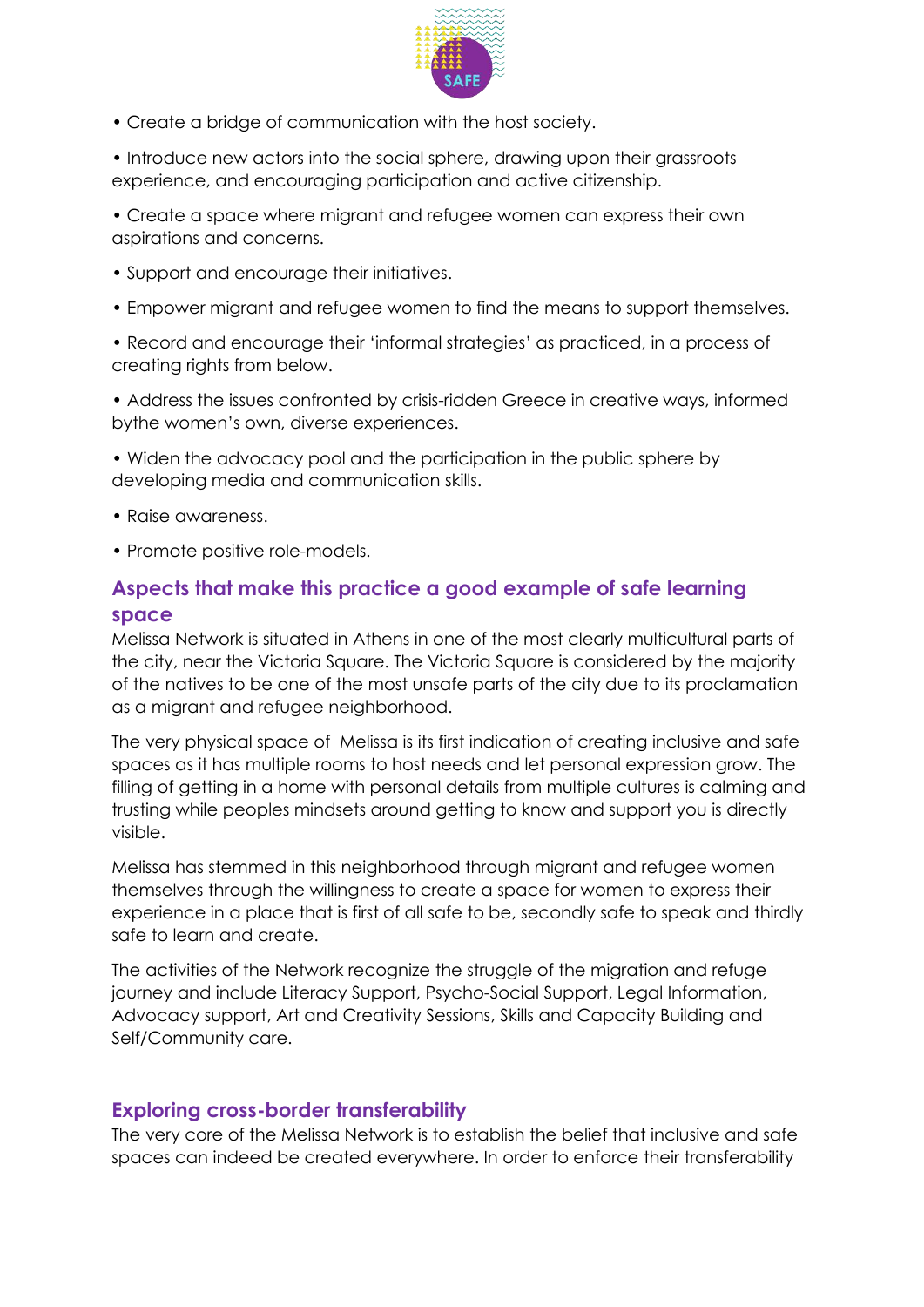

capacity the Melissa network is taking part in multiple transnational projects in order to exchange good practices and create links with other countries realities.

Currently Melissa is running two such projects: [INTEGRA-TRAIN,](https://melissanetwork.org/2019/07/12/integra-train/) [Include HER](https://melissanetwork.org/2021/03/26/include-her/)

**Contacts and links for further reading** <https://melissanetwork.org/community-building/> <https://melissanetwork.org/activities/>

<https://melissanetwork.org/2021/06/15/safeguarding-policy/>

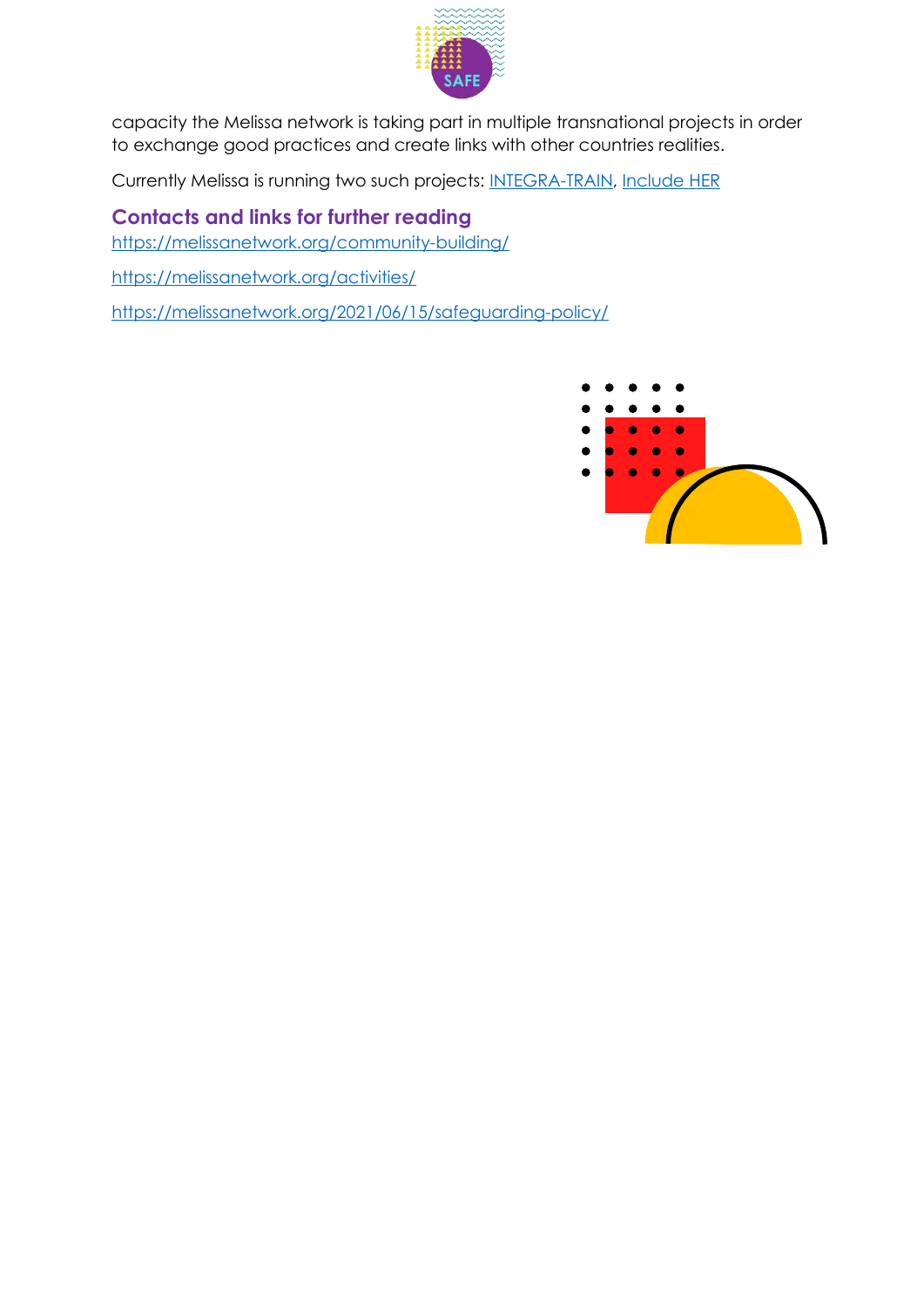## $\blacktriangleleft$   $\blacktriangleleft$   $\blacktriangleleft$

## **Safe spAces For lEarning | SAFE**

## **IO1.A2: Collection of Good Practices**

**Professional online training course for "Childcare workers"**



Ag Number: 2020-1-PT01-KA204-078631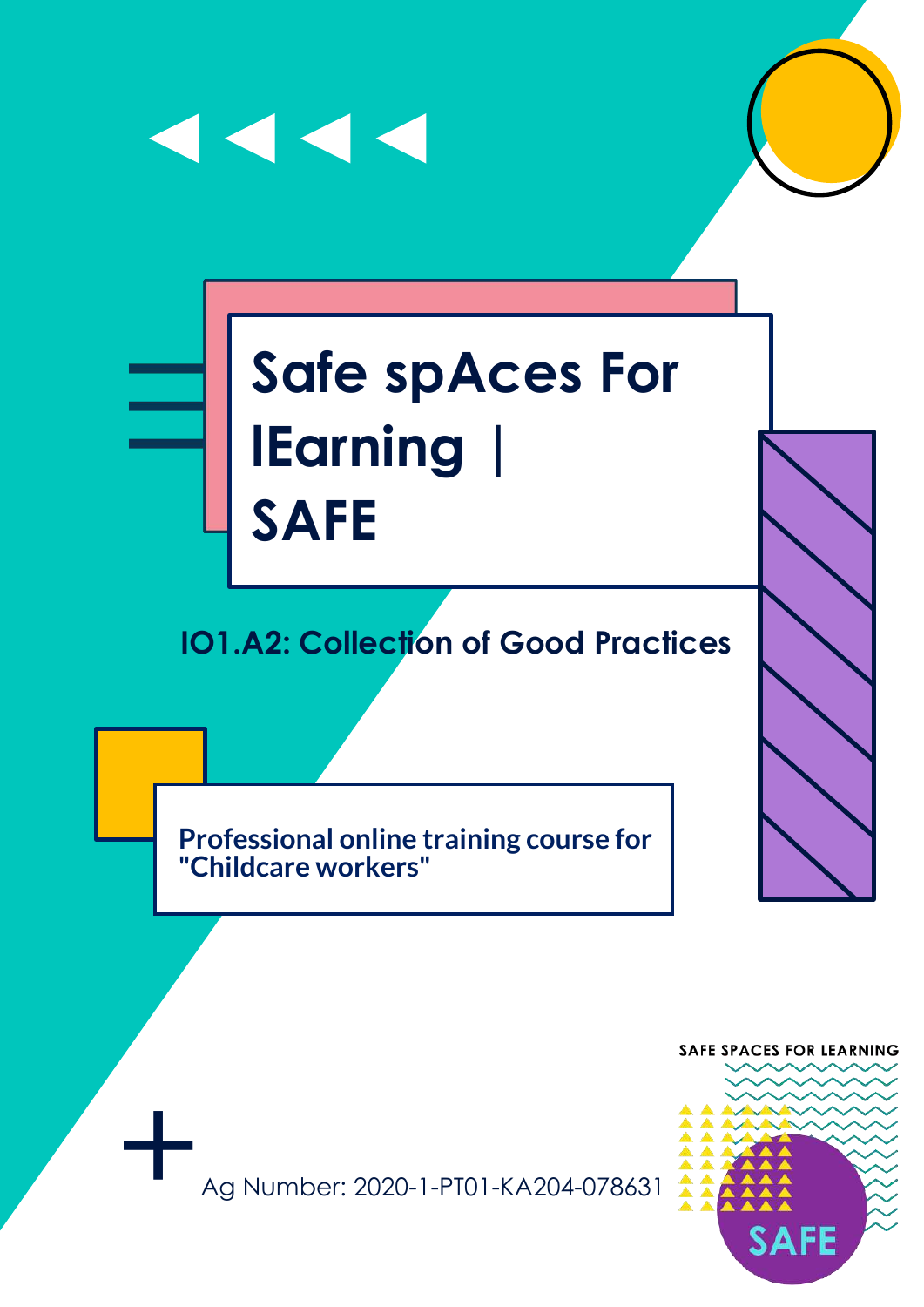

### **Professional online training course for "Childcare workers"**

#### **A short presentation of the project:**

Mini video tutorials were sent where it was possible to follow instructions on how to use the platform (both learners and teachers).

Each learner was given a PC with a video camera and programs already installed to support the less experienced ones. The permanent presence of the tutor was useful for the constant monitoring of both the live presence and the support to teachers and for the resolution of various problems (misunderstandings or difficulties related to content, relationships with fellow learners and/or teachers). The sharing of informal moments was also useful (also supported by some teachers): the learners were asked to share their passions and skills with the rest of the group (cooking, yoga, sewing, etc...) creating moments of conviviality and internal mini-workshops. In the absence of a "safe space" it is difficult for people to open up to each other and let themselves be accompanied along the path of learning and education. I do not believe that the safe space can be considered a fixed and preconstructed space, it is born when in the relationship with the other person we make it fluid and mouldable according to the needs, the requests, the problems and the failures and successes of the person and his individual path.

Being at a distance does not mean being distant.

#### **Short presentation of the organization / association:**

A safe space within a completely new and quite heterogeneous group of women who were not very familiar with IT tools and who had started a completely remote course was represented by the ability to build relationships and to ensure the presence of a tutor who was present and ready to be there.

#### **Aspects that make this practice a good example of safe learning space:**

A safe space within a completely new and quite heterogeneous group of women who were not very familiar with IT tools and who had started a completely remote course was represented by the ability to build relationships and to ensure the presence of a tutor who was present and ready to be there.

#### **Exploring the cross-border transferability:**

During the internship, the group of learners was divided into two subgroups and, in rotation, the two groups were given responsibility for the content to be addressed. This aspect was successful because it gave the learners the opportunity to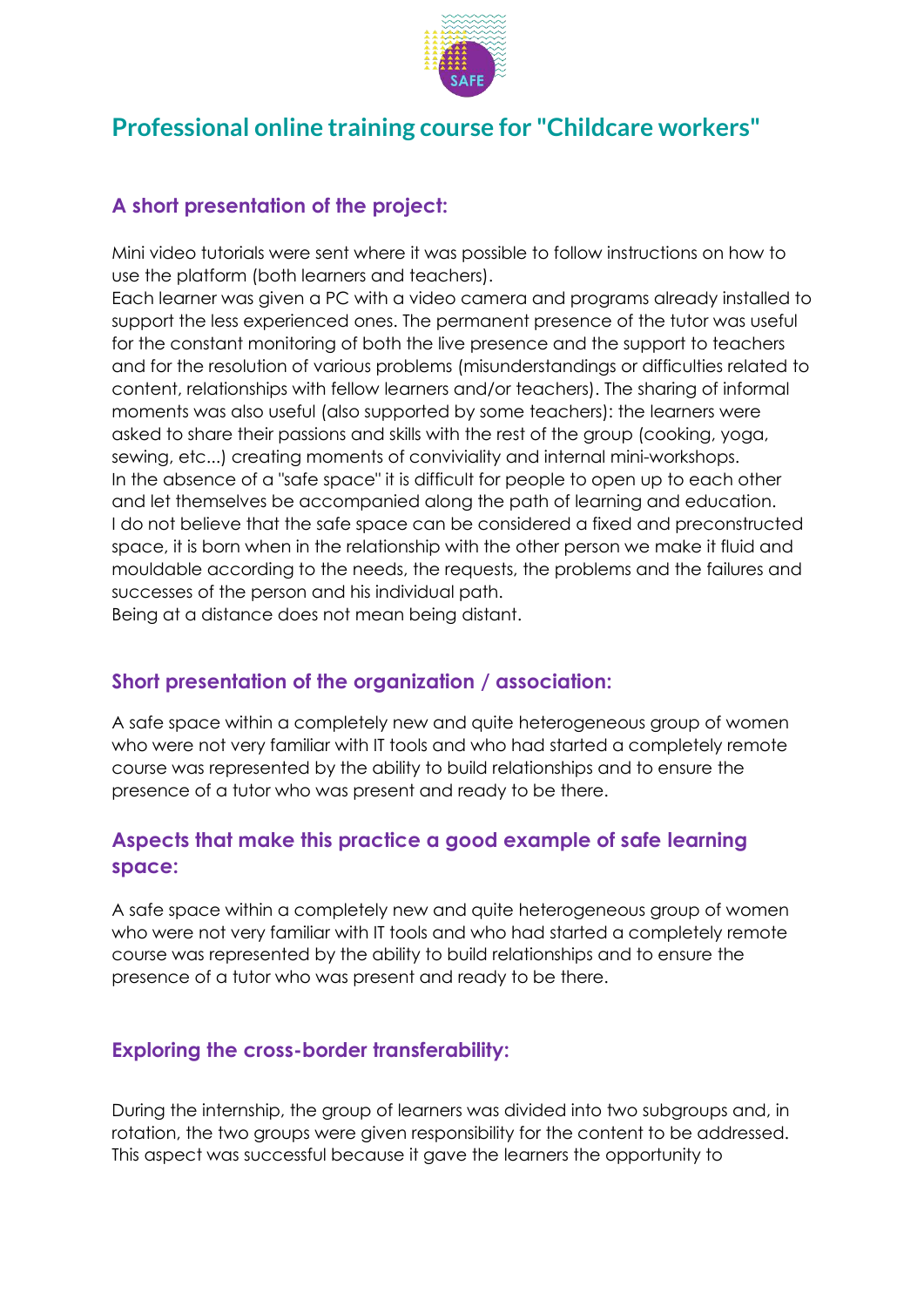

"participate actively" in the two subgroups, even if at a distance (parallel work in separate "rooms" and weekly collective briefing).

Duration: Attendance was 4 days per week for the theory part and 5 days per week for the internship for a total of 360 days of theory and 240 days of internship. Due to Covid 19, both the theoretical training and the internship were all carried out in D.A.D.

Target group: The classroom group consisted of 13 women aged between 22 and 59, while the work group consisted of 26 teachers and 1 tutor.

In any educational relationship, having a safe space is a fundamental prerequisite both for learning itself and for the relationship with others.

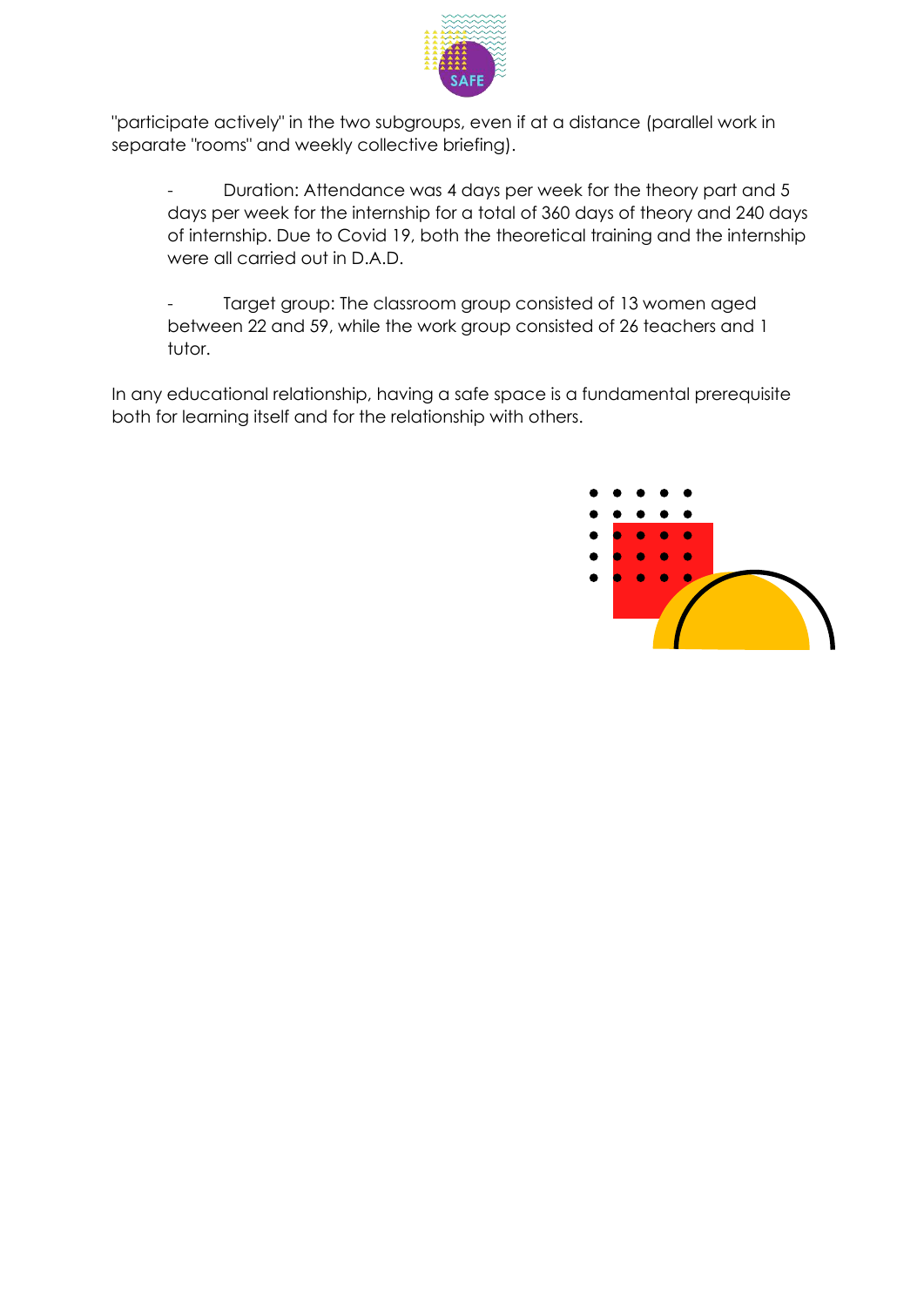

## **Part 3: Spaces Protecting Gender Identities**

*The protection, expression and visibility of women and feminities as*  well as systemically excluded groups on account of their gender *identities has been the historical backbone of the creation and rhetoric of safe spaces. A safe space in this account is highlighted as an outlet for emotional and physical, personal and relational acceptance and appreciation. In the goodpractices that follow we have a look at the elements that advocate safety in multiple initiatives that aim to protect gender Identities*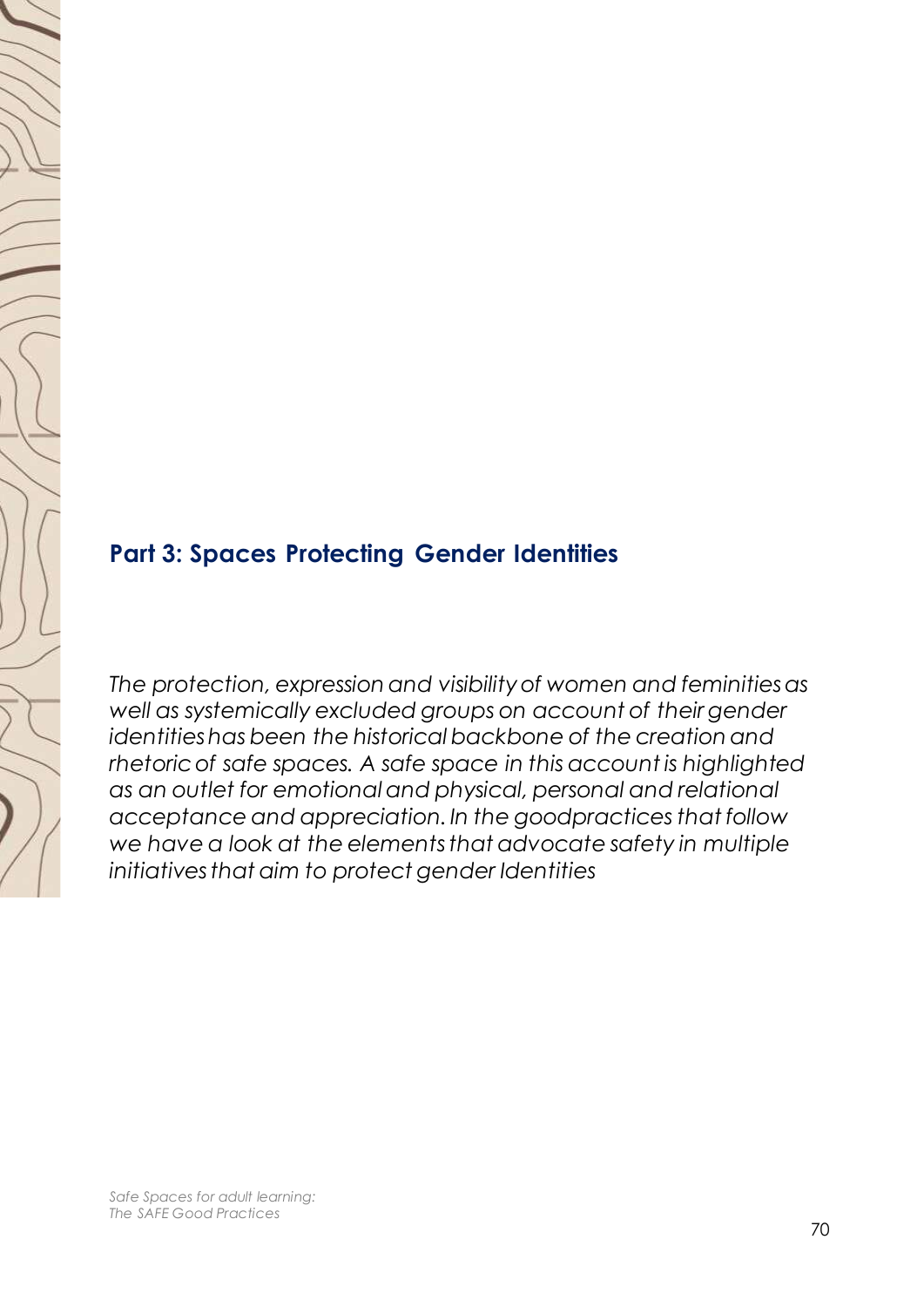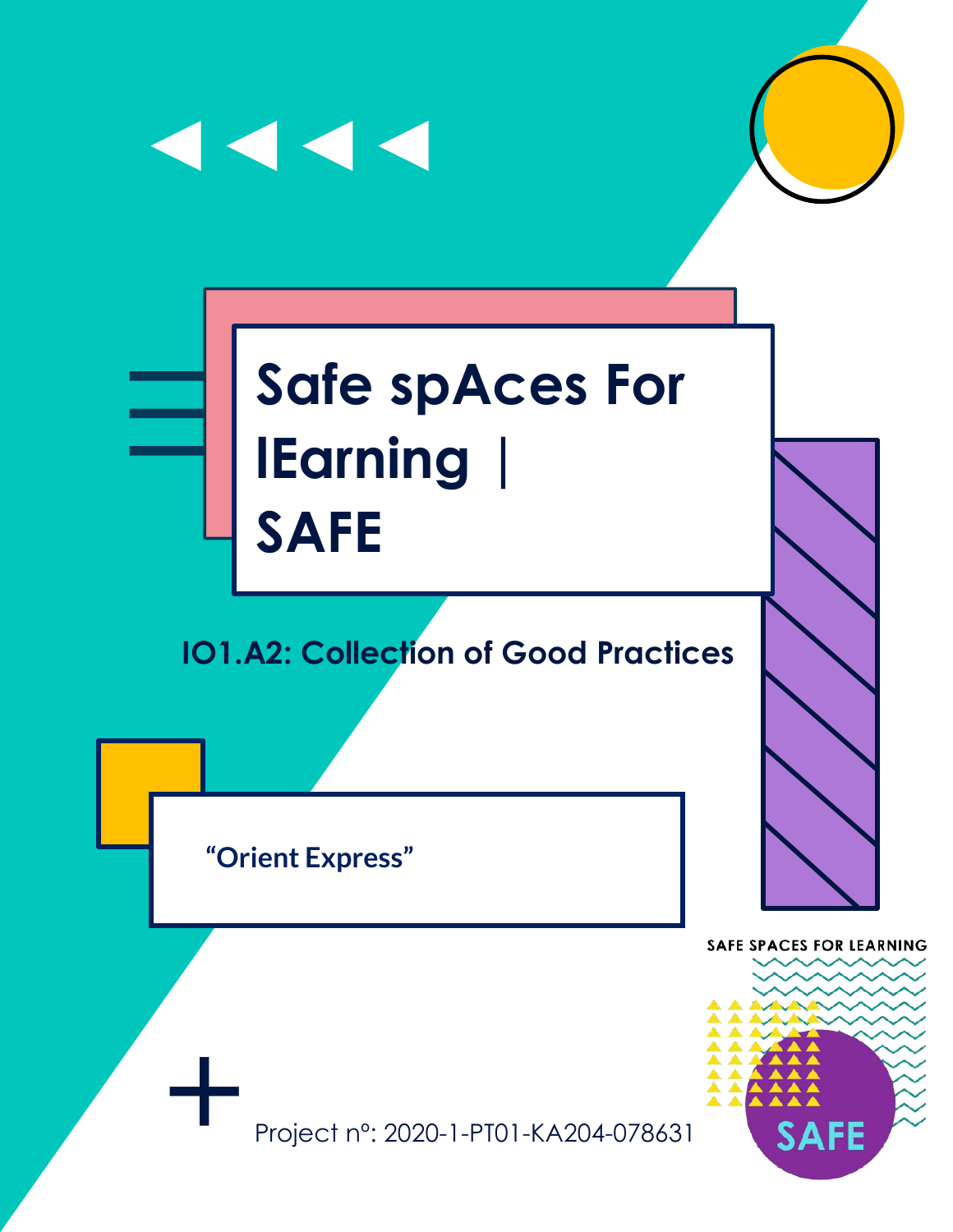

## **"Orient Express"**

#### **A short presentation of the project:**

The association was founded in 1988 by Turkish women - House of Friendship by women from Turkey for women from Turkey. German language courses were central, even then with child care. Because of the demand, the association began to offer more counselling in 1993.

Today, the "Orient Express" is both a counselling and coordination centre, a shelter (emergency and transitional housing for women affected by sexual trafficking) and a learning centre.

The target group are women with a migration history, especially Arabic- and Turkishspeaking women; counselling and support is offered in several languages.

Raising awareness and protection against abduction and forced marriage is a major focus of the association. This also involves very concrete spaces that can be made available to girls or women if they are threatened or affected by forced marriage.

#### **Aspects that make this practice a good example of safe learning space:**

There are several aspects that are of interest here. On the one hand, it is the very concrete shelter for girls/women who are threatened/affected by forced marriage and who are intensively accompanied at this transition.

On the other hand, this is also a place of learning that addresses the needs of migrant women in a relatively "holistic" way. Counselling, accompaniment as well as learning (in the association there are also literacy courses for women who have not had the opportunity to learn to read and write) with childcare.

#### **Exploring the cross-border transferability:**

We can see that learning opportunities need to take into account the context of the life circumstances of the learners (in the example above, women with a migration history) and that a learning space alone is often not enough.

#### **Contacts and links for further reading:**

<https://www.orientexpress-wien.com/>

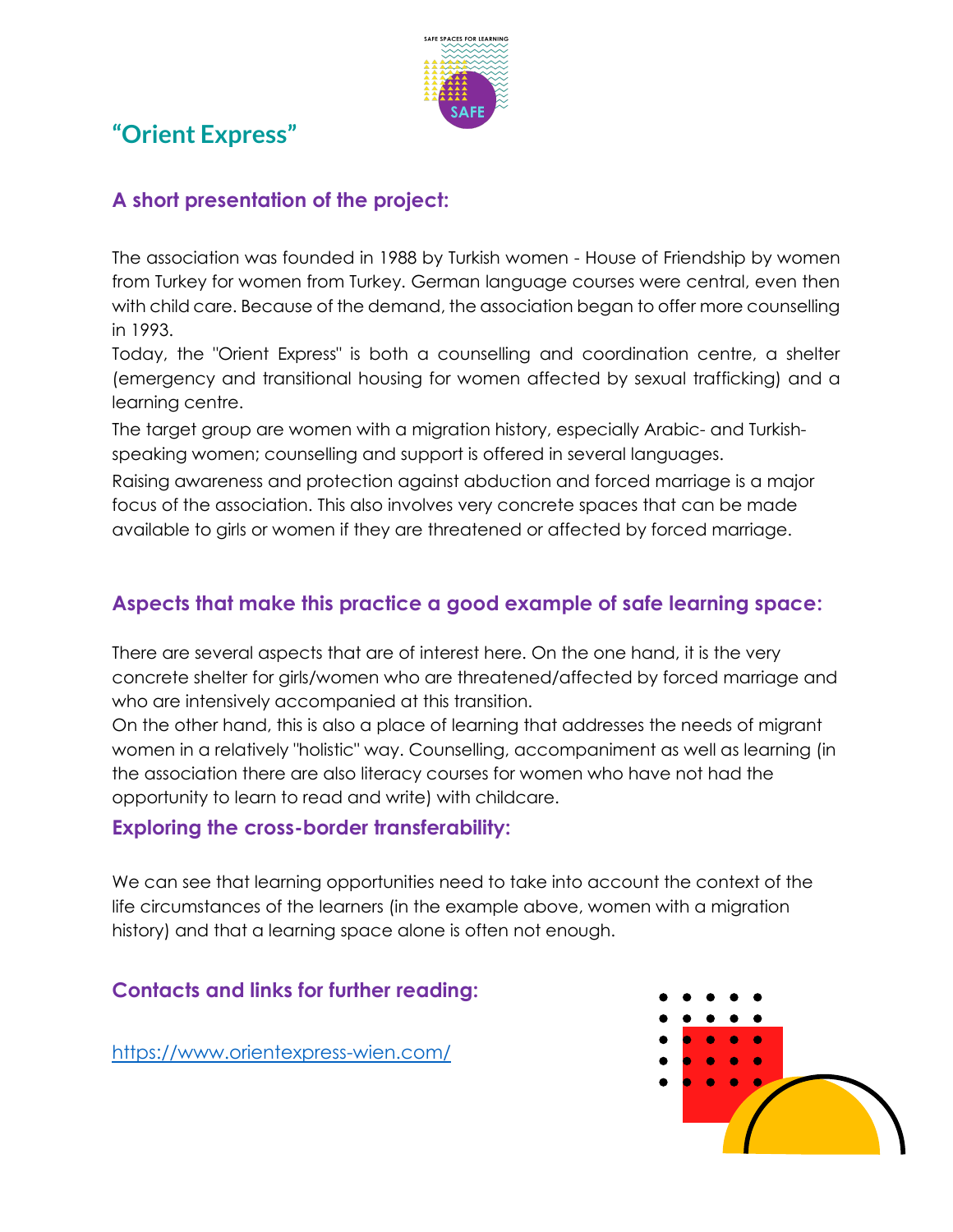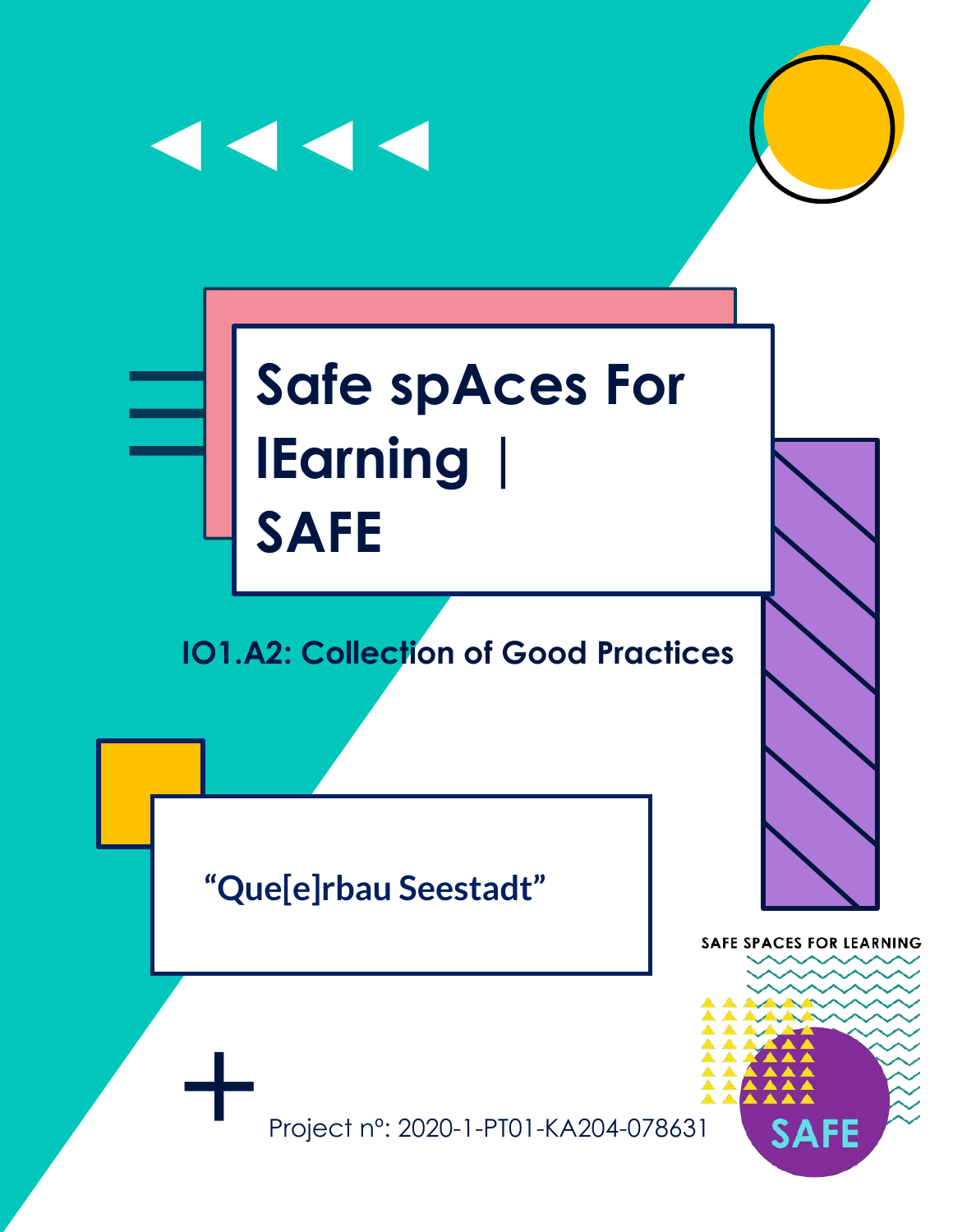

## **"Que[e]rbau Seestadt"**

#### **A short presentation of the project:**

First a note on Seestadt, which is a newly developed district on the outskirts of Vienna that provides housing for about 25,000 Viennese and ambitiously wants to enable proximity to nature with good connections (public transport) to the inner city. A special feature of Seestadt are the street names, which all go back to women.

Qe[e]rbau addresses queer lifestyles and alternative family and neighbourhood concepts. Diverse ways of life are actively sought that offer an alternative to single and nuclear family structures. The buildings are open not only for diverse living needs, but also as concrete space offers for the apartment building communities. Not only can people eat and debate together, these rooms are also used for exhibitions, political debates, history and cultural education.

The Qe[e]rbau was occupied in 2017, and the future residents were involved in the planning.



"Yella Yella!" is the shared "living room" of the residents of the house - open to guests, neighbours, etc. - that has been in existence since 2017.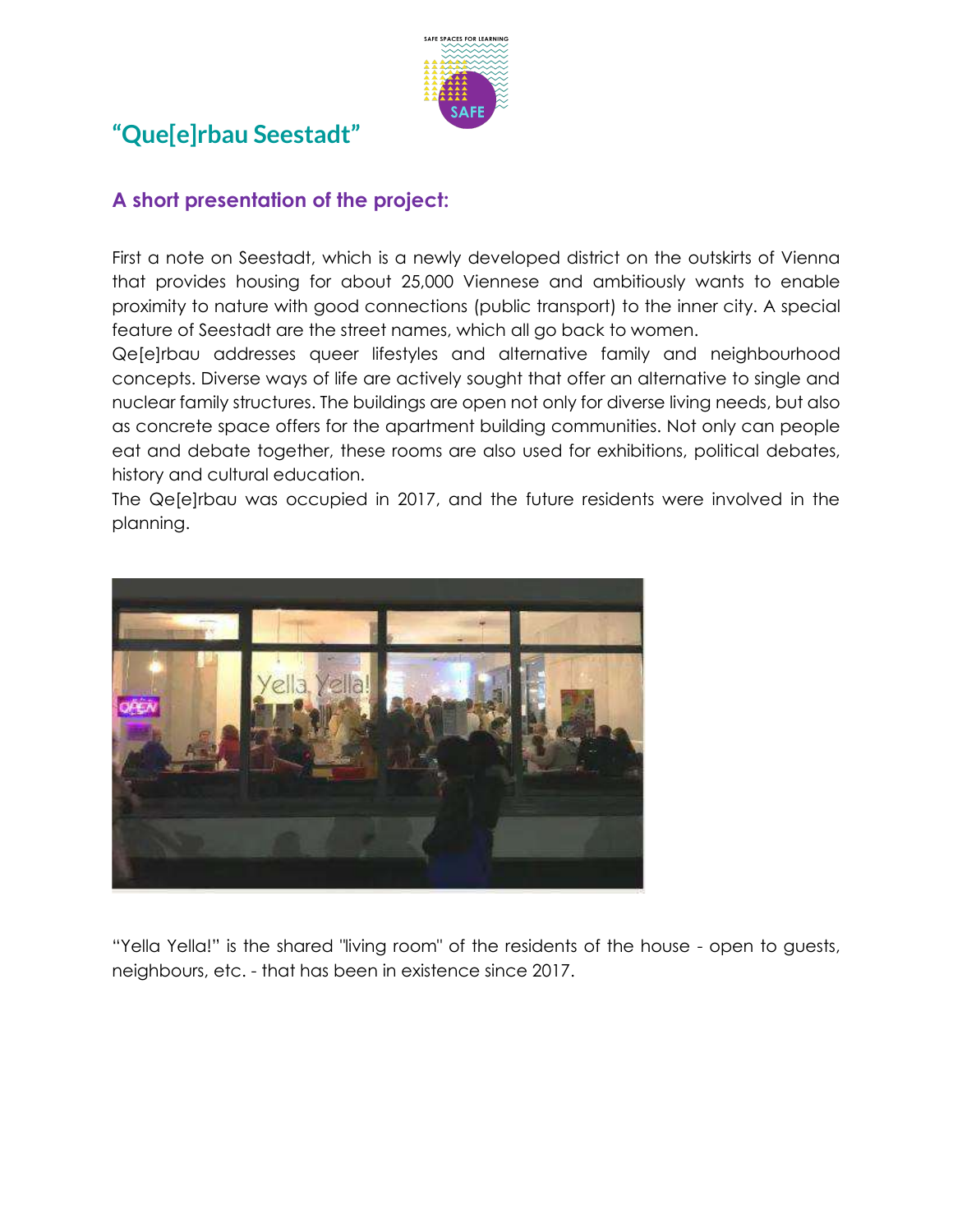

#### **Short presentation of the organization / association:**

Qe[e]rbau is organised as an association and obviously goes back to the initiative of individuals.

#### **Aspects that make this practice a good example of safe learning space:**

The spatial aspect of Qe[e]rbau is interesting. It is the living space itself that is chosen as the place of learning by collectively considering how the common space is designed and for whom the space is opened. Here the the - controversial - feminist slogan "The Private is Political" has found a concrete spatial "translation".

Protection against discrimination (as an LGBTQ person) is certainly also an important aspect that was decisive for the foundation.

#### **Exploring the cross-border transferability:**

Create spaces in which the people living in them can determine the space. As a transfer, it would also be conceivable to create this common space in houses and to promote participatory processes.

#### **Contacts and links for further reading:**

<https://queerbaudotat.wordpress.com/> <https://www.yellayella.at/aktuell/donnerstag-essen/>

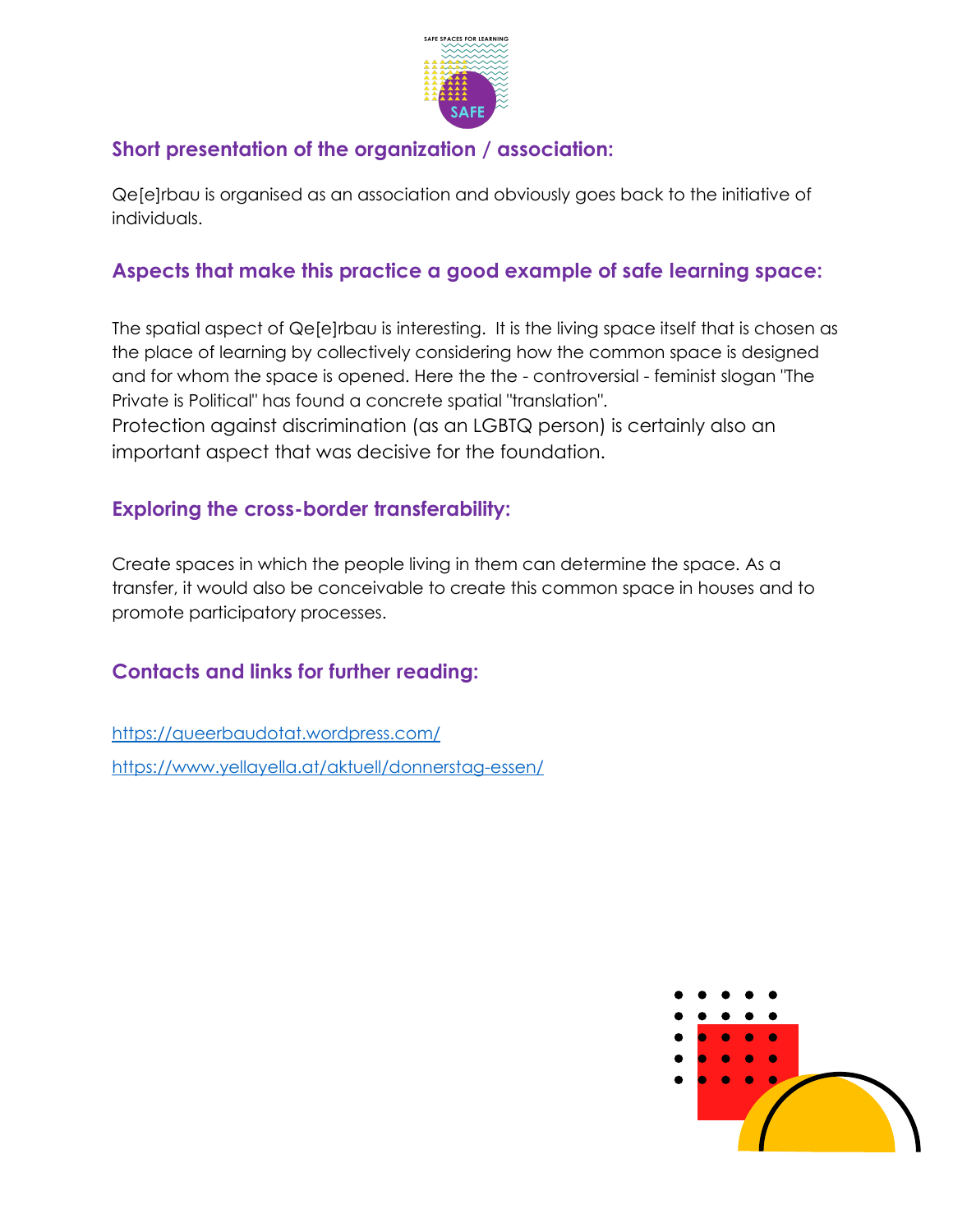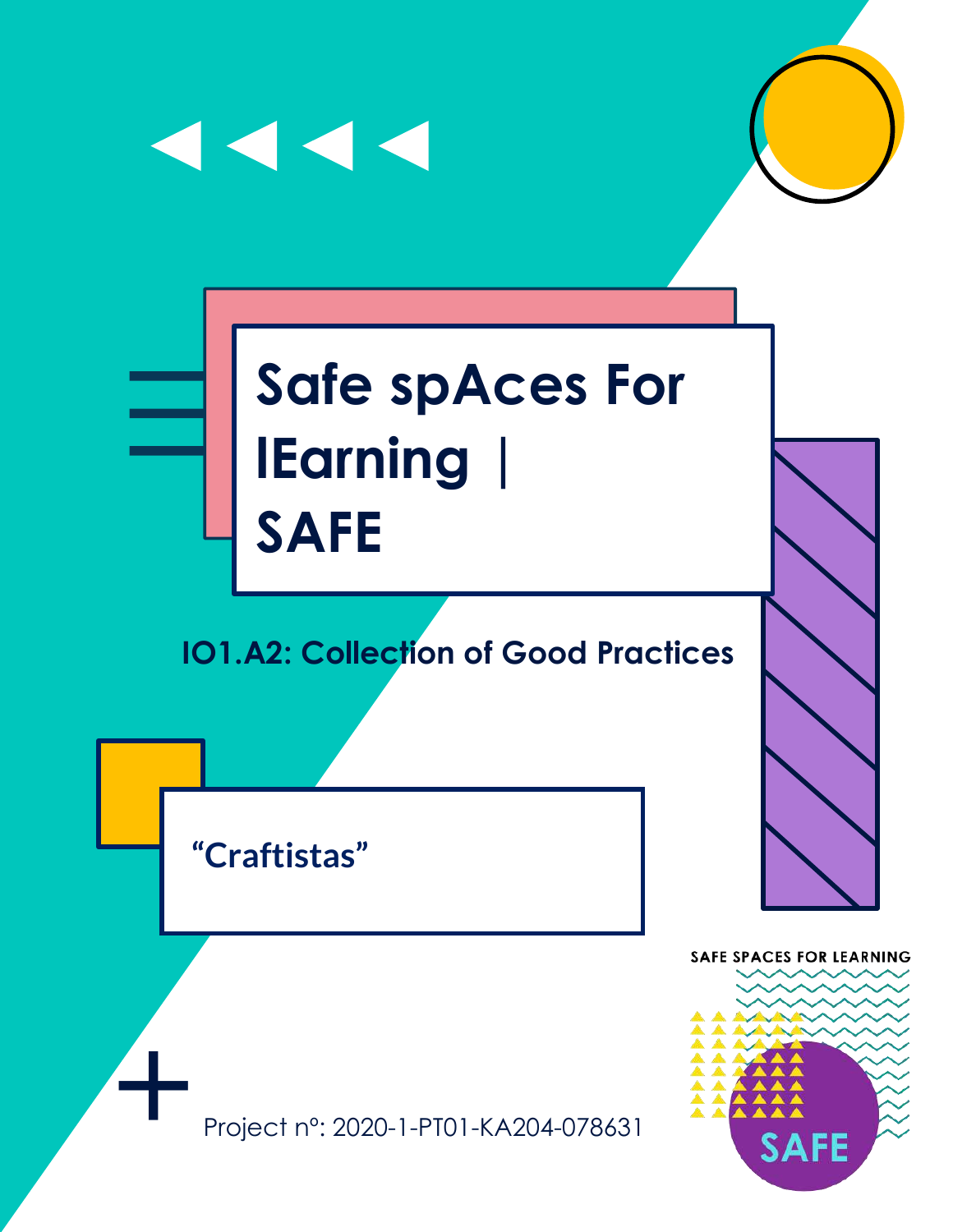

## **"Craftistas"**

#### **A short presentation of the project:**

In 2013, the association "Craftistas Wien - Open Women\*WERKstatt" was founded. The Craftistas Wien association works closely with the SUNWORK - Educational Alternatives for Women and Girls association. Since February 2013, the Craftistas Wien group has been running the Open Women\*WERKstatt in Vienna in cooperation with the SUNWORK association and organises Do-It-Yourself workshops, repair and recycling cafés, energy (in a technical and not spiritual meaning) cafés and open workshop days for women\* and girls\* there.

The association has also opened up specifically for migrants and, with its learning opportunities and possibilities for participation, addresses above all learning opportunities for women\* in technical areas.

The services offered by the association are funded (although not to cover costs) by the Women's Department of the City of Vienna and by the Federal Ministry of Agriculture, Forestry, Environment and Water Management (Education Promotion Fund).

#### **Aspects that make this practice a good example of safe learning space:**

The low-threshold access in the form of cafés (energy café, repair café, "communication & cooking") enables women to get involved thematically with "technical" and other questions.

#### **Exploring the cross-border transferability:**

The word craftistas is made up of "craft" and "acitivism" (doing something yourself). The creative aspect and making are important human experiences; moreover, they are usually extremely satisfying. Where we could experience ourselves as active in the world in learning places would be the question we would like to transfer.

#### **Contacts and links for further reading:** <https://www.craftistas.at/ueber-uns/>

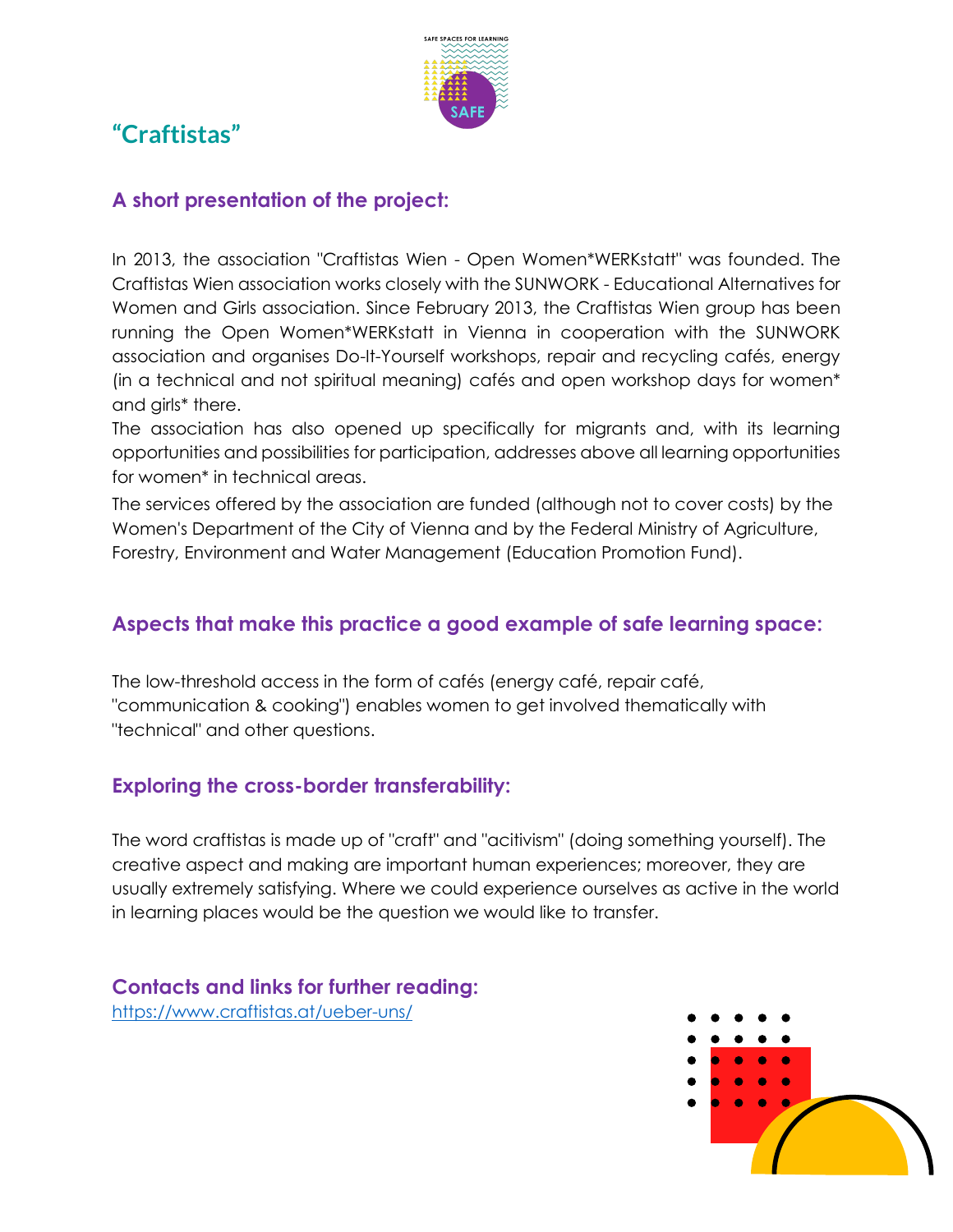

Project n°: 2020-1-PT01-KA204-078631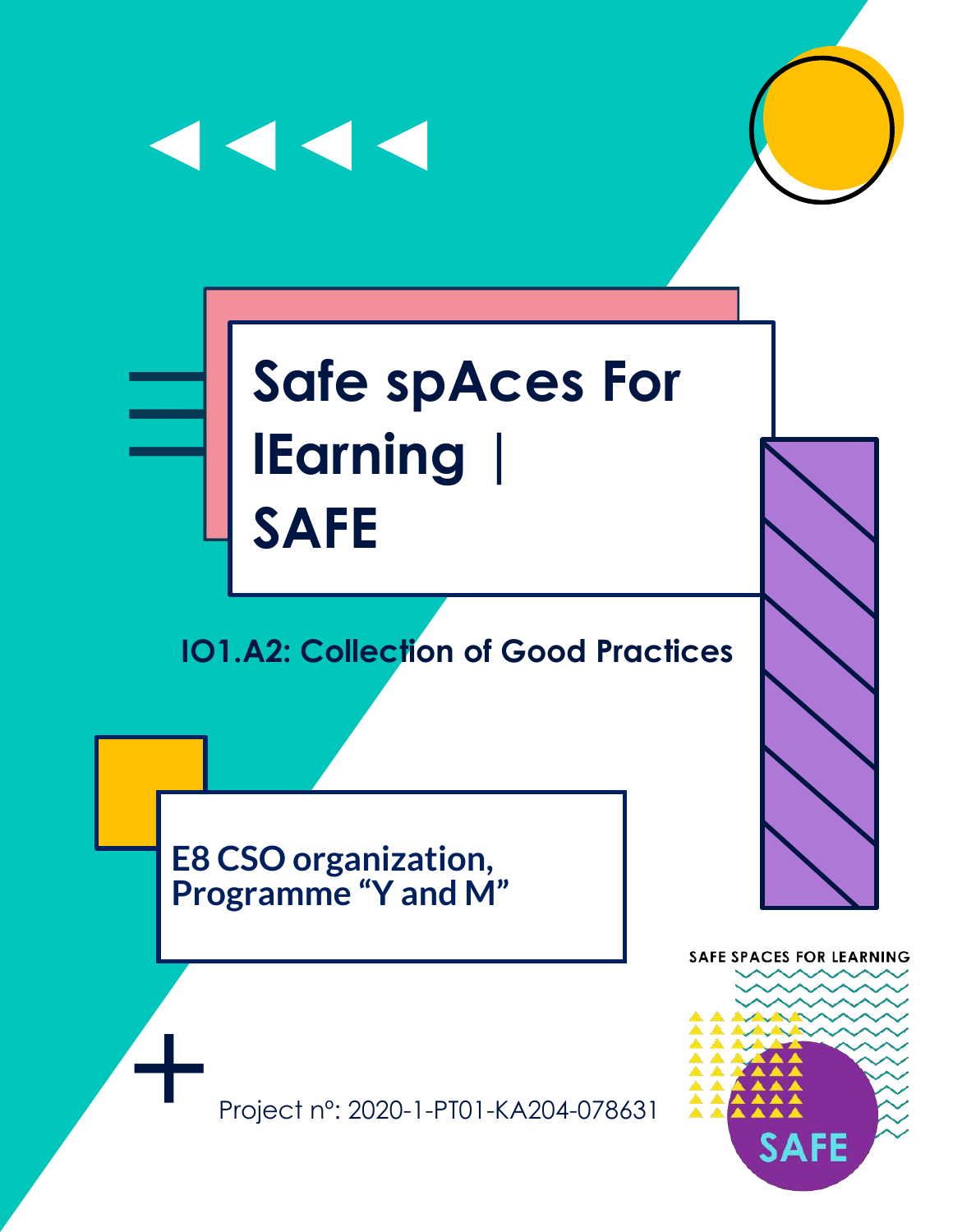

## **E8 CSO organization, Programme "Y and M"**

#### **A short presentation of the project:**

The overall goal of the Program Y and M is focused on education of young men and women, the topics of gender equality, prevention of gender-based violence, and promotion of healthy lifestyles and non-violent behavior. Programs seek to build the skills for young men and women in order to develop healthy relationships based on gender equality, in understanding their physical, sexual and emotional development, and to address all forms of violence in everyday life (E8, 2021).

Programs use the interactive methodology and experiential learning approach where the participants are actively involved in the training, sharing their experiences, and through activities that guide them to analyze and reflect on gender-based roles and behaviors. Experienced trainers and youth workers that lead the workshops create a learning environment that supports safe sharing space, and strengthen the participants' connections and relations, so after the training they can work together in actively changing their communities.

Programs also organize training for these participants to become peer educators and later work in their schools and local communities in straightening and broadening the values of gender equality, nonviolent behaviors and healthy lifestyles.

Educational activities are accompanied by campaigns / public actions involving the same young participants, at the level of schools or communities, in order to further expand our messages and values about non-violence, gender equality and healthy lifestyles (E8, 2021).

Additionally, an important component of "Program Y" are trainings for teachers and professional associates in schools, on the topics of violence prevention and especially gender-based violence, gender equality and harmful gender norms, as well as sexual and reproductive health and prevention of (mis) use of drugs and alcohol.

"Program Y - Youth - An Innovative Approach in the Prevention of Gender-Based Violence and the Promotion of Healthy Lifestyles of Boys and Girls" is an accredited threeday program for professional development of employees in education, with public interest status, intended for high school staff (E8, 2021).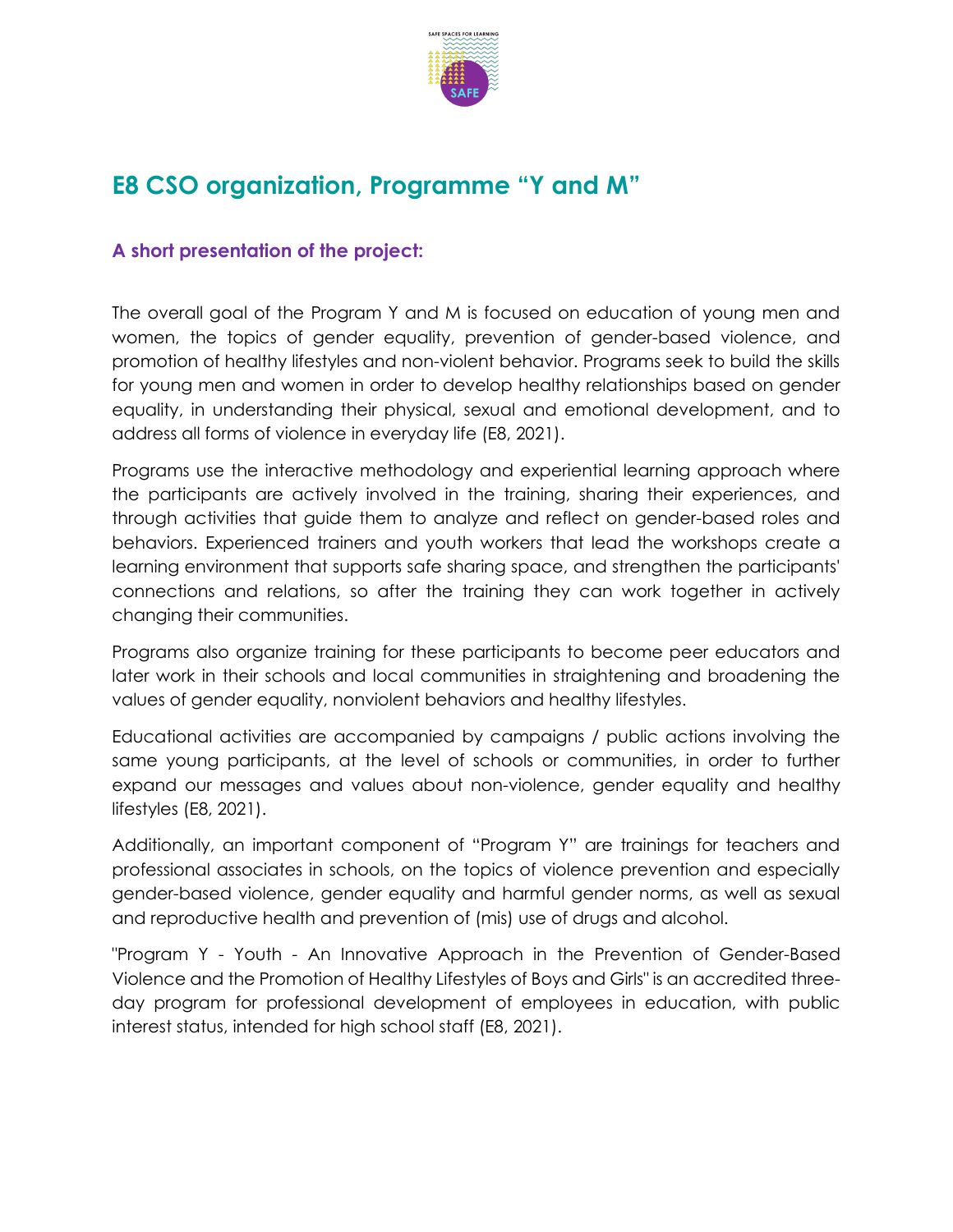

#### **A short presentation of the organization / association:**

E8 is a CSO with a team of young experts in the field of youth work and policy, human rights, non formal education and organization of public campaigns in Serbia. The topics that the organization is focused on are healthy lifestyles, gender equality, violence prevention and youth participation.

#### **Aspects that make this practice a good example of safe learning space:**

There are two main categories that provide a good insight into an example of good safe space for young people. One is closely connected to the overall organisational development and work on capacity building of the staff and trainers working closely with young people. Overall organisation is experienced, sensitized in working with young people and on the topics of youth work, gender equality and prevention of violence within the population of youth. This devoted team of people work closely in providing the safe learning and organisational space for themselves that enables further work in the broader communities with the sensitive topics of gender-based discrimination and violence.

Second aspect is closely related to training within the "Programs Y and M" where safe learning spaces are created in various ways.The handbook for training is created by experts within the topic of youth work and methodologies with clear guidelines and protocols for the participants as well as trainers. These protocols provide clear instructions how the learning space should look like, in terms of communication strategies, protocols on non-violence, discrimination and harassment. Trainers have the role in providing an open and relaxed atmosphere where personal experience can be shared, and the principle of 4 walls is quarantined (whatever is shared within the training only stays within the group). In this way participants have the shared responsibility in creating the safe space for learning as well as additional support from the experienced trainers. Moreover, a group has the capacity to continue developing as a collective force that can bring changes in the broader community.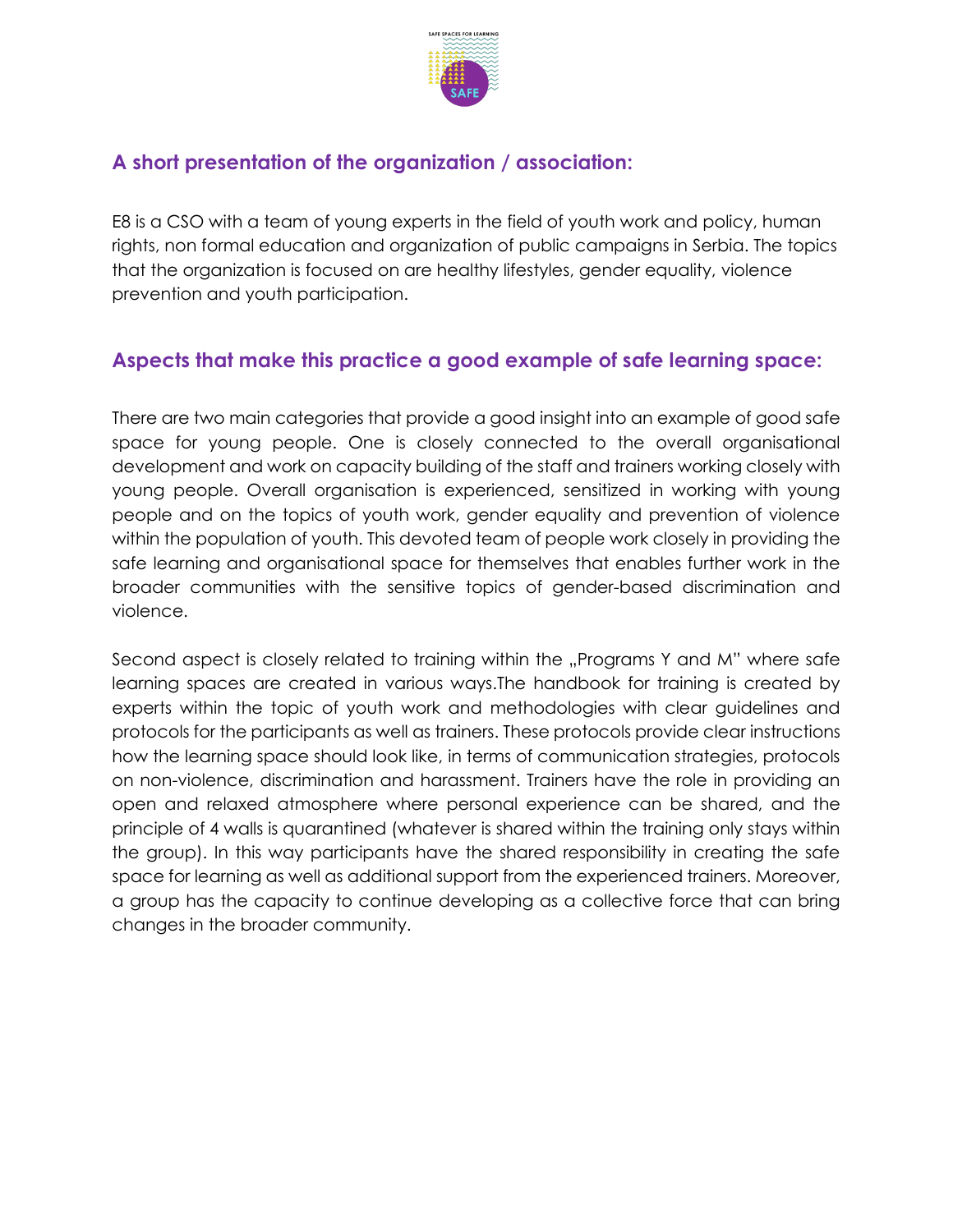

#### **Exploring the cross-border transferability:**

Organizations such as E8 give an emphasis to a constant capacity building of youth workers and trainers in the field of youth work and gender studies. Bringing different groups of people into the pool of trainers and young participants from different schools and communities improves the network for broader cooperation and learning. In connection to safe spaces, this approach nurtures a safe and strong network of people that work together on creating a safe and open environment for personal and group development. Having the Handbook and Guidelines for work with the youth population, with clear protocols and communication strategies helps in creating stable and safe spaces for learning, and can be achieved in various contexts and within diverse communities.

#### **Contacts and links for further reading:**

[http://e8.org.rs/wp-content/uploads/2019/05/Case-Study-Using-social-media-and-the](http://e8.org.rs/wp-content/uploads/2019/05/Case-Study-Using-social-media-and-the-arts-to-transform-gender-norms.pdf)[arts-to-transform-gender-norms.pdf](http://e8.org.rs/wp-content/uploads/2019/05/Case-Study-Using-social-media-and-the-arts-to-transform-gender-norms.pdf)

[http://e8.org.rs/wp-content/uploads/2019/06/Program-M-](http://e8.org.rs/wp-content/uploads/2019/06/Program-M-Priru%C4%8Dnik-za-obuku-edukatora-i-profesionalnog-osoblja-za-rad-sa-mladi%C4%87ima.pdf)Priručnik-za-obuku[edukatora-i-profesionalnog-osoblja-za-rad-sa-](http://e8.org.rs/wp-content/uploads/2019/06/Program-M-Priru%C4%8Dnik-za-obuku-edukatora-i-profesionalnog-osoblja-za-rad-sa-mladi%C4%87ima.pdf)mladićima.pdf

[Program-Y-Inovativni-pristupi-u-prevenciji-rodno-zasnovanog-nasilja-i-promociji-zdravih](http://e8.org.rs/wp-content/uploads/2019/06/Program-Y-Inovativni-pristupi-u-prevenciji-rodno-zasnovanog-nasilja-i-promociji-zdravih-%C5%BEivotnih-stilova-mladi%C4%87a-i-devojaka.pdf)životnih-stilova-mladića[-i-devojaka.pdf](http://e8.org.rs/wp-content/uploads/2019/06/Program-Y-Inovativni-pristupi-u-prevenciji-rodno-zasnovanog-nasilja-i-promociji-zdravih-%C5%BEivotnih-stilova-mladi%C4%87a-i-devojaka.pdf)

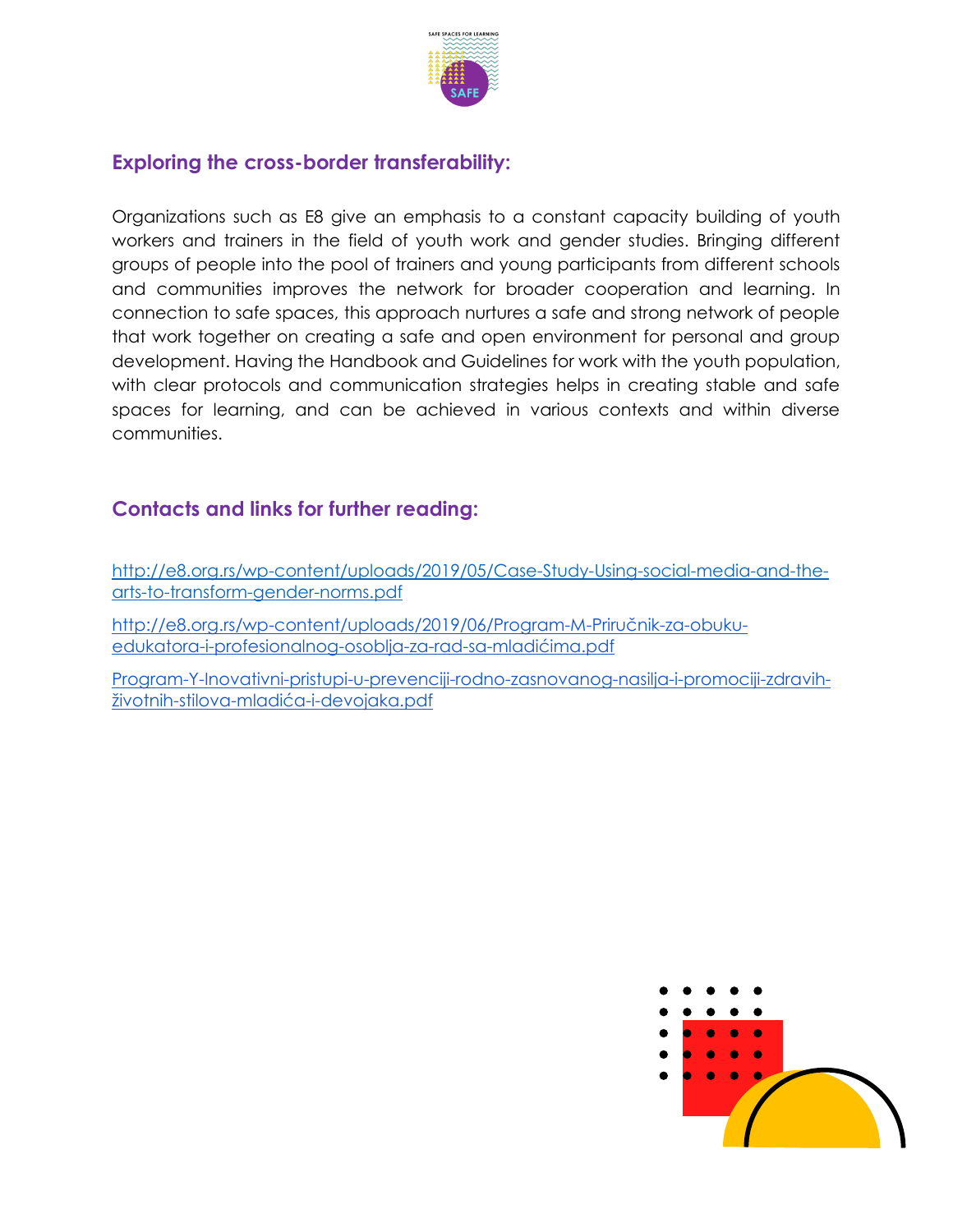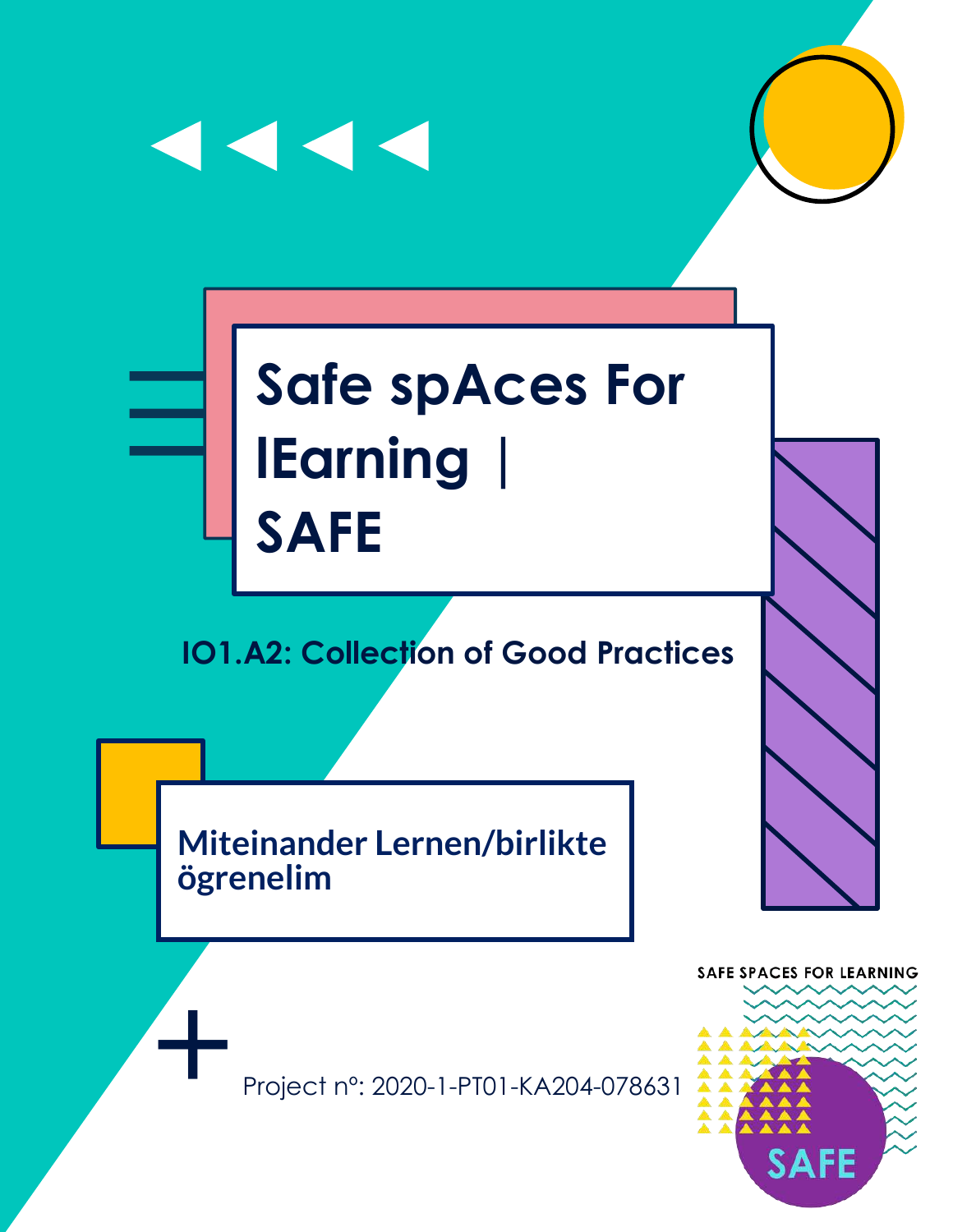

### **"Miteinander Lernen/birlikte ögrenelim"**

#### **A short presentation of the project:**

M*iteinander Lernen* (in english: learning together) was founded in 1983 by committed Austrian and Turkish-speaking women. The initiative started as a sewing and conversation programme for Turkish-speaking women. (Both sewing machines and clothes were relatively expensive at that time.) The first educational and counselling services developed within the framework of these joint activities. *Miteinander Lernen* was the first association in Vienna to offer literacy in Turkish as a first language. In the meantime, the entire range of services is in the areas of education (literacy in turkish as a first language and basic education in German as a second language), workshops and information circles, counselling and therapy for women, families and children (with migration history), afternoon care for less privileged children from the surrounding schools. Although the association now addresses not only Turkish-speaking women, the tradition of the association is still visible in the structure of the seekers as well as the staff. Many of the seekers do not only use one of the services of the association.

#### **A short presentation of the organization / association:**

The association is feminist, anti-racist and non-partisan. It is financed by public funds and (little) own income. The association has a board of "directors" (consisting of 4 women working in the organisation) who vote on financial, personnel and structural decisions.

#### **Aspects that make this practice a good example of safe learning space:**

What is interesting about this project (which meanwhile also bears the signs of institutionalisation) is especially the emergence of offers that were developed in coauthorship with the participants (actually shareholders) of the offer. The focus on counselling/therapy and education can be traced back to these first years.

One indication of this participant-oriented structure could be seen in the fact that a former participant became a staff member.

As a second point, we would like to emphasise that the range of services is attractive for many women because a wide variety of expertise is gathered here in one place.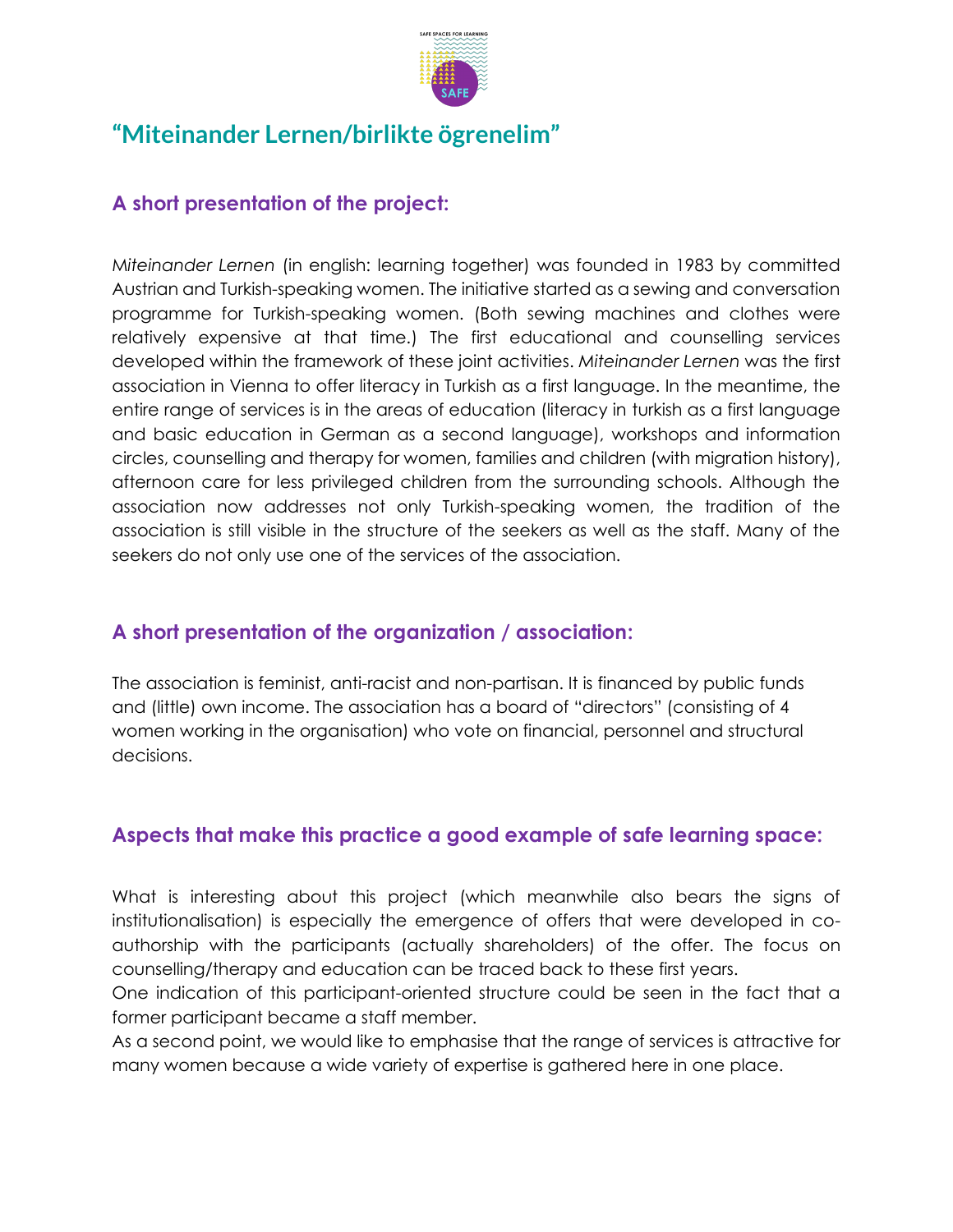

The third point is the exclusivity for women, which gives some participants access to an educational programme that they (or sometimes their families) clearly prefer. Many of the women have similar migration histories. In this way, general structures can be recognised and thematised in the exemplary.

#### **Exploring the cross-border transferability:**

The co-authorship of organisers and potential addressees regarding spaces, offers and contents.

#### **Contacts and links for further reading:**

<https://miteinlernen.at/>

A book on the project: [https://www.amazon.de/Frauen-Fremdland-Bildungsarbeit-](https://www.amazon.de/Frauen-Fremdland-Bildungsarbeit-Pschotherapie-Migrantinnen/dp/390047894)[Pschotherapie-Migrantinnen/dp/390047894](https://www.amazon.de/Frauen-Fremdland-Bildungsarbeit-Pschotherapie-Migrantinnen/dp/390047894)

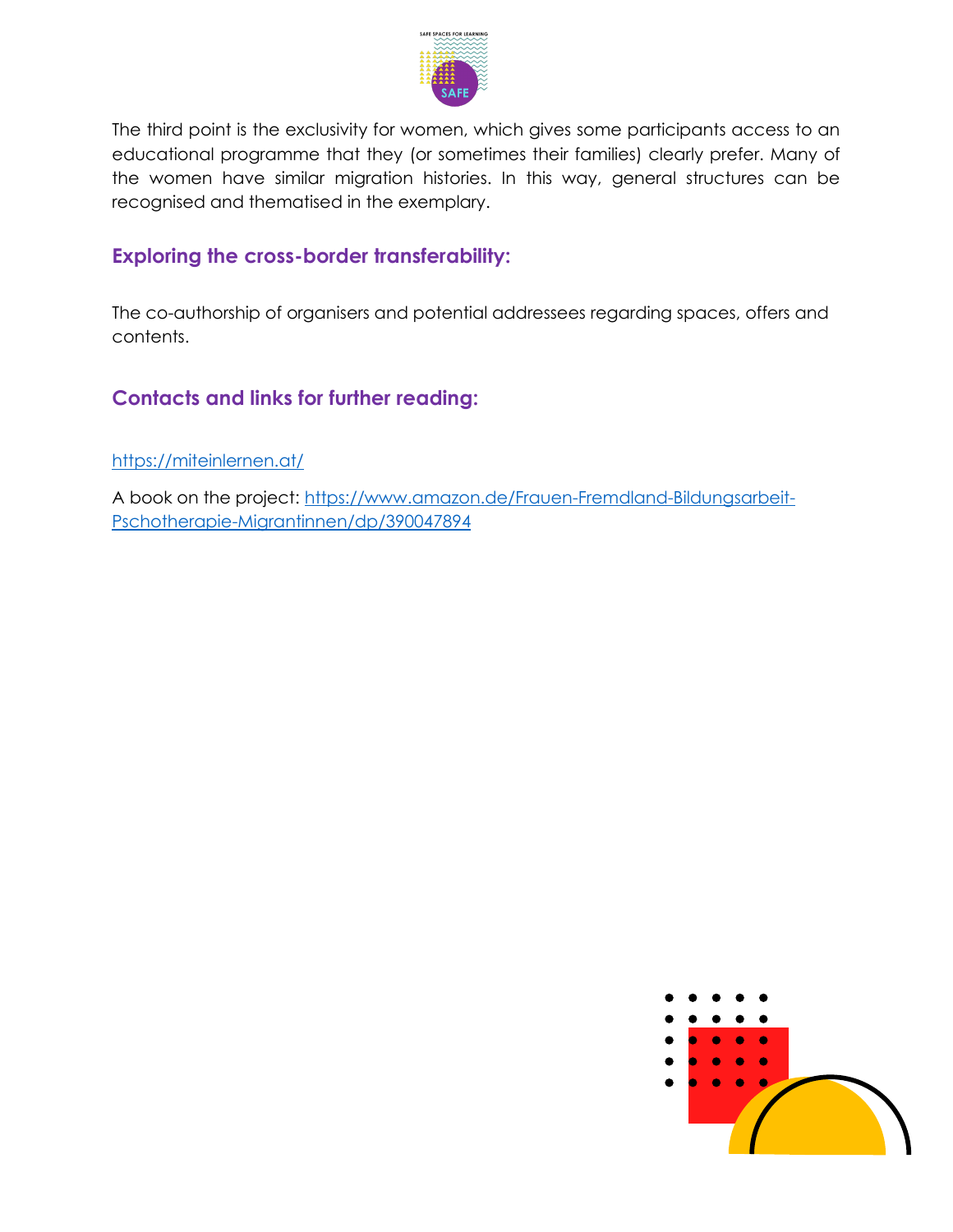## $\blacktriangleleft$   $\blacktriangleleft$   $\blacktriangleleft$

## **Safe spAces For lEarning | SAFE**

## **IO1.A2: Collection of Good Practices**

**Athens Housing Collective for LGBTQIA+ individuals by Safe Place International**

> **SAFE SPACES FOR LEARNING** SAFE

Ag Number: 2020-1-PT01-KA204-078631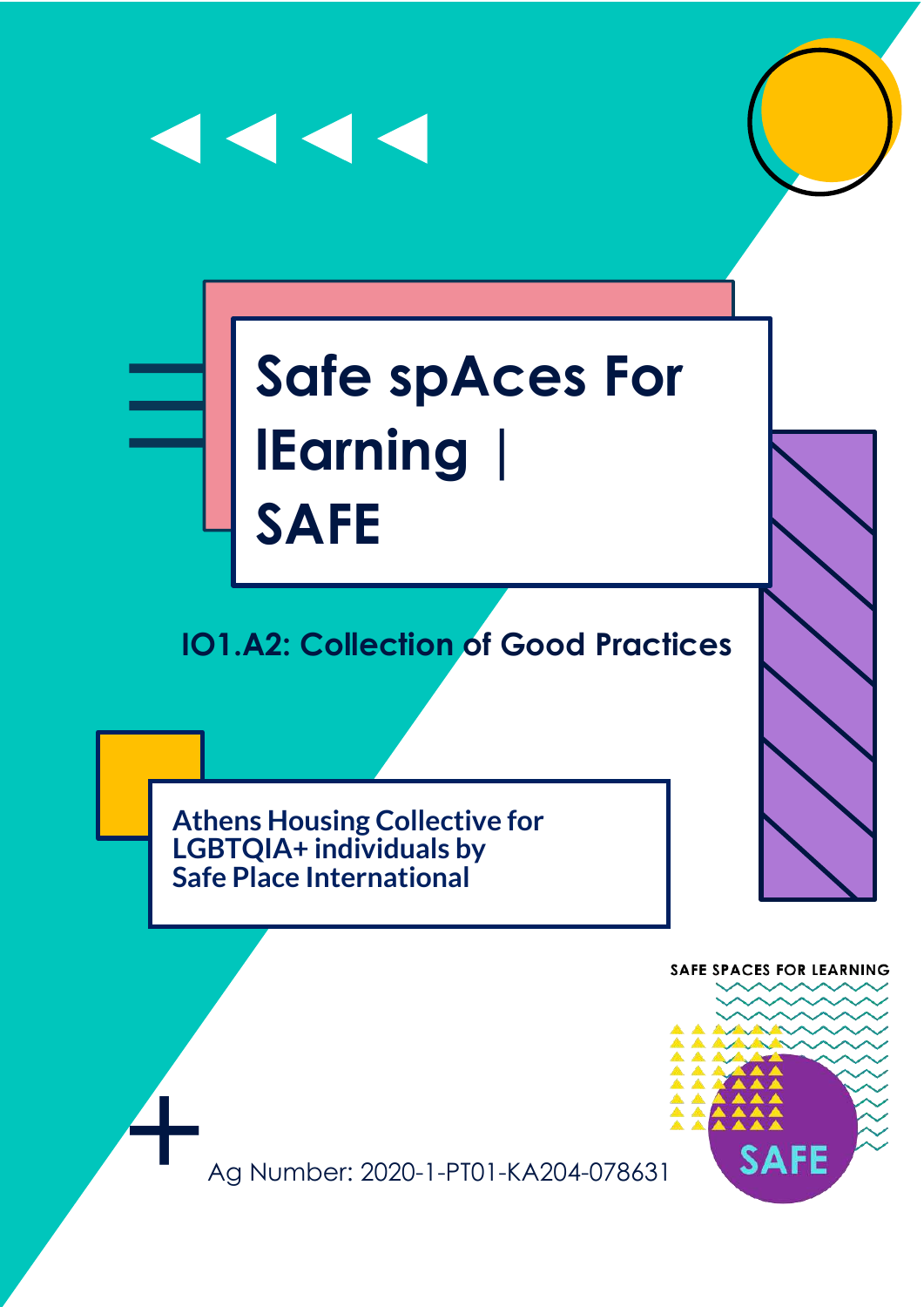

## **Athens Housing Collective for LGBTQIA+ individuals by Safe Place International**

#### **Short presentation of the project and Organisation**

AHC is a housing and community-based project which aims to address the basic needs of LGBTQIA+ individuals and provide a holistic range of support services throughout the various stages of social integration.

Qualification for the program requires a person to be 18+ years old, part of the LGBTQIA+ community, holding valid documentation in Greece and must be open to sharing accommodation.

The program requires participation in Greek language lessons, LGBTQIA+ events, employability sessions, bi-monthly casework and communal participation in the Safe Place Community Center.

AHC provides housing for up to 1 year, with the aim of facilitating information transfer within a supportive context and enabling its members to gradually integrate into Greek society.

This means having a strong level of the Greek language, knowledge of the sociocultural context of Greece and having all the relevant documentation needed for employment and appropriate housing. Prior to a member's completion of the program, there is a strong focus on facilitating the transition of the graduate to full autonomy and independence.

Safe Place International's primary mission is to support the dignity and self actualization of the most marginalized members of the global refugee community. They seek to significantly improve the opportunities, individual and collective life experiences of these community members.

They additionally aim to achieve their mission through two main avenues: direct aid initiatives and advocacy work. They strongly believe in a work model that promotes autonomy for their partners and community members while aggregating their resources to maximize their impact.

#### **Highlighting the aspects that make this practice a good example of safe learning space**

The very core of the AHC is to create a safe space where LGBTQIA+ members of the refugee and migrant communities in Greece can exist freely and expressive of their identities. The key feature of the project is its focus on adult education as a necessity towards empowerment and the creation of multiple spaces to learn. Additionally to the AHC spaces that host Greek language lessons, LGBTQIA+ events, employability sessions, bi-monthly casework and communal participation, the Safe Place International has created the Safe Place Community Center which offers language courses, job training, psychosocial workshops, hot meals, showers, and laundry facilities. The center is supported by trained staff of caseworkers, psychologists, and volunteers. Many of the community center members are part of the Athens Housing Collective project and many of those who are not, are on the Athens Housing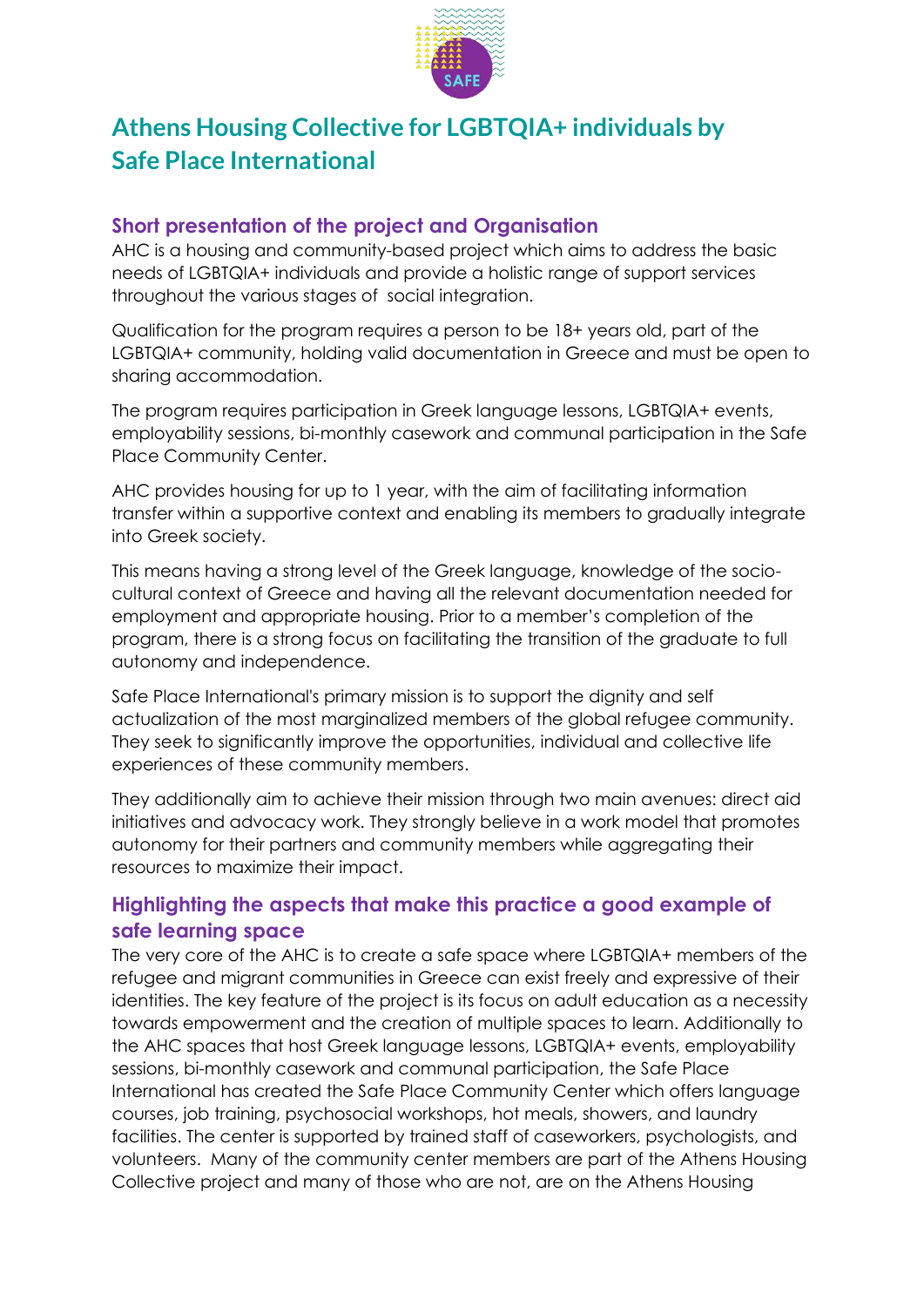

Collective waiting list. This is a result of a lack of housing solutions and safe housing for the LGBTQIA+ community.

Safe Place community center acts as a safe place for all migrant and refugee communities while enhancing a feeling of family, support, and inclusion.

#### **Exploring cross-border transferability**

The very concept of the project is based on the belief that communities create the spaces that are lacking while active engagement can foster safeties and inclusion.

The following video created by the AHC provides an insight on both the universal necessities handled and understanding the stand of the initiative:

<https://www.safeplaceinternational.org/athenshousingcollective>

**Contacts and links for further reading**

<https://www.safeplaceinternational.org/athenshousingcollective>

<https://www.safeplaceinternational.org/our-story>

<https://www.safeplaceinternational.org/video-library>

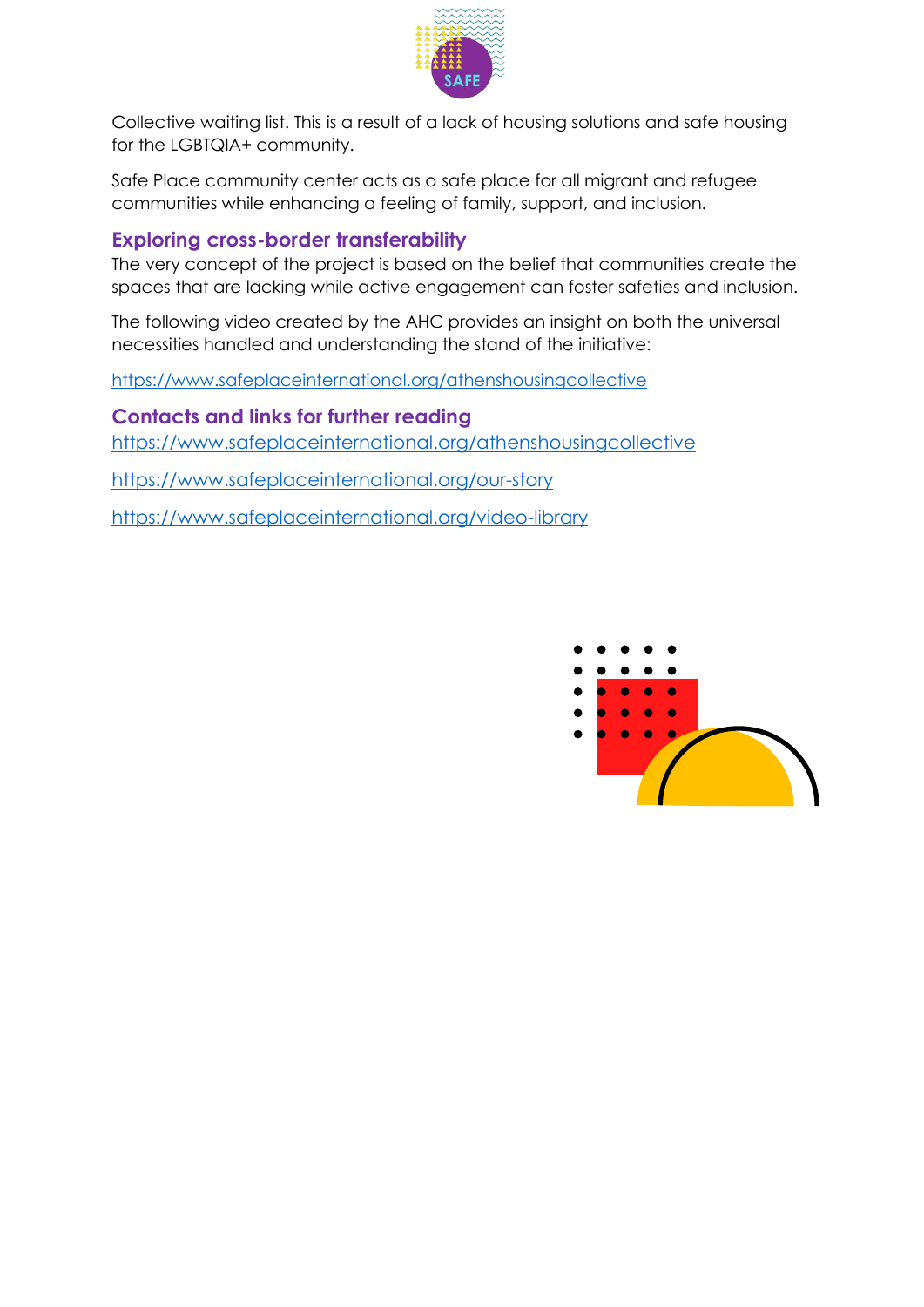

## **Part 4: Online Communities**

*Online communities have been a pillar of active participation in the recent years with the rise of multiple movements battling inequalities through non-mainstream media. The very nature of accessibility and anonymity in the world wide web has already given ground to the creation of open safe spaces that promote equal opportunities and invite new and participatory initiatives. Here you will find some good examples of said initiatives that aim to foster participation in the digital public sphere.*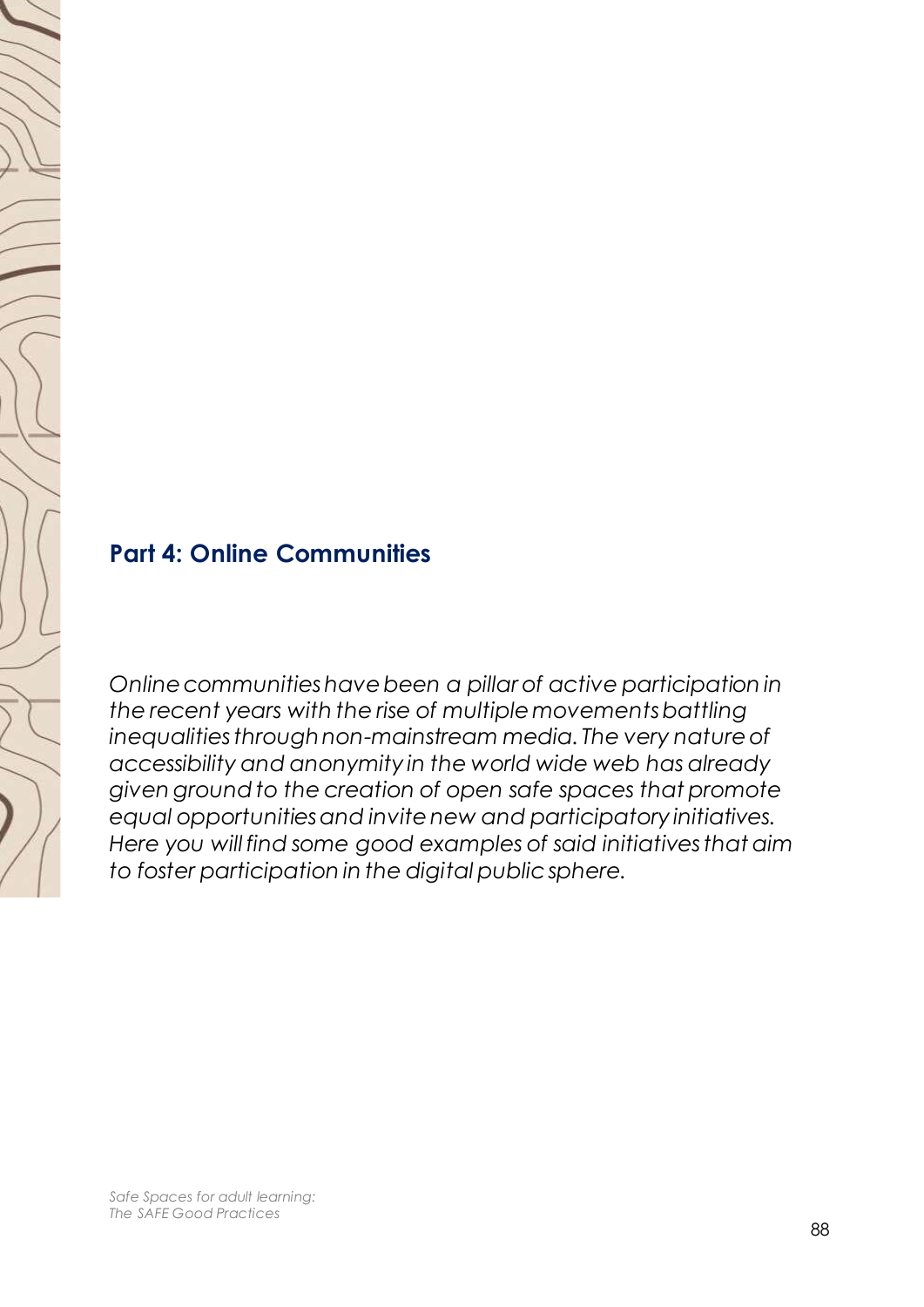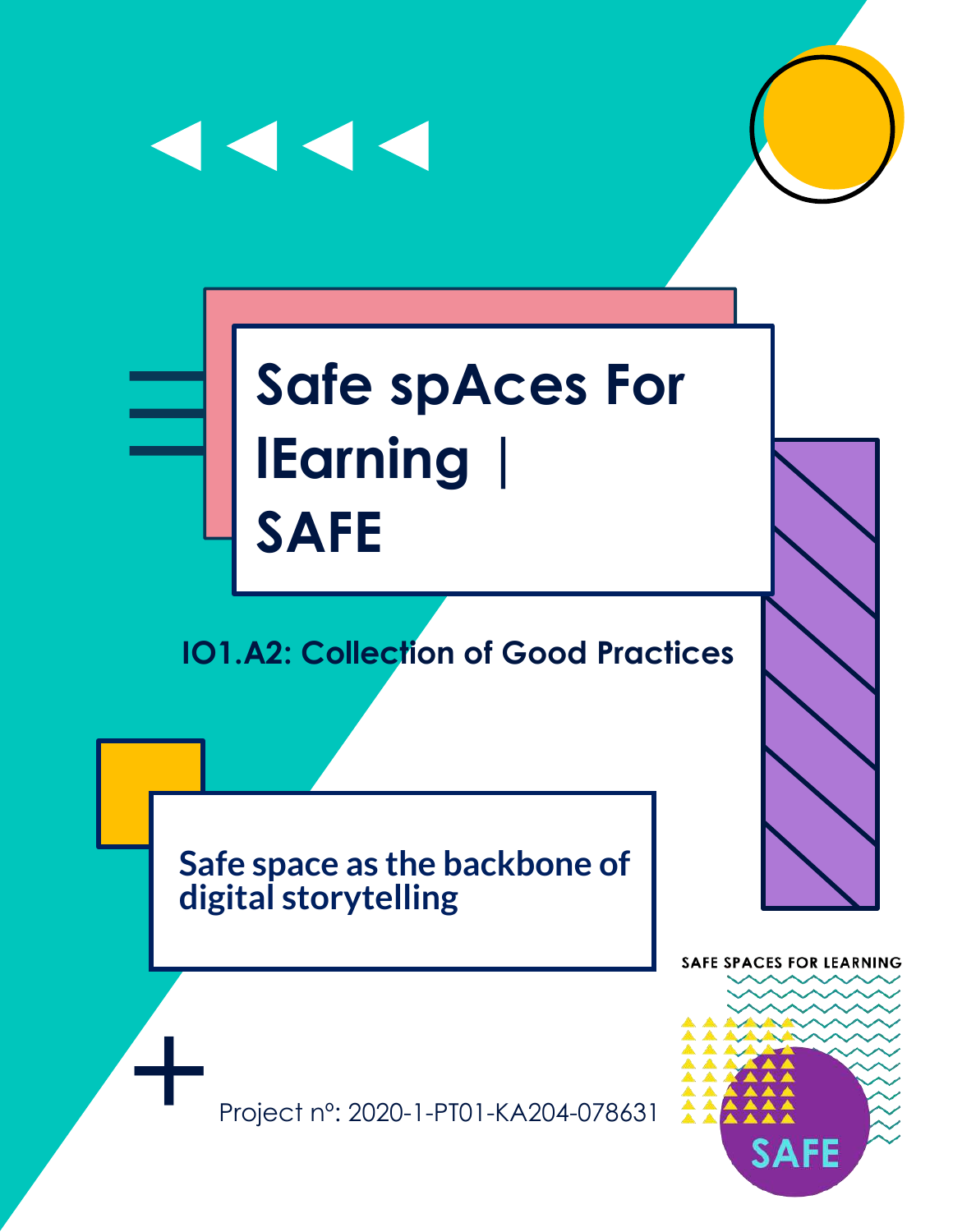## **Safe space as the backbone of digital storytelling**

#### **A short presentation of the project:**

During a digital storytelling workshop, each participant discusses what they would like their story to be about and why, how much of their personal information – if any – they would like to divulge. Personal information can be particularly sensitive for certain participants. In some cases, participants sign up for the class without their closest family members knowing about it, e.g. telling them they signed up for a language class. Importantly, the space in which learners meet to discuss their stories and to create them is a safe one, boundaries are set at the beginning and understood.

An interesting example is that of a project on domestic violence, during which women were invited to share their traumatic experiences in the form of a video. During the entire process, a psychologist was present to support learners; it was also important that all participants and trainers were female.

While working on a story, long discussions took place over what the learner could say or present in their storytelling project without putting themselves in danger. It ended up being a negotiation process between what was important for the learner to share, and what could be done to avoid overexposure.

The entire process – from deciding on the topic of the story, to the selection of images and putting them together, including subtitles or a voiceover – usually takes around five days. It is important that the trajectory is finished off with a screening, but safety can also play a factor here: some learners might not want to have their personal story screened in front of other people.

Learners also agree early on to security measures on the video that will be uploaded: each of them can decide whether it will be accessed only by the learner, with a password, or open to everyone.

Training the trainers is key in making sure that they are not only knowledgeable about digital storytelling as a technique, but also as an interpersonal journey. Importantly, many of the trainers at MAKS are former learners and often come from the same neighbourhood as the learners, creating a feeling of understanding and solidarity.

#### **A short presentation of the organization / association:**

One of the main activities of MAKS is digital storytelling, starting from the idea that everyone has a story to tell and should be able to get it heard. Most of the work of MAKS is project-based, often targeting a particular community in Brussels, Belgium, e.g. refugees, job-seekers, people who suffered traumatic experiences. Creating a safe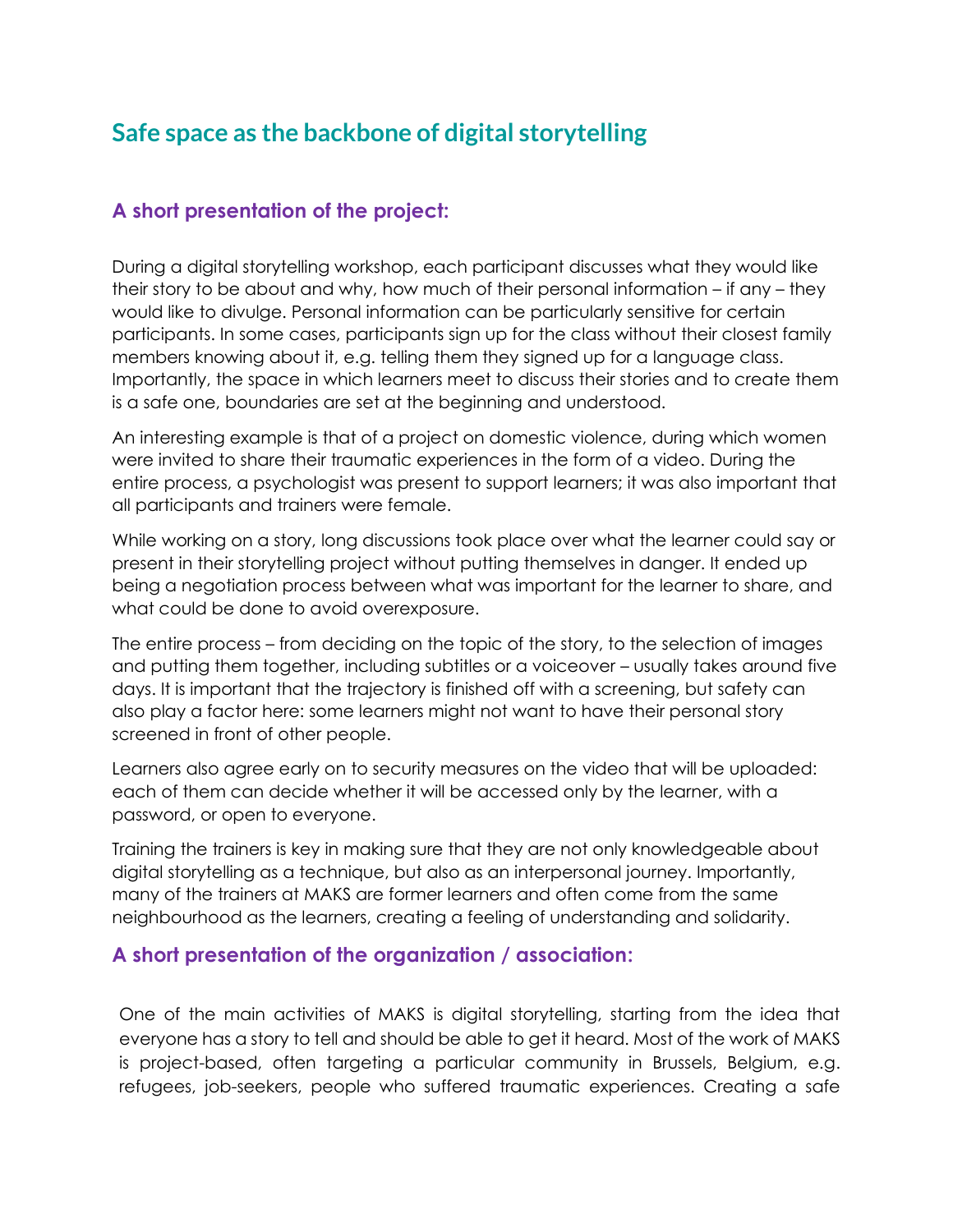space is all the more important in such cases. It helps that MAKS is primarily a communitybased organisation, established for years in neighbourhoods whose populations often feel they are sidetracked in the economy or the political discourse.

#### **Aspects that make this practice a good example of safe learning space:**

Boundaries are clearly established, psychological support is available in cases where it is especially needed, for example when the aim of creating a video is to work over a trauma. Learners often come from homogenous groups and share similar experiences. Trainers are regularly trained to approach the process with the sensitivity that is required in the process.

It is important to point out that while a screening of the finished videos is often a moment of celebration, it does not always need to be the case. One person that EAEA spoke to about digital storytelling (from an organisation other than MAKS) admitted that some experiences discussed during the workshop prove to be so traumatic for the group that a collective decision is taken not to see the result.

#### **Exploring the cross-border transferability:**

Digital storytelling is already used in many different countries and contexts, it has also been extensively discussed as a method to address trauma.

#### **Contacts and links for further reading:**

EAEA interview with a representative of MAKS: [https://epale.ec.europa.eu/en/blog/getting-your-story-heard-empowering-](https://epale.ec.europa.eu/en/blog/getting-your-story-heard-empowering-vulnerable-adults-through-digital-storytelling) [vulnerable](https://epale.ec.europa.eu/en/blog/getting-your-story-heard-empowering-vulnerable-adults-through-digital-storytelling)[adults-through-digital-storytelling](https://epale.ec.europa.eu/en/blog/getting-your-story-heard-empowering-vulnerable-adults-through-digital-storytelling)

Example of a video created by a participant of the project on domesticviolence: <https://vimeo.com/141408491>

MAKS vimeo channel: <https://vimeo.com/maksvzw>

MAKS website: <https://maksvzw.org/en/>

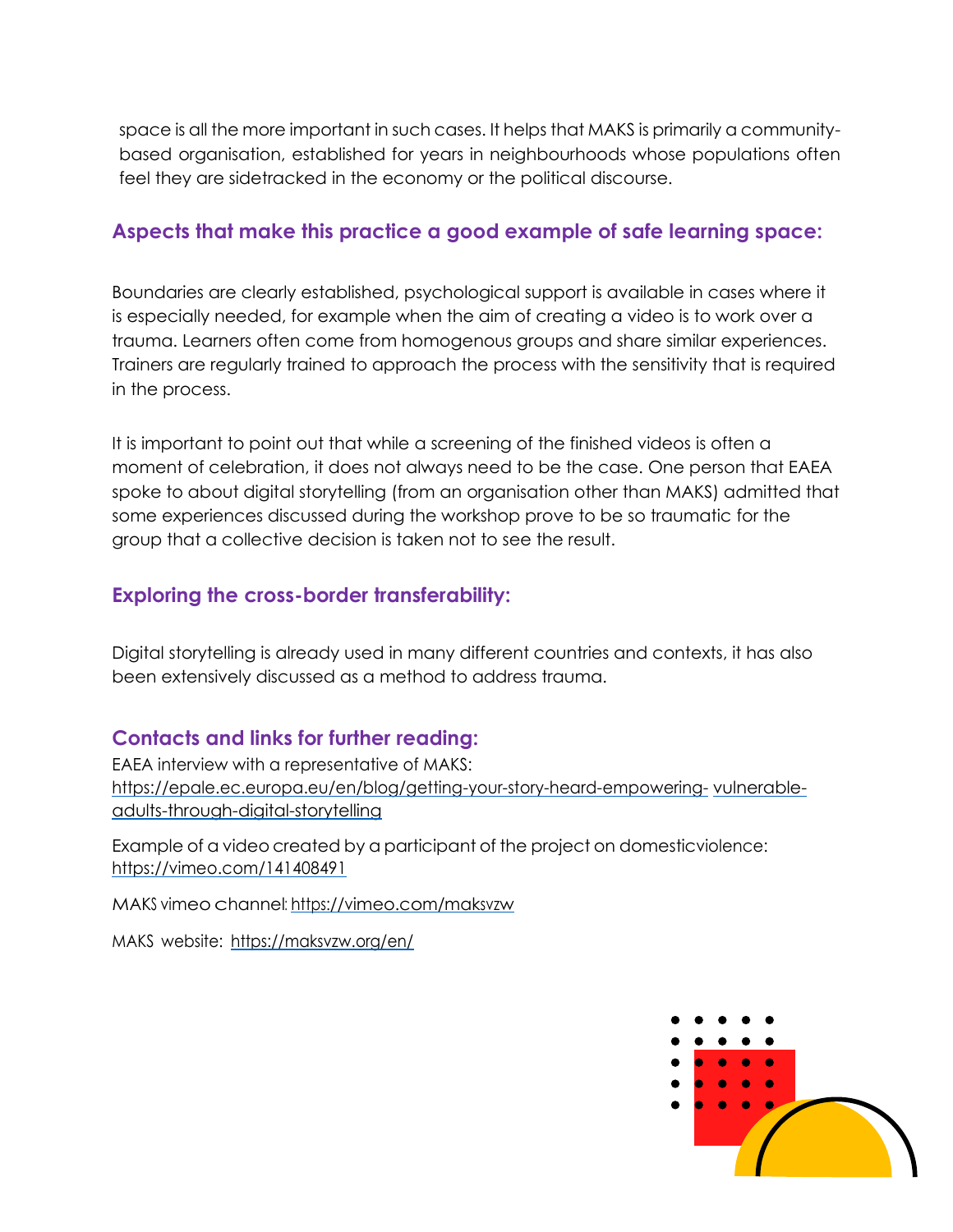



## **Safe spAces For lEarning | SAFE**

## **IO1.A2: Collection of Good Practices**

**Support Trainers Problem Solving Mentalities in inclusive Near-Peer Learning Environments**

**SAFE SPACES FOR LEARNING** 



Ag Number: 2020-1-PT01-KA204-078631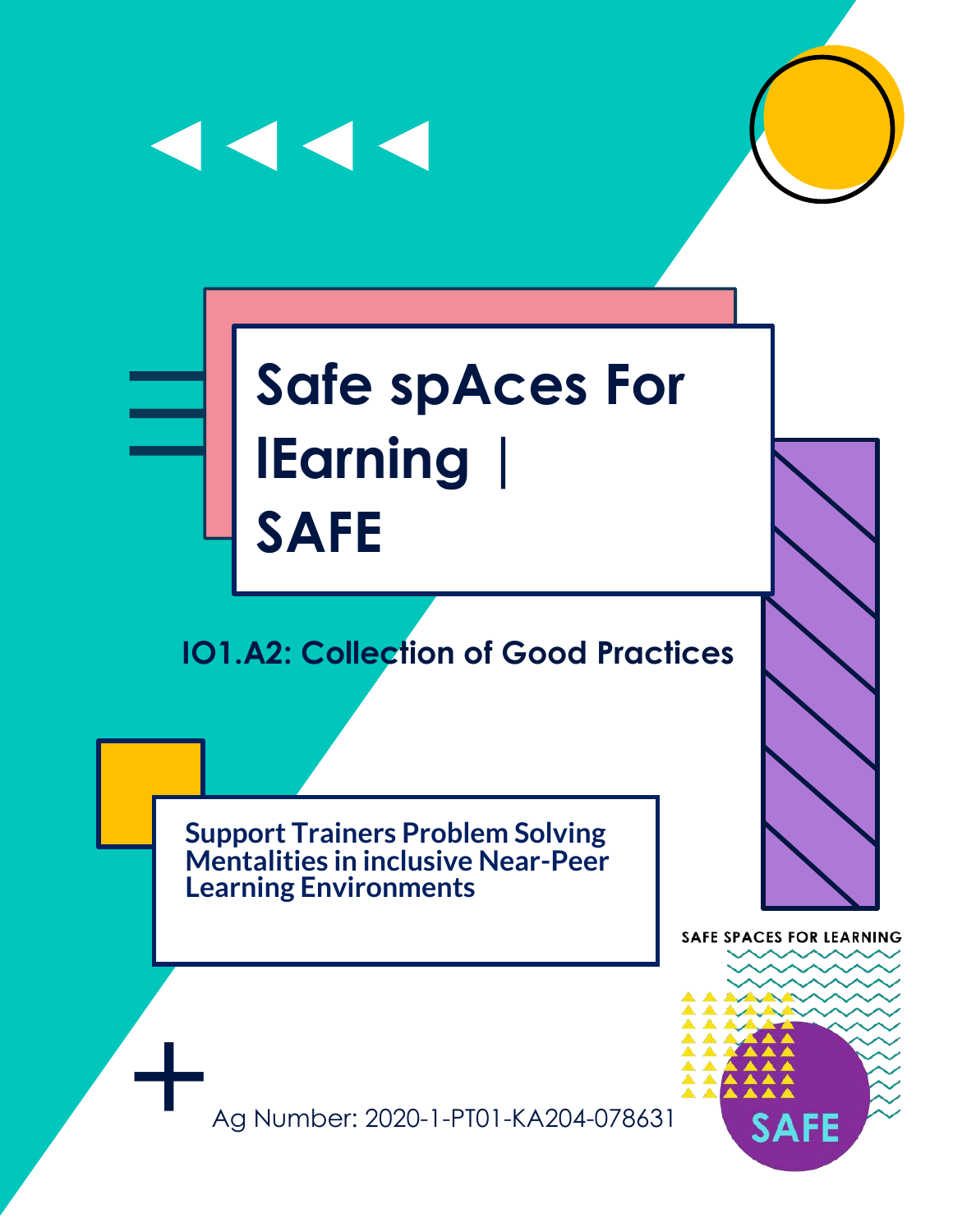

## **Support Trainers Problem Solving Mentalities in inclusive Peer Learning Environments**

#### **Short Description of the Action**

In the context of SUPPORT project, the SUPPORT partners identified a conceptual framework that describes better the NPL as essential to enhance the problem solving skills of adult educators to create more inclusive and safe environments and confront barriers to participation in adult education because of social and other inequalities. Near-peer learning can act beneficial to the needs of the learning setting as a problem-posing and problem solving premise as it is based on the conceptualization that prior expertise is at the core of the educational goal.

In this framework the project consortium has tried to showcase in theoretically and in schematically, a common understanding of the use of near-peer learning methodologies as a way facilitate conflict-resolution, problem-solving, inclusion and motivation of learners among other underlying qualities.

#### **Short Description of the Project and Project Consortium**

It is the view of the "SUPport of Problem-solving mentality in lifelOng leaRning for Trainers" SUPPORT consortium that adult learning consists of a an everlasting process of problem-posing and problem-solving, especially in the case of dealing with persons with low level of skills or qualifications where the learning environment is not only challenged by the knowledge to be acquired but has to deal with a variety of existing preconceptions, social exclusion, stereotypes, language barriers, cultural limitations and others. By supporting the trainers in what we call "problem-solving" situations, with multiple tools and methods as well as valuable background information and scenarios, the project aims to enforce in an antihierarchical way inclusion, retention and outreach in the adult learning environment in order to maximise the positive effect for the direct and indirect target group. SUPPORT will provide trainers with an online platform with useful tools and methods and an open discussion forum that will extend the trainers' competences and professionalize their work. The SUPPORT project will also develop a "near-peer" methodological framework for learners in order to promote their active participation, on equal terms with the tutor, and foster their motivation.

The project Consortium has a wide spread including partners from Greece (DAFNI KEK-Adult Education and Research Center), Lithuania (PANEVEZYS- MultiLevel Educational Center), Italy (Patatrac Community Center), Spain (Prat Higher Education Center) and Belgium (European Association for the Education of Adults).

#### **Aspects that make this practice a good example of safe learning space**

It is the goal of this framework and the SUPPORT Project as a whole to create a simple but inspiring and practically useful tool to facilitate the expansion of problem-solving mentalities in an antihierarchical way in the learning setting as a way to battle unsafeties and establish trust.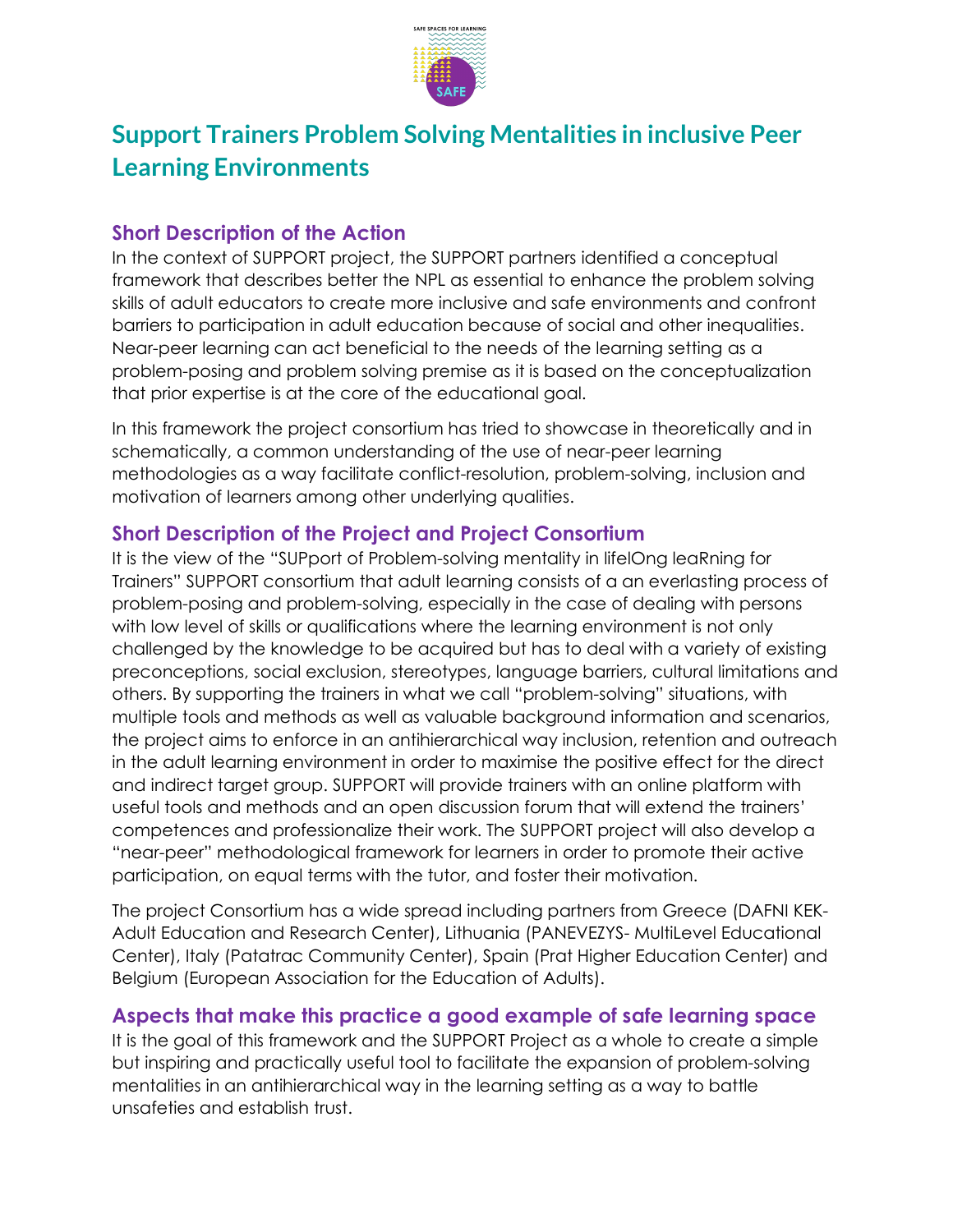

#### **Exploring cross-border transferability**

Near-Peer Learning is a key tool that can extend the competencies of educators and trainers, in all contexts, in tackling challenges and solving problems. That includes the facilitation of communication between trainers as well as their learners, enforcing the problem-solving and decision-making needs of both trainers and learners and finally support in creating a concise, inclusive and stimulating learning environment thriving for openness.

#### **Contacts and links for further reading:**

The Near Peer Learning Framework:

[https://supportae.eu/index.php/land/support-project-homepage-en/supporting](https://supportae.eu/index.php/land/support-project-homepage-en/supporting-trainers-en/#framework)[trainers-en/#framework](https://supportae.eu/index.php/land/support-project-homepage-en/supporting-trainers-en/#framework)

English Site:

<https://supportae.eu/index.php/land/support-project-homepage-en/>

All available Languages can be found here:

[https://supportae.eu](https://supportae.eu/)

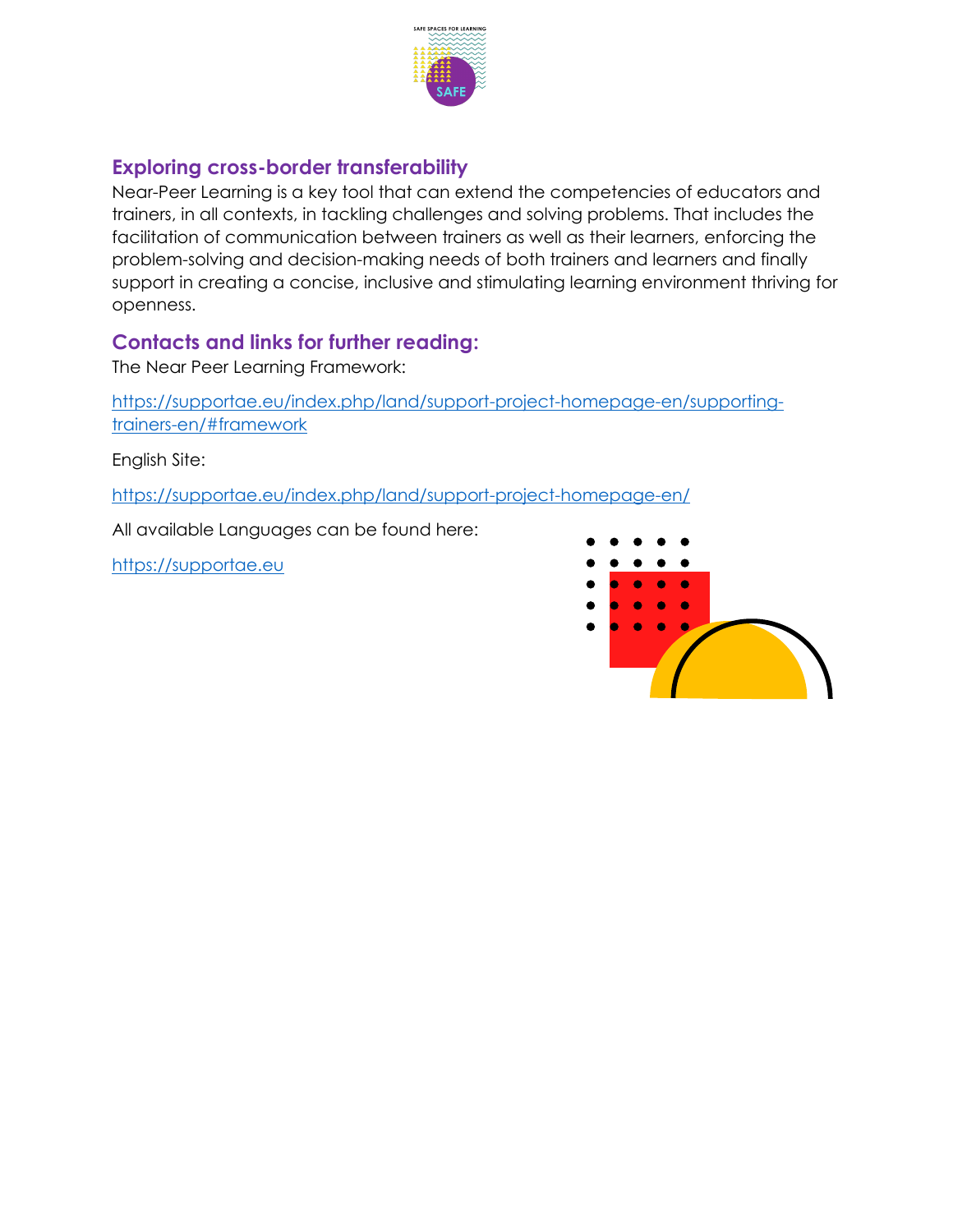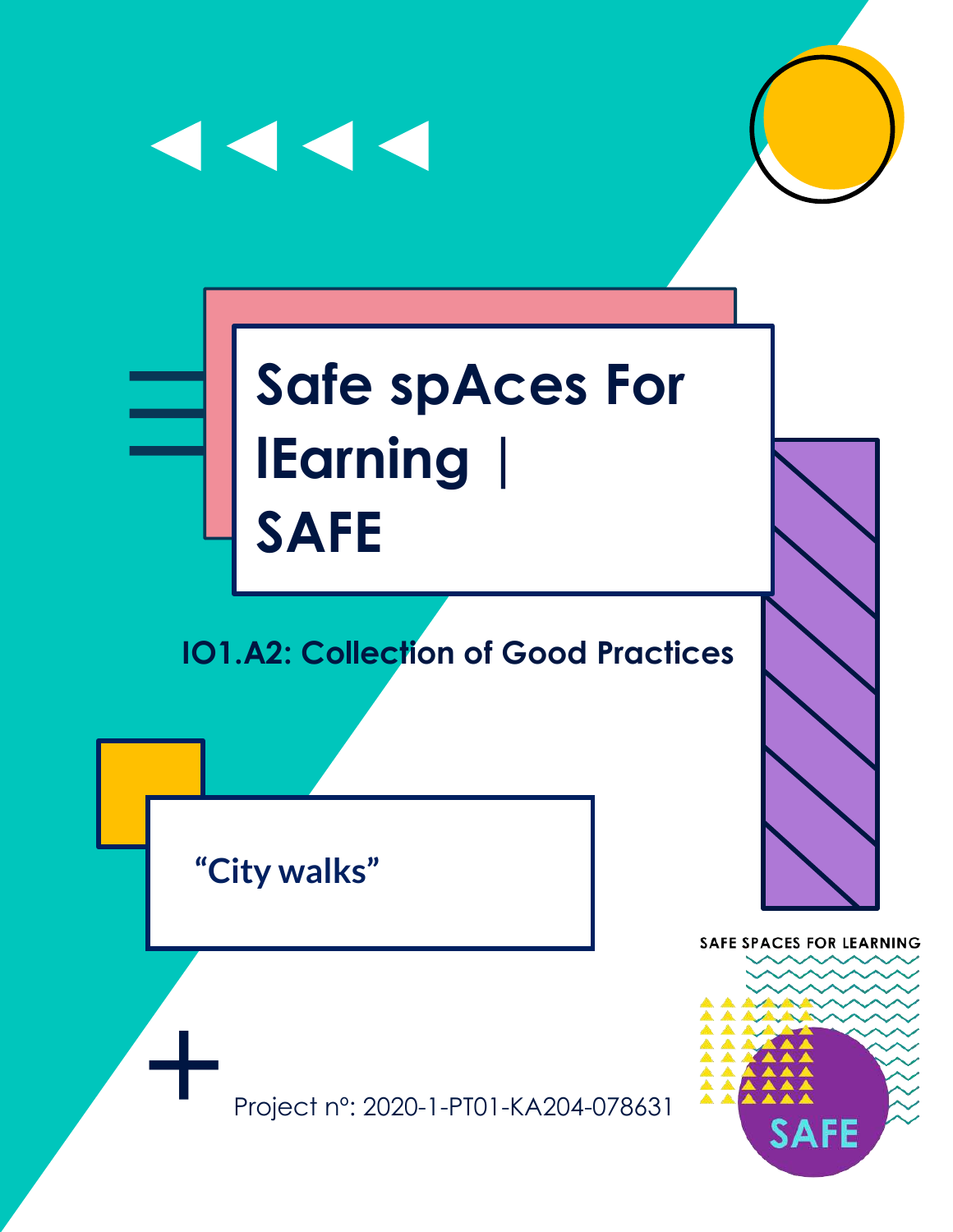

## **"City walks"**

#### **A short presentation of the project:**

During covid-19 times, many of us spend a lot of time at home not being able to travel. So, two programmers decided to create City Walks Live, a platform where everyone can virtually wander around the world and explore so many places. It allows the participant to walk around cities that he / she loves, day or night, on pre or post covid period, and listen – or not - to the sounds of the city.

There is the possibility to travel in group, having for that a date for meeting, providing this way a chat, where the participants in this walk can exchange impressions.

You also have the possibility to choose «In her SHOES»: it is part of a movement that takes a stand against casual sexism. All over the world, a simple walk on the street is the start of worse problems that women face every day due to their appearance or the way they dress. Even in 2021, indulging in beauty is often seen as vain, selfish, or a call for attention. We believe that beauty is a source of strength, and a woman's beauty should not be restricted, dictated, or judged. Choosing walking as a woman, you will be able to walk in the streets of many cities and feel the look of the passerby.

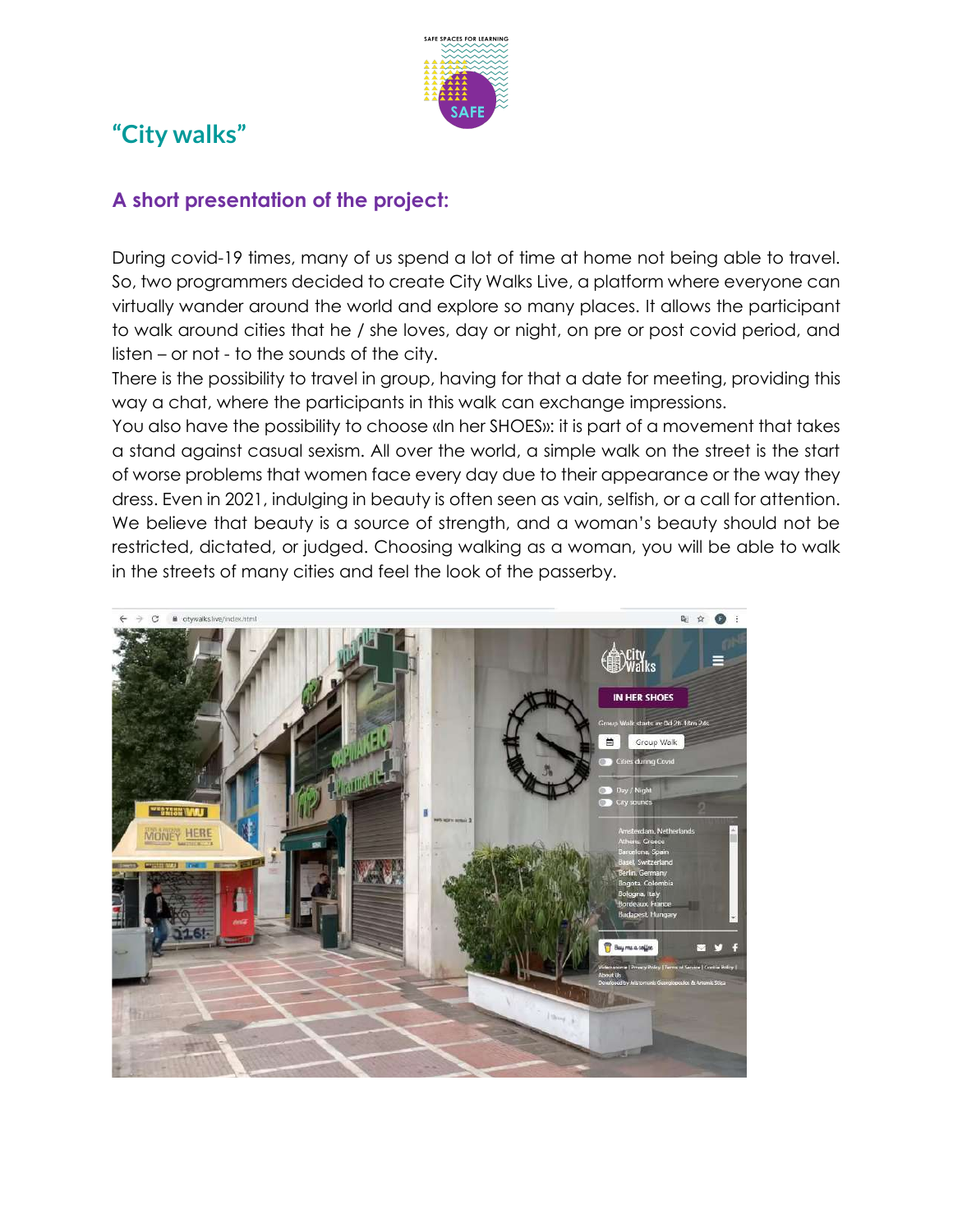

#### **A short presentation of the organization / association:**

Aristomenis Georgiopoulos, Artemis Stiga is the team behind CityWalks.live. They are a real-life couple of programmers that love traveling. Aristomenis is a software engineer with rich experience on the field. Artemis is a front-end web designer with experience on the website development.

#### **Aspects that make this practice a good example of safe learning space:**

The most interesting aspect here is that you can travel even without leaving your home. This application provides you a cultural walk, with many choices of big cities. You have also the possibility to make this walk by yourself or in group (in this case, you can exchange feelings, ideas, opinions, …).

You can know a city without even being there physically.

#### **Exploring the cross-border transferability:**

As an open online platform available in English and easily translatable by automatic translations in any language the environment in itself can be used by anyone interested in its use. Other than that the ease with which one can roam the multiple global cities included therein provide for a safe and easily manipulated tool to accommodate multiple educational processes.

#### **Contacts and links for further reading:**

<https://citywalks.live/aboutus.html> <https://citywalks.live/inhershoes> <https://citywalks.live/index.html>

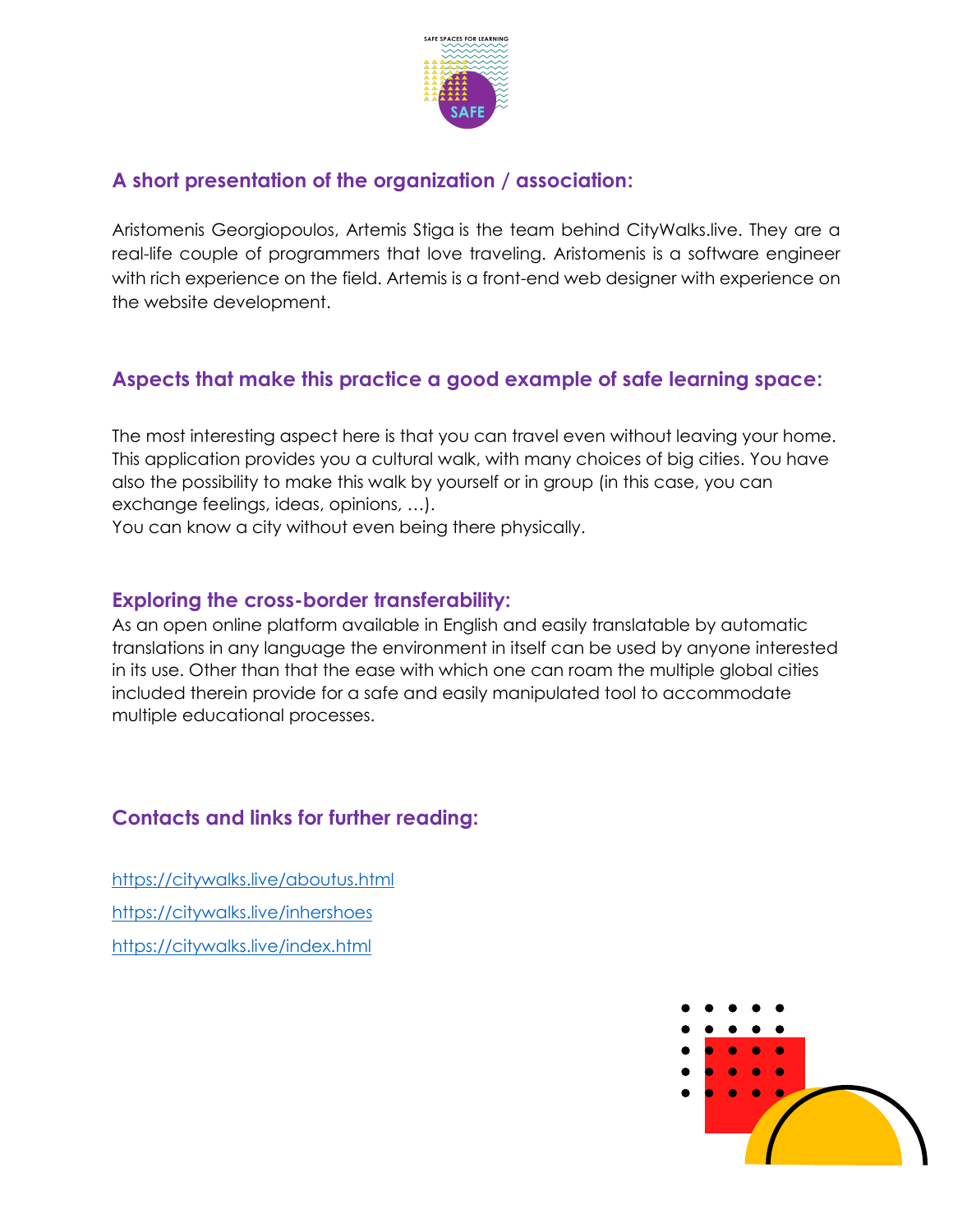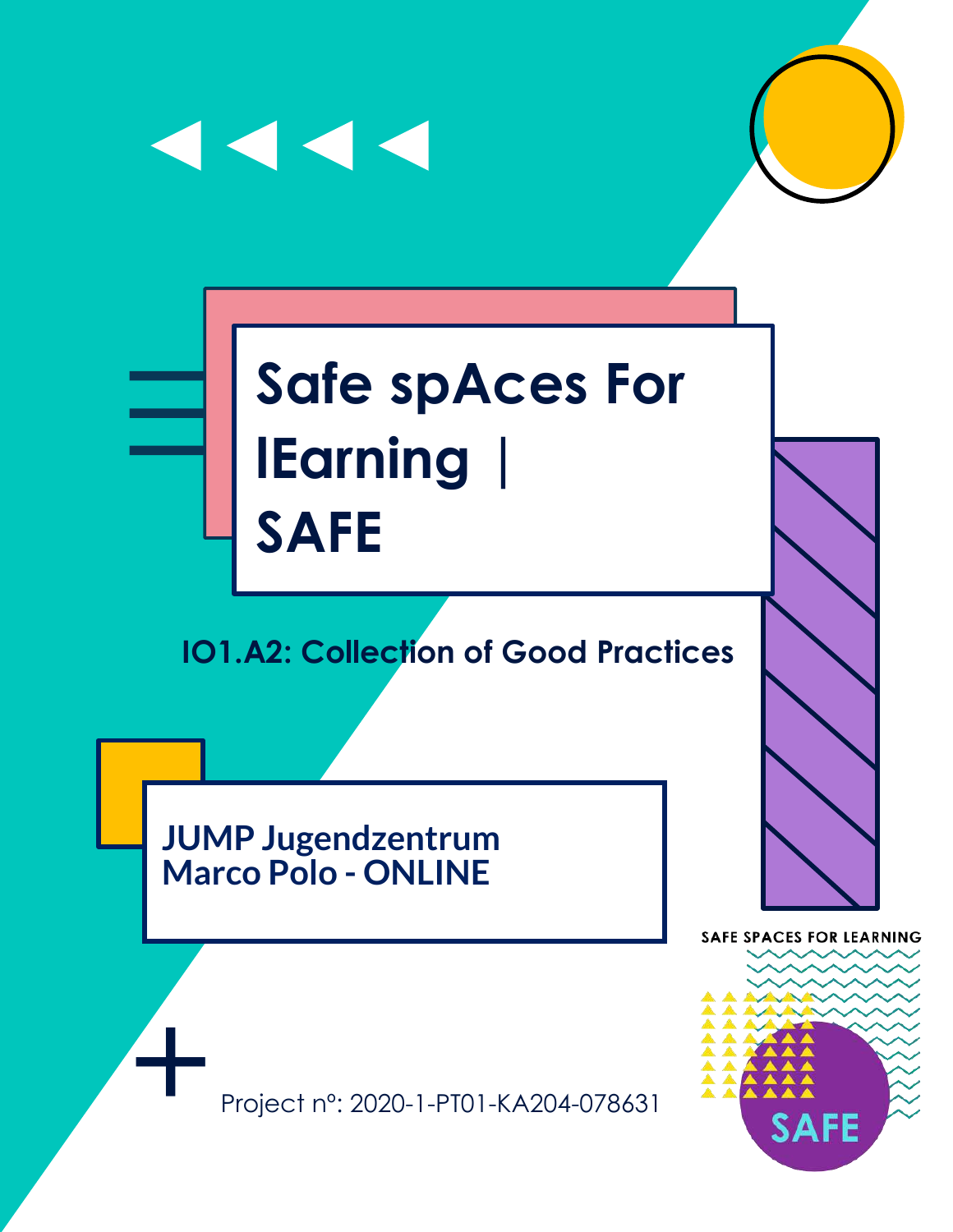

### **"JUMP Jugendzentrum Marco Polo - ONLINE"**

#### **A short presentation of the project:**

The non-profit association Wiener Jugendzentren (Vienna Youth Centres) is the largest professional provider of open child and youth work in Vienna and has existed since 1978. Currently, about 300 staff members run about 40 facilities and projects - including a girls' café, services at the Musisches Zentrum Wien (Music Centre Vienna) and the national media project CU television.

In April 2020 (i.e. relatively soon after the first "hard" lockdown in Austria in mid-March 2020), some of the Viennese youth centres went online and made an effort to keep the services online open for young people, of whom we know that the restriction of social contacts was particularly painful. For this, a platform was chosen - Discord - which is relatively common among young people. The aim was to further enable youth work.

Conceptually, it is designed like a youth centre. There is an "entrance" (this is where young people come when they are on the platform for the very first time). Young people who have already passed through the "entrance" can stay in various language channels (youth café; help room; Playstation; mobile phone games, etc.) and text channels (e.g. view the daily programme and current information; write with each other in the "chat room") and communicate with each other as well as with youth workers. In addition to the voice and text function, it is also possible to make video calls. Group calls of up to ten people are possible, and the number of participants in the voice channels is unlimited.

The interactive platform not only offers space for chatting and writing, it also invites people to play games together. The voice functions make it easy to talk to young people at the same time and to interact via PS4 or Steam. Another positive aspect of this online platform is that it has been possible to respond to the current life situation of the young people. The offer of tutoring and confidential one-on-one conversations was thus maintained.

#### **Aspects that make this practice a good example of safe learning space:**

What was interesting about the online offer of the Vienna Youth Centres was the parallelisation of the spatial offer in the digital space, which shows several special features. The choice of platform was oriented towards the addressees. (Discord was increasingly used and disseminated by adolescents and young people during the pandemic). On the other hand, the online offer is characterised by a lot of different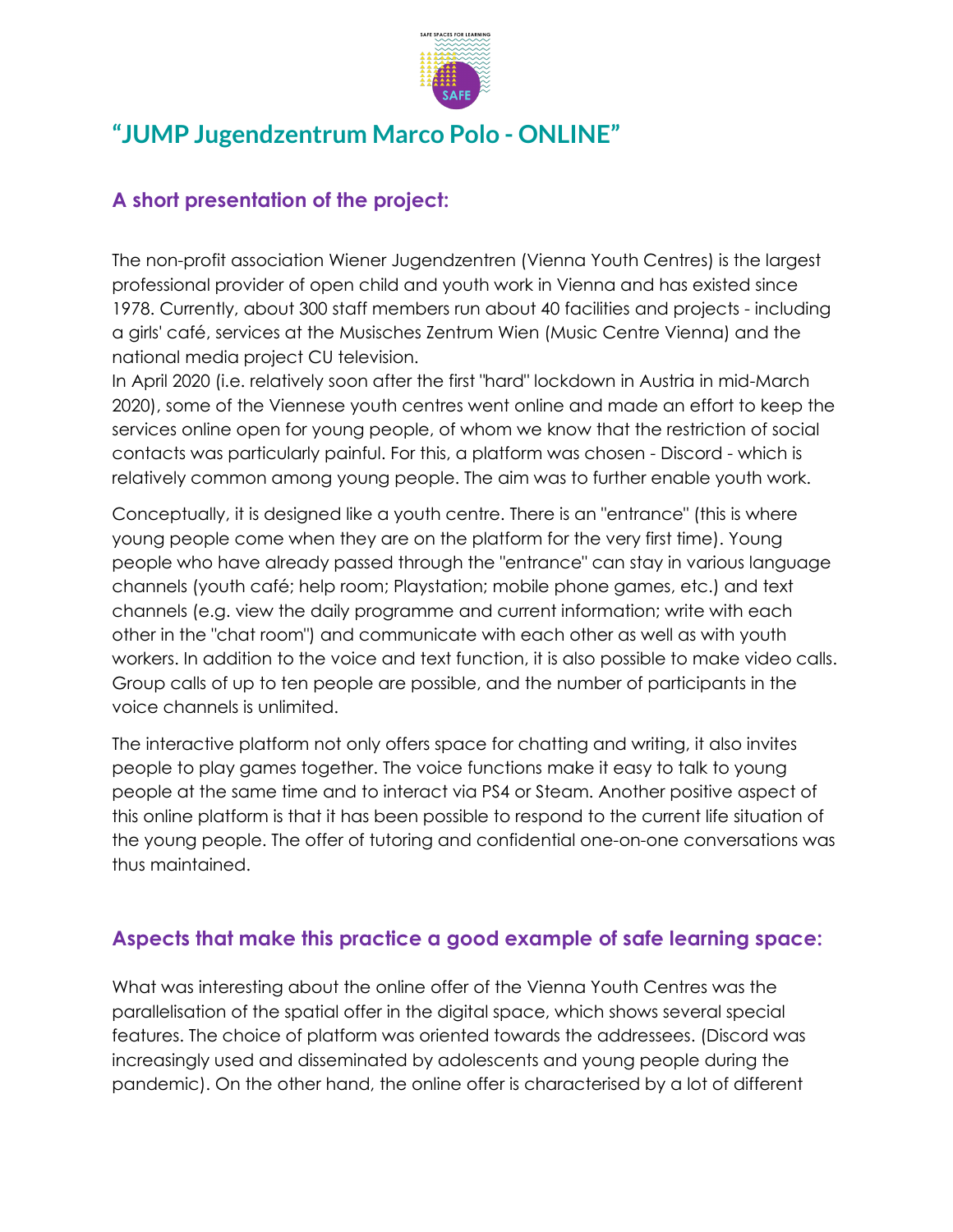

communication possibilities, so young people can communicate with each other, in groups - without youth workers, get tutoring and other support. However, access was conditional on having one's own email address.

#### **Exploring the cross-border transferability:**

The transfer possibilities we see here are thorough and successful considerations of which digital platform corresponds best with the target group, their needs and possibilities and facilitates access.

#### **Contacts and links for further reading:**

<https://www.jugendzentren.at/wer-wir-sind-was-wir-tun/ueber-uns/>

[https://www.jugendzentren.at/publikationen-blog/blog/discord-als-virtuelles](https://www.jugendzentren.at/publikationen-blog/blog/discord-als-virtuelles-jugendzentrum/)[jugendzentrum/](https://www.jugendzentren.at/publikationen-blog/blog/discord-als-virtuelles-jugendzentrum/)

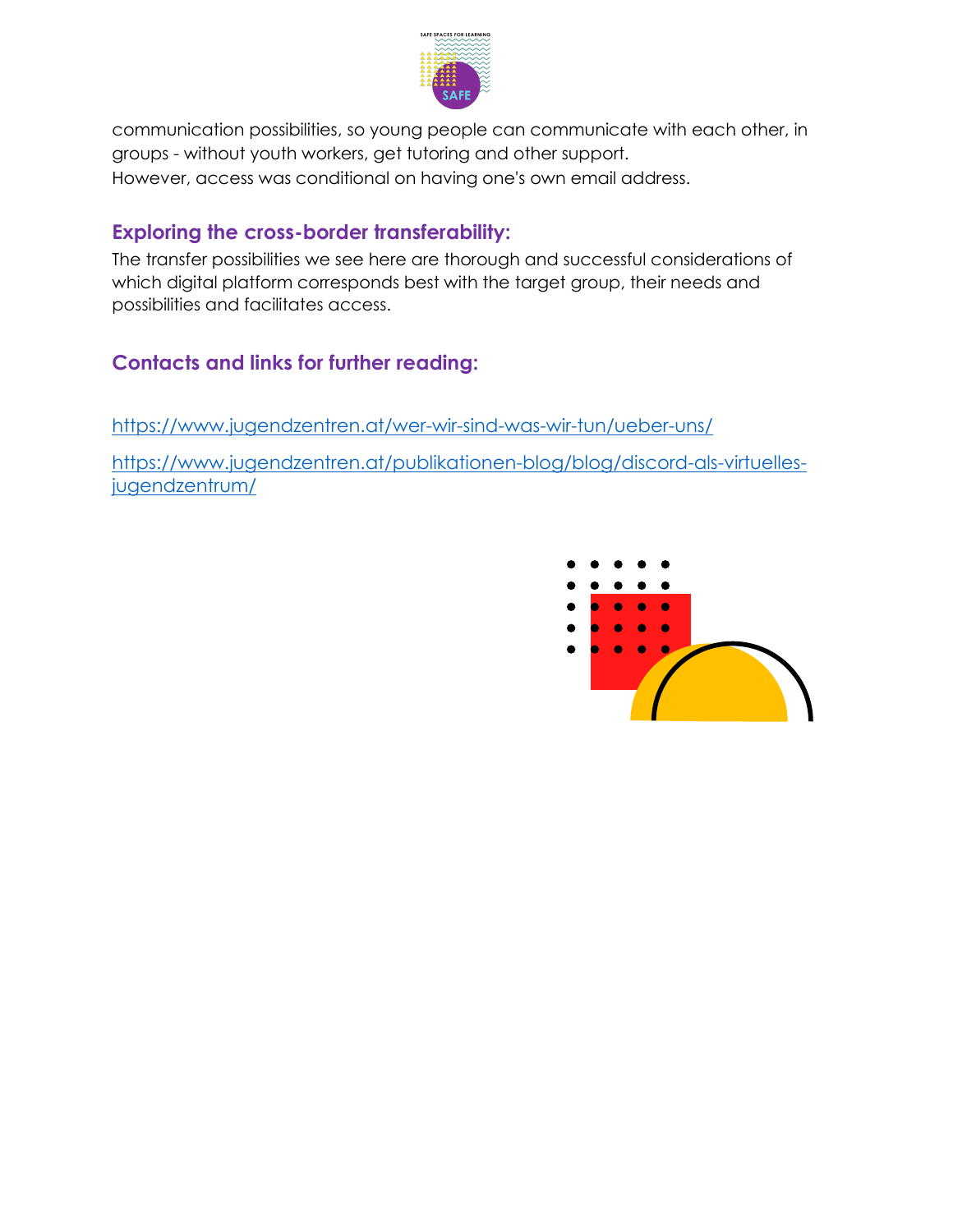

# **Safe spAces For lEarning | SAFE**

 $\blacktriangleleft$   $\blacktriangleleft$   $\blacktriangleleft$ 

# **IO1.A2: Collection of Good Practices**

**Nai, Eisai Misogynhs (Yes, You are a Misogynist) Calling Out Misogynistic Behaviors online online and Enforcing CommunityLearning**

**SAFE SPACES FOR LEARNING** 



Ag Number: 2020-1-PT01-KA204-078631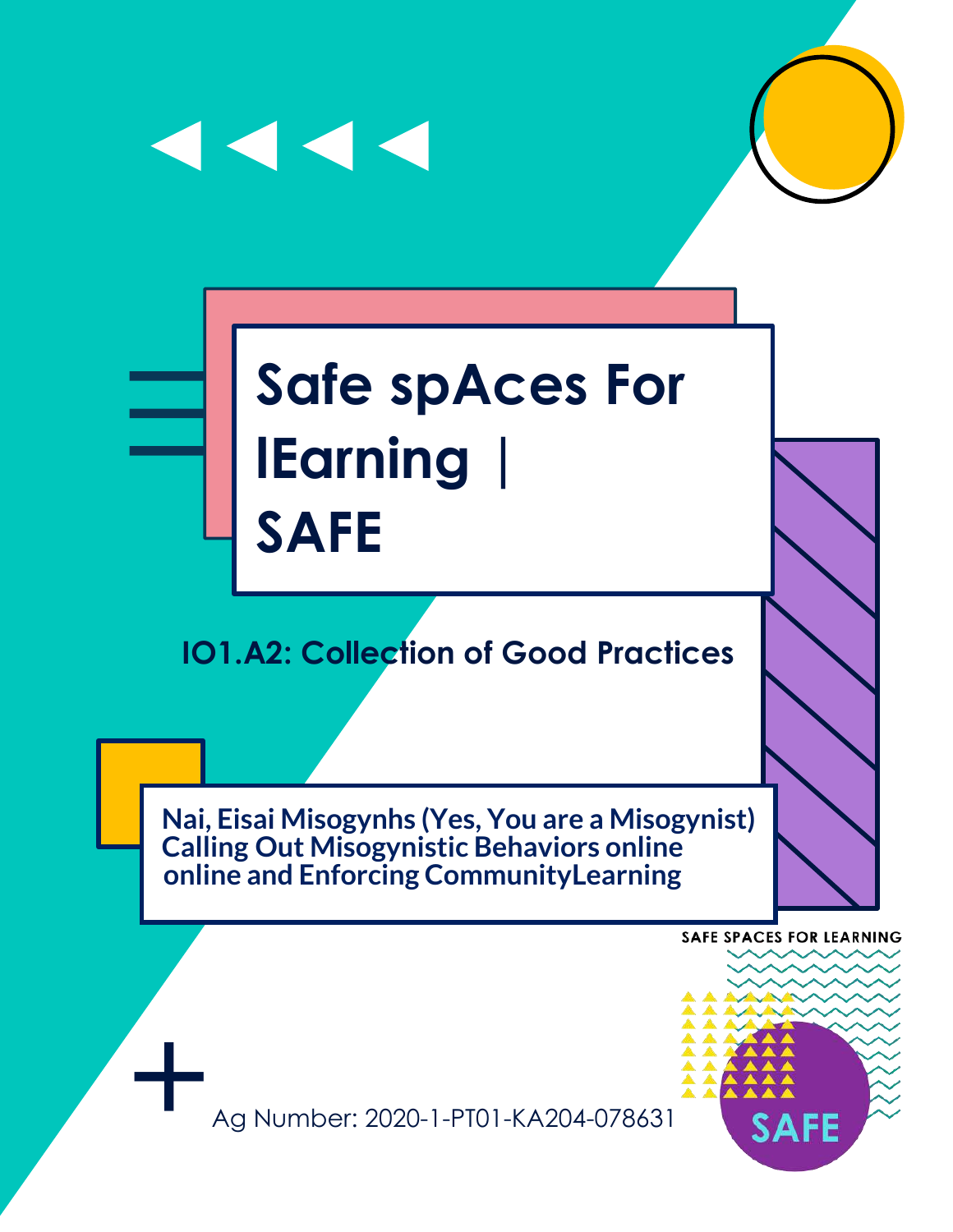

# **Nai, Eisai Misogynhs (Yes, You are a Misogynist) | Calling Out Misogynistic Behaviors online and Enforcing Community Learning**

#### **Short Description of the Initiative**

According to the main statement of NEM "Misogyny has many faces. Here we share comments, posts and articles with sexist content in order to highlight and learn to recognise the different forms that sexism takes and to prove that extreme misogyny is not limited to isolated incidents but is pervasive everywhere."

The group of online for a and pages of the NEM initiative aim to highlight microaggressions, hidden humourous insults, belittling, condescension and extreme verbal violence that women and femininities face daily on the online public sphere.

What is quite interesting in establishing and realizing safeties in this online community is the belief of the initiators that it is important to recognize hostilities online, " not because we do not live in such a climate in real life, but there the attacks on the one hand cannot be recorded and on the other hand may be forced to become more civilised. In the world of the internet, everyone can bring out their true self and express their most shallow thoughts about women and other oppressed groups. As Slavoj Žižek said in an interview about Facebook, 'There may be more truth in the [digital] mask you adopt than in your real, inner self'."

#### **Aspects that make this practice a good example of safe learning space**

Through an anonymous google form the team of NEM receives experiences, instances, and topics of discussion on topics of struggle, oppression and assault that are then shared with the group and discussed openly without plagiarizing the safety of the person that is communicating the instances or seeks for help. Whenever a femininity is asking for help the community can contact the administrators of the page that may act as an intermediate between the seeker and the giver of help.

In the "Feminism for Beginners" Part of the group femininities can share things that have learnt or topics that they wish to learn more on, either anonymously through the facilitators or eponymously directly in the group.

Men can also be part of the group, but it is made clear that they are supposed to first of all listen to the female experience, respect it and act towards dismantling patriarchical concepts, and realizing their priviledge.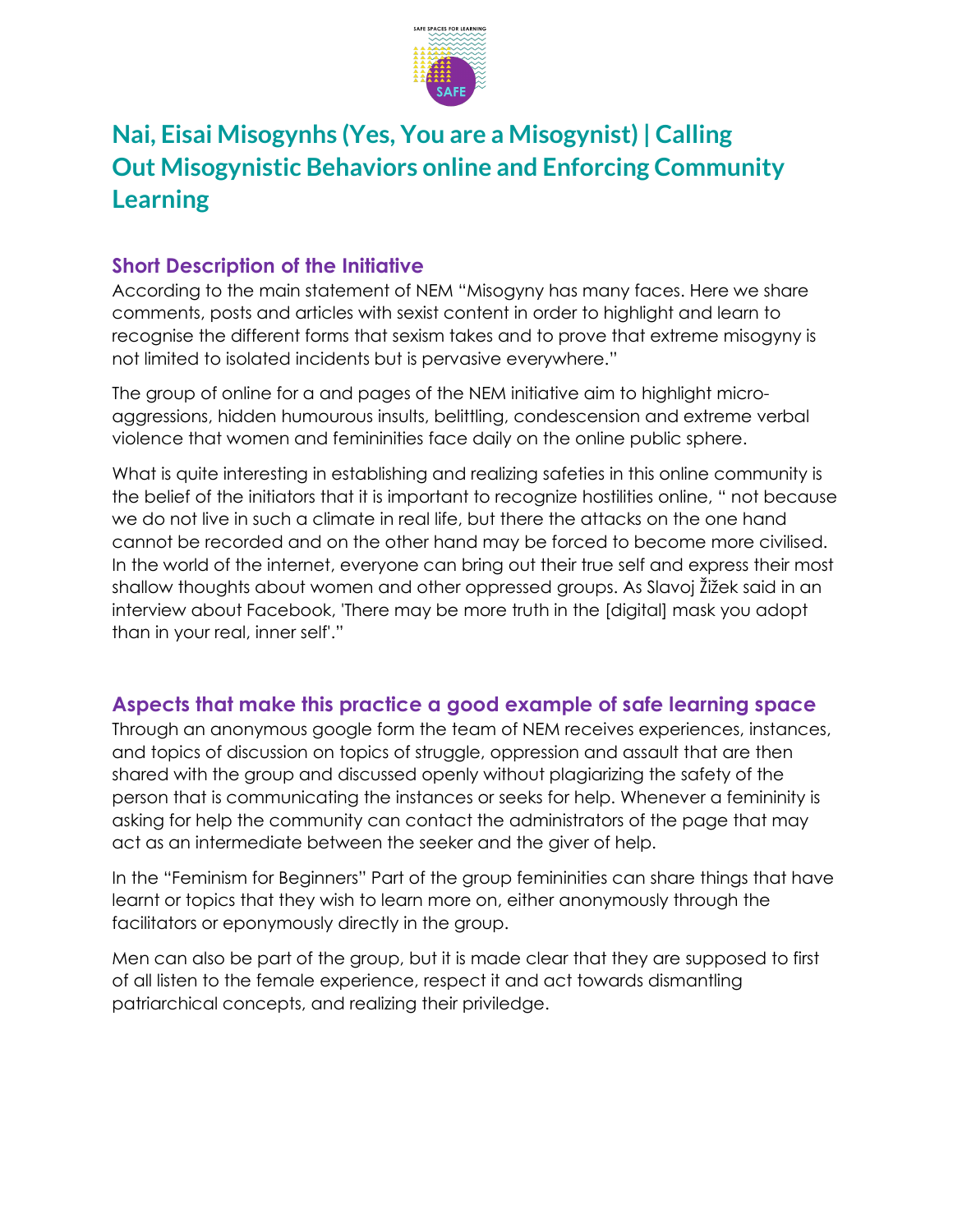

#### **Exploring cross-border transferability**

As the group of activities that are included and coordinated by the team of Nai,Eisai Misogynhs are discussed and agreed upon following the experiences shared in the anonymous form of the group, the comments or the internal communication of the members and followers of the multiple pages of the initiative , this practice could be carried out anywhere without limitations.

#### **Contacts and links for further reading:**

In Greek:

[https://naieisaimisogynis.com/?fbclid=IwAR1YOs9RUuEV85APh7-](https://naieisaimisogynis.com/?fbclid=IwAR1YOs9RUuEV85APh7-H3qJvLmJwEi2uaiq0Yh2Hr_XjwzniCfPteSeKTg0) [H3qJvLmJwEi2uaiq0Yh2Hr\\_XjwzniCfPteSeKTg0](https://naieisaimisogynis.com/?fbclid=IwAR1YOs9RUuEV85APh7-H3qJvLmJwEi2uaiq0Yh2Hr_XjwzniCfPteSeKTg0)

In English:

<https://www.facebook.com/feminist.memes.reloaded/>

(Only memes are posted here under which discussions in English may also take place, but from the most part this is a Greek good practice)

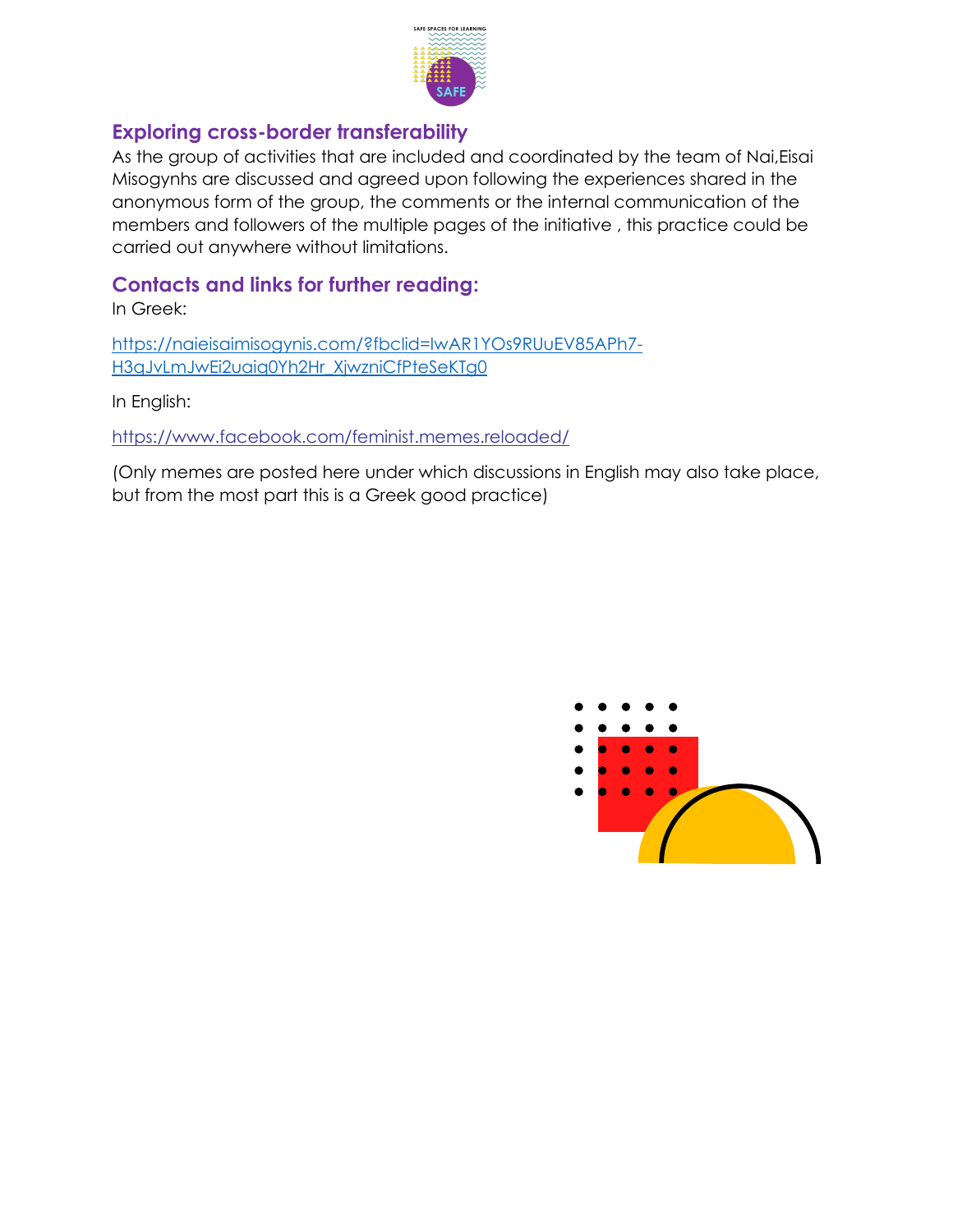

Ag Number: 2020-1-PT01-KA204-078631

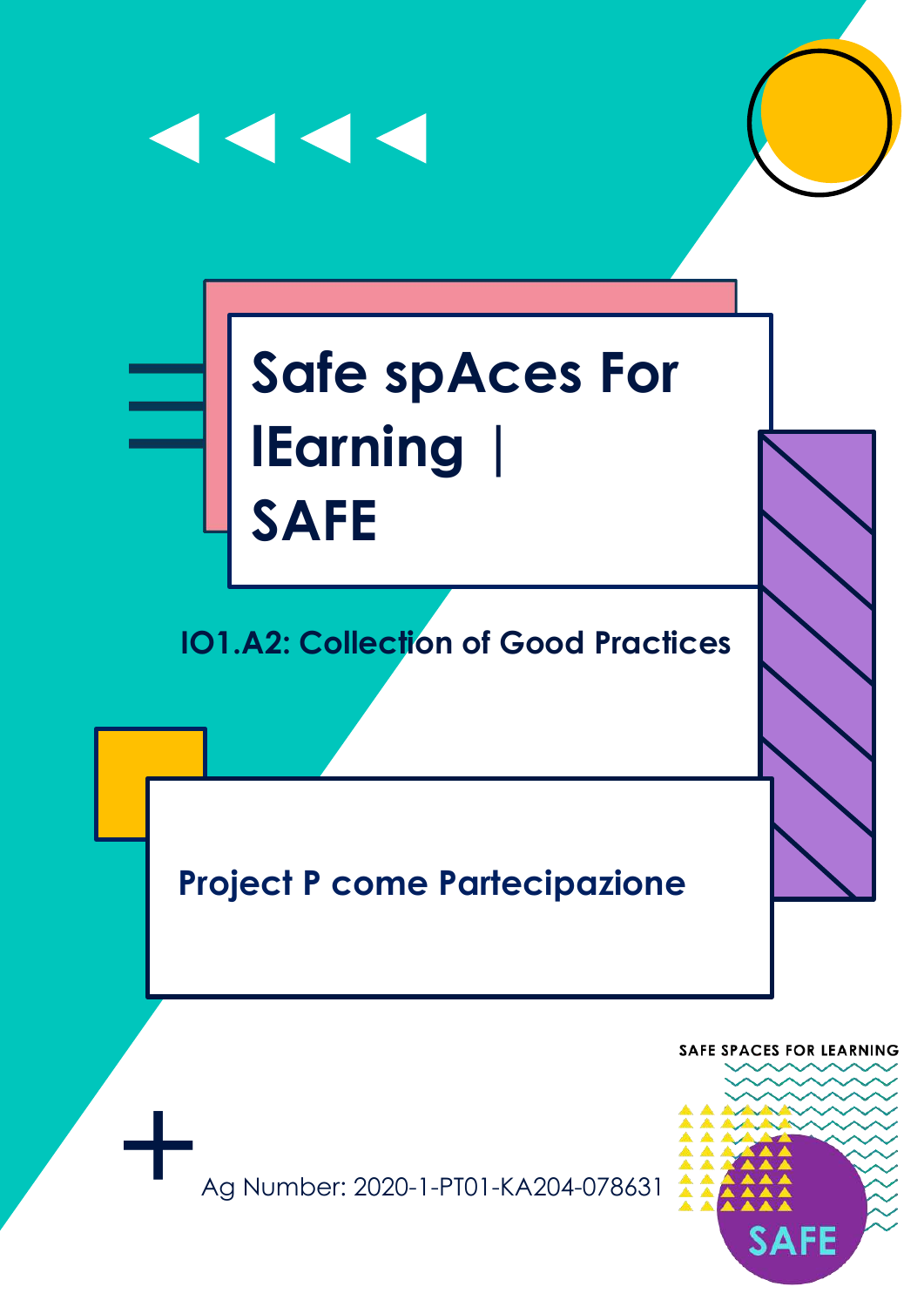

# **Project P come Partecipazione**

#### **A short presentation of the project:**

A space is safe when all its components (educators/teachers and learners/participants) feel comfortable and in a situation of Well-Being.

A LEARNING SPACE is safe if it enables a multi-directional change in learners that can lead them to range their skills and knowledge, that makes them curious about new things, that makes them gain confidence (in themselves) to increase levels of awareness and action.

#### **HOW THE EXPERIENCE IS IMPLEMENTED**

Target group: The workshop was conducted with high school students leaving their school career.

Objectives: to orientate students to their competences (soft skills and life skills) and to the path after graduation; to increase the levels of active participation of learners in the digital setting.

Duration: 4 months

Implementation: appropriate content and digital tools were selected and each time different so as not to be predictable and to make the students participate and not be passive in the digital environment.

The digital relationship was built through:

- clarity of information (repeated, written, emailed, etc.)
- establishing together rules for managing the setting
- repeating the rules at each meeting and/or at necessary times
- asking for feedback
- encouraging personal evaluation and self-assessment of improved/acquired skills

#### **Aspects that make this practice a good example of safe learning space:**

a) Use non-formal education methods to lower levels of difficulty and distrust; b) Use different stimuli and digital tools so that each participant can identify the best ways to participate.

c) Don't rush, don't be in a hurry.

#### **Exploring the cross-border transferability:**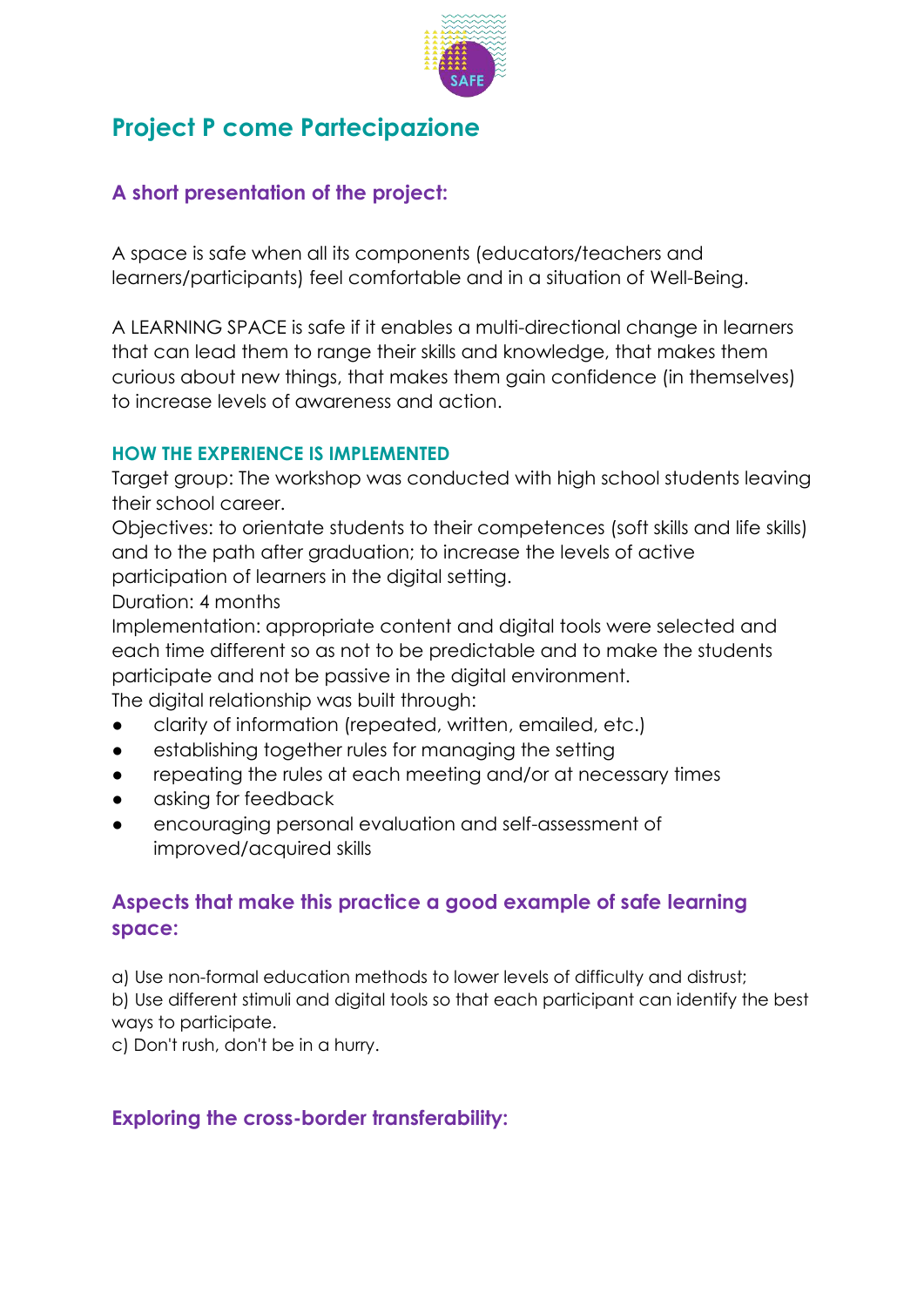

Relationships with teachers and learners, Motivation, Self-evaluation, the Well\_being people feel are prerequisites for learning. The learners in the online workshop experience described above felt motivated and welcomed and interested in the content. They didn't feel judged (even if they didn't turn on the cameras for example) and enjoyed the Self-Assessment moments feeling comfortable during the virtual experience.

#### **Contacts and links for further reading:**

Digital tools used : ActionBound, Nearpod, Miro, Padlet, Mentimeter, Jamboard. Digital tools developed:

- Personal Branding: [Personal Branding\\_Draft.docx](https://docs.google.com/document/d/1KIAXYgyHl_0B6NH_16IpuH4pR3BuTpXE/edit)
- Life Design questionnaire: [https://docs.google.com/forms/d/19LlsQ40Wv1kPlkhzPP2tUKt-](https://docs.google.com/forms/d/19LlsQ40Wv1kPlkhzPP2tUKt-1oWzlgORcKxZKkeSdMU/edit?usp=sharing)[1oWzlgORcKxZKkeSdMU/edit?usp=sharing](https://docs.google.com/forms/d/19LlsQ40Wv1kPlkhzPP2tUKt-1oWzlgORcKxZKkeSdMU/edit?usp=sharing)
- Presentation of Soft Skills: [https://drive.google.com/drive/u/7/folders/1ItDVYWWYBzFq4avJ7av3m6FHnp8Z](https://drive.google.com/drive/u/7/folders/1ItDVYWWYBzFq4avJ7av3m6FHnp8ZyK68) [yK68](https://drive.google.com/drive/u/7/folders/1ItDVYWWYBzFq4avJ7av3m6FHnp8ZyK68)
- Decision Making Game:<https://actionbound.com/bound/mondodelcontrario>